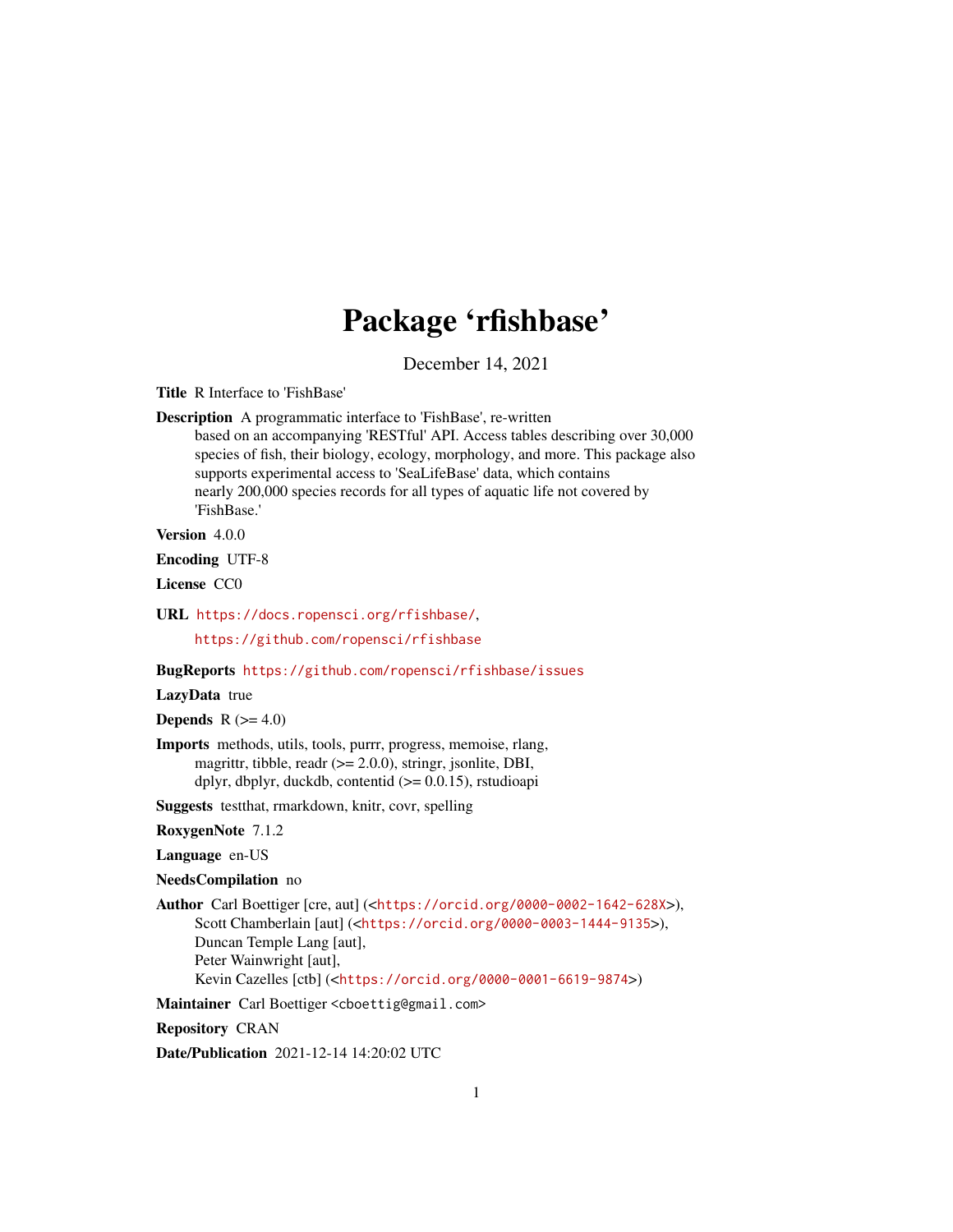# R topics documented:

|            | 3              |
|------------|----------------|
|            | $\overline{3}$ |
|            | $\overline{4}$ |
|            | 5              |
|            | 6              |
|            | $\overline{7}$ |
|            | 8              |
|            | 9              |
|            | 10             |
|            | 11             |
| diet       | 11             |
|            | 12             |
|            | 13             |
|            | 14             |
|            | 15             |
|            | 16             |
|            | 17             |
|            | 18             |
|            | 19             |
|            | 19             |
|            | 20             |
|            | 21             |
|            | 21             |
|            | 22             |
|            | 23             |
|            | 23             |
|            | 24             |
|            | 25             |
|            | 26             |
|            | 27             |
|            | 28             |
|            | 30             |
|            | 31             |
|            | 32             |
|            | 33             |
|            | 34             |
|            | 35             |
|            |                |
|            | 35<br>36       |
| popchar    |                |
|            | 37             |
| popqb      | 38             |
| predators  | 39             |
| ration     | 40             |
| references | 41             |
|            | 42             |
|            | 43             |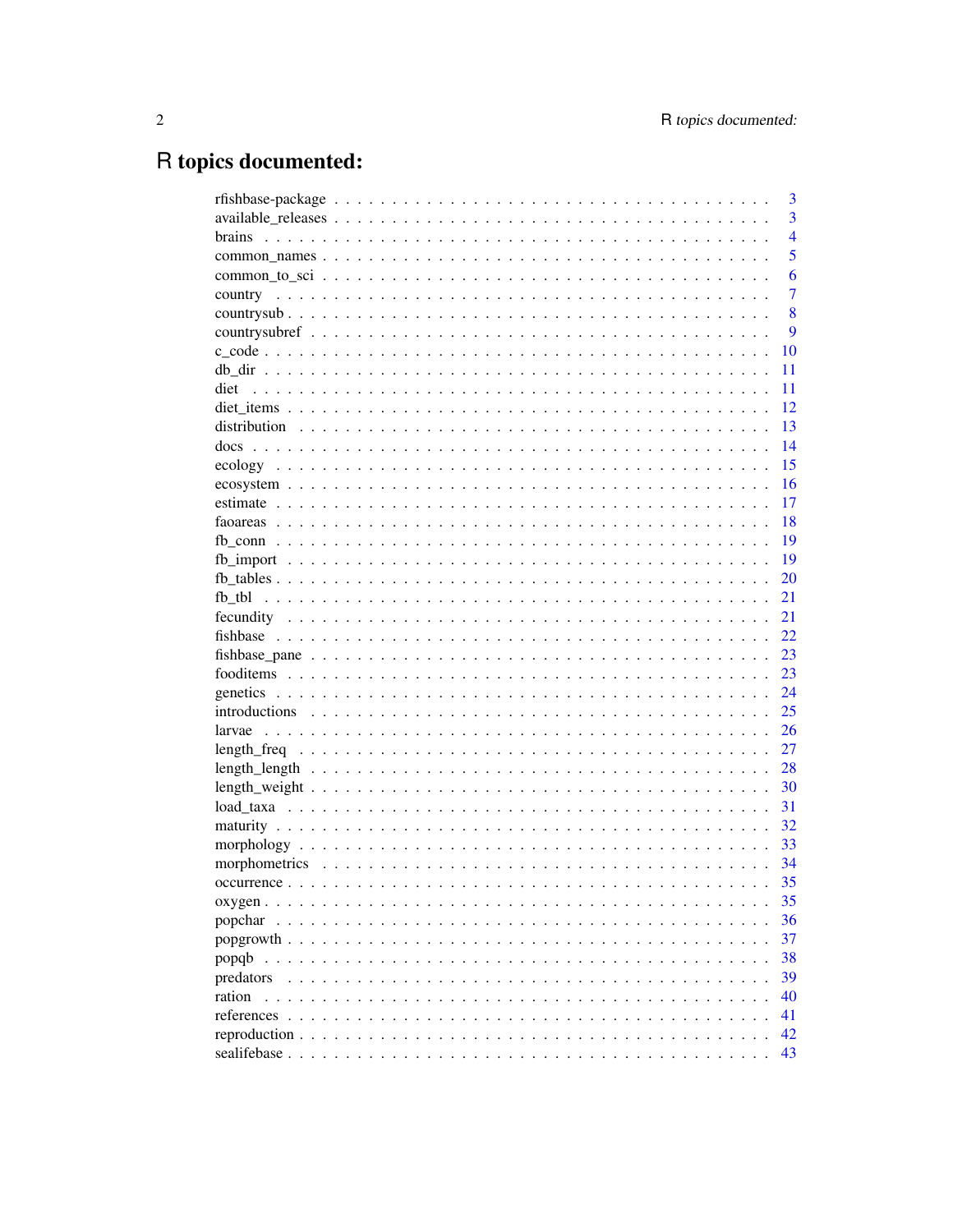# <span id="page-2-0"></span>rfishbase-package 3

| species_by_ecosystem $\dots \dots \dots \dots \dots \dots \dots \dots \dots \dots \dots \dots \dots \dots \dots \dots$ |
|------------------------------------------------------------------------------------------------------------------------|

rfishbase-package *The new R interface to Fishbase, v2.0*

# Description

A programmatic interface to FishBase, re-written based on an accompanying 'RESTful' API. Access tables describing over 30,000 species of fish, their biology, ecology, morphology, and more. This package also supports experimental access to SeaLifeBase data, which contains nearly 200,000 species records for all types of aquatic life not covered by FishBase.'

# Author(s)

Carl Boettiger <carl@ropensci.org>

Scott Chamberlain <scott@ropensci.org>

available\_releases *List available releases*

# Description

List available releases

# Usage

```
available_releases(server = c("fishbase", "sealifebase"))
```
#### Arguments

server fishbase or sealifebase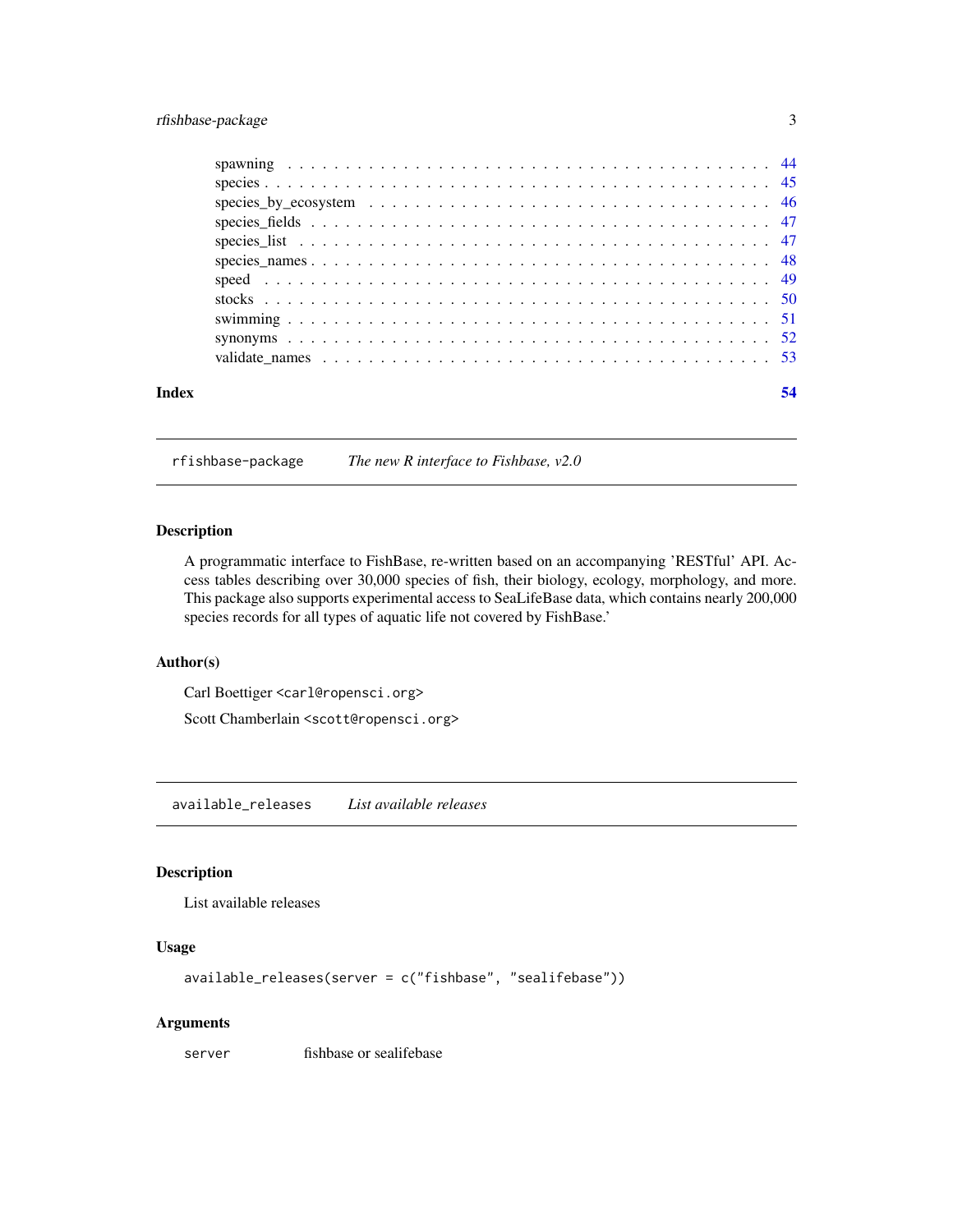# <span id="page-3-0"></span>Details

Lists all available releases (year.month format). To use a specific release, set the desired release using 'options(FISHBASE\_VERSION=)', as shown in the examples. Otherwise, rfishbase will use the latest available version if this option is unset. NOTE: it will be necessary to clear the cache with 'clear\_cache()' or by restarting the R session with a fresh environment.

#### Examples

```
available_releases()
options(FISHBASE_VERSION="19.04")
## unset
options(FISHBASE_VERSION=NULL)
```
brains *brains*

#### Description

brains

#### Usage

```
brains(
  species_list = NULL,
  fields = NULL,server = getOption("FISHBASE_API", "fishbase"),
  version = get_latest_release(),
  db = default_db(server, version),
  ...
\mathcal{E}
```

| species_list | A vector of scientific names (each element as "genus species"). If empty, a table<br>for all fish will be returned.                                                                                                                                             |
|--------------|-----------------------------------------------------------------------------------------------------------------------------------------------------------------------------------------------------------------------------------------------------------------|
| fields       | a character vector specifying which fields (columns) should be returned. By<br>default, all available columns recognized by the parser are returned. Mostly for<br>backwards compatibility as users can subset by column later                                  |
| server       | can be set to either "fishbase" or "sealifebase" to switch between databases.<br>NOTE: it is usually easier to leave this as NULL and set the source instead using<br>the environmental variable 'FISHBASE_API', e.g. 'Sys.setenv(FISHBASE_API="sealifebase")'. |
| version      | a version string for the database, will default to the latest release, see [get releases()]<br>for details.                                                                                                                                                     |
| db           | the                                                                                                                                                                                                                                                             |
| $\cdots$     | unused; for backwards compatibility only                                                                                                                                                                                                                        |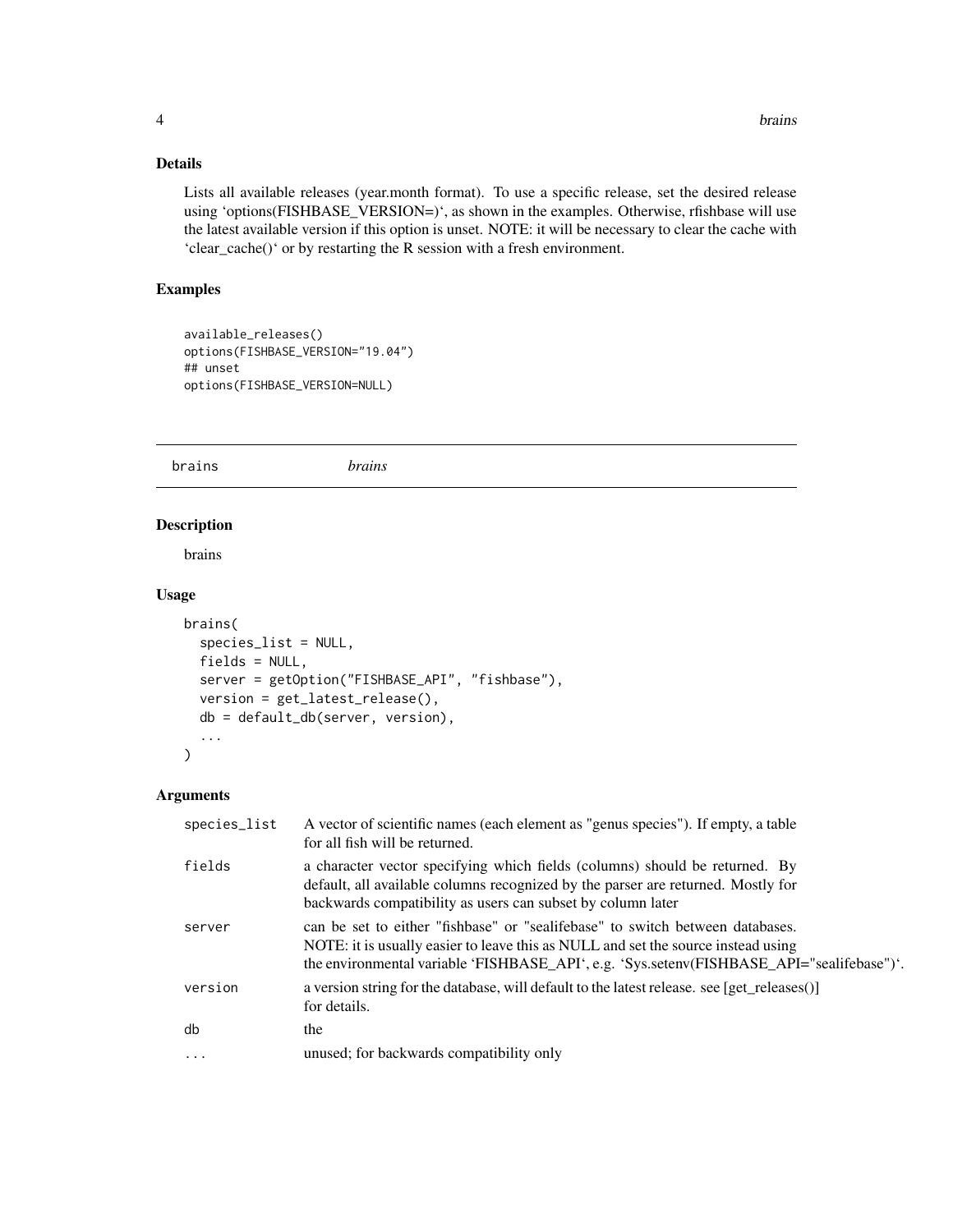<span id="page-4-0"></span>common\_names 5

# Value

a table of species brains

# Examples

```
## Not run:
brains("Oreochromis niloticus")
```
## End(Not run)

common\_names *common names*

# Description

Return a table of common names

#### Usage

```
common_names(
  species_list = NULL,
 server = getOption("FISHBASE_API", "fishbase"),
 version = get_latest_release(),
 db = default_dbb(),Language = "English",
 fields = NULL
)
```

| species_list | A vector of scientific names (each element as "genus species"). If empty, a table<br>for all fish will be returned.                                                                                                                                             |
|--------------|-----------------------------------------------------------------------------------------------------------------------------------------------------------------------------------------------------------------------------------------------------------------|
| server       | can be set to either "fishbase" or "sealifebase" to switch between databases.<br>NOTE: it is usually easier to leave this as NULL and set the source instead using<br>the environmental variable 'FISHBASE_API', e.g. 'Sys.setenv(FISHBASE_API="sealifebase")'. |
| version      | a version string for the database, will default to the latest release. see [get_releases()]<br>for details.                                                                                                                                                     |
| db           | the                                                                                                                                                                                                                                                             |
| Language     | a string specifying the language for the common name, e.g. "English"                                                                                                                                                                                            |
| fields       | a character vector specifying which fields (columns) should be returned. By<br>default, all available columns recognized by the parser are returned. Mostly for<br>backwards compatibility as users can subset by column later                                  |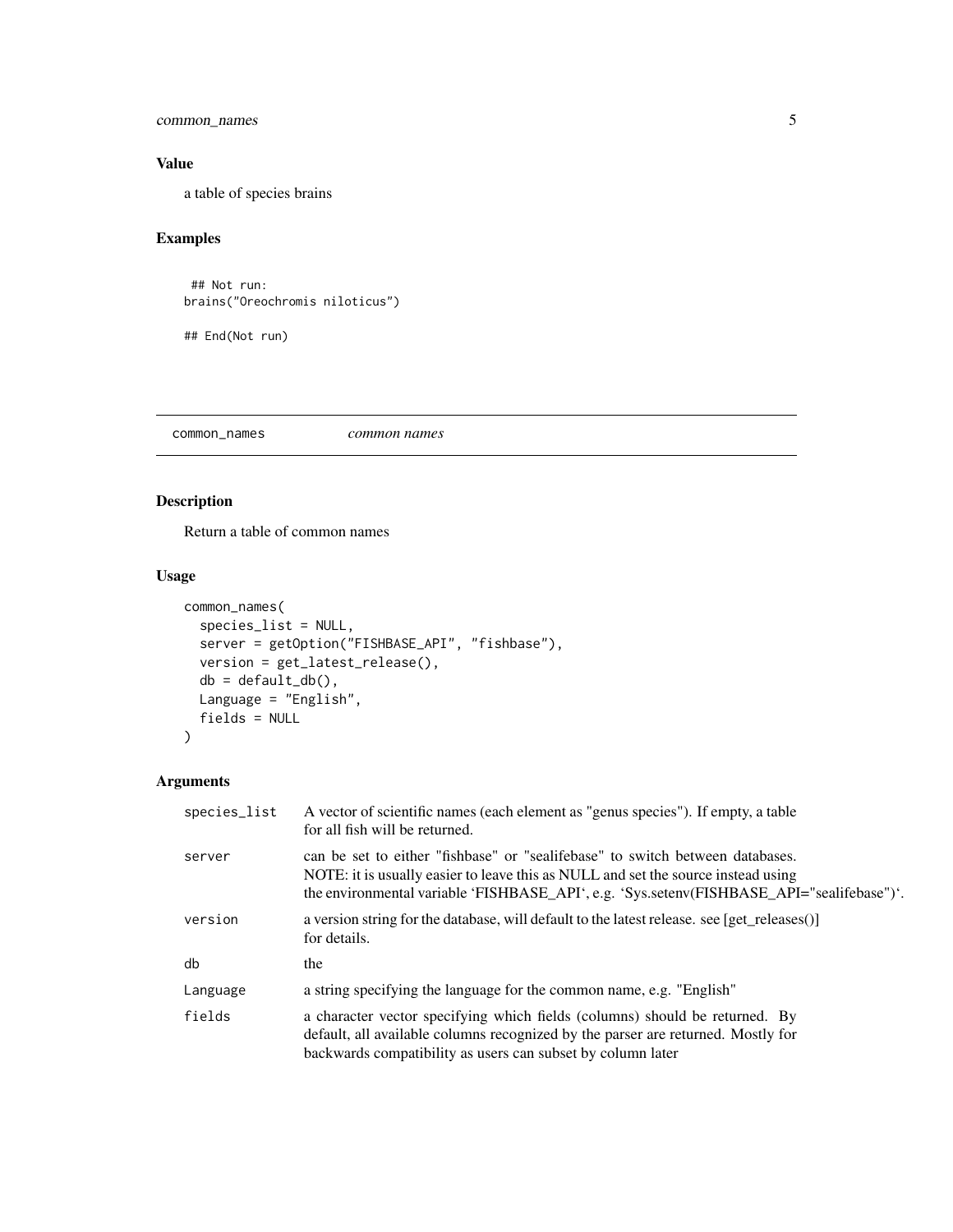#### <span id="page-5-0"></span>Details

Note that there are many common names for a given sci name, so sci\_to\_common doesn't make sense

#### Value

a data.frame of common names by species queried. If multiple species are queried, The resulting data.frames are concatenated.

common\_to\_sci *common\_to\_sci*

# Description

Return a list of scientific names corresponding to given the common name(s).

# Usage

```
common_to_sci(
  x,
  Language = "English",
  server = getOption("FISHBASE_API", "fishbase"),
  version = get_latest_release(),
  db = default_dbb())
```
#### Arguments

| $\mathsf{x}$ | a common name or list of common names                                                                                                                                                                                                                           |
|--------------|-----------------------------------------------------------------------------------------------------------------------------------------------------------------------------------------------------------------------------------------------------------------|
| Language     | a string specifying the language for the common name, e.g. "English"                                                                                                                                                                                            |
| server       | can be set to either "fishbase" or "sealifebase" to switch between databases.<br>NOTE: it is usually easier to leave this as NULL and set the source instead using<br>the environmental variable 'FISHBASE_API', e.g. 'Sys.setenv(FISHBASE_API="sealifebase")'. |
| version      | a version string for the database, will default to the latest release. see [get_releases()]<br>for details.                                                                                                                                                     |
| db           | the                                                                                                                                                                                                                                                             |

#### Details

If more than one scientific name matches the common name (e.g. "trout"), the function will simply return a list of all matching scientific names. If given more than one common name, the resulting strings of matching scientific names are simply concatenated.

#### Value

a character vector of scientific names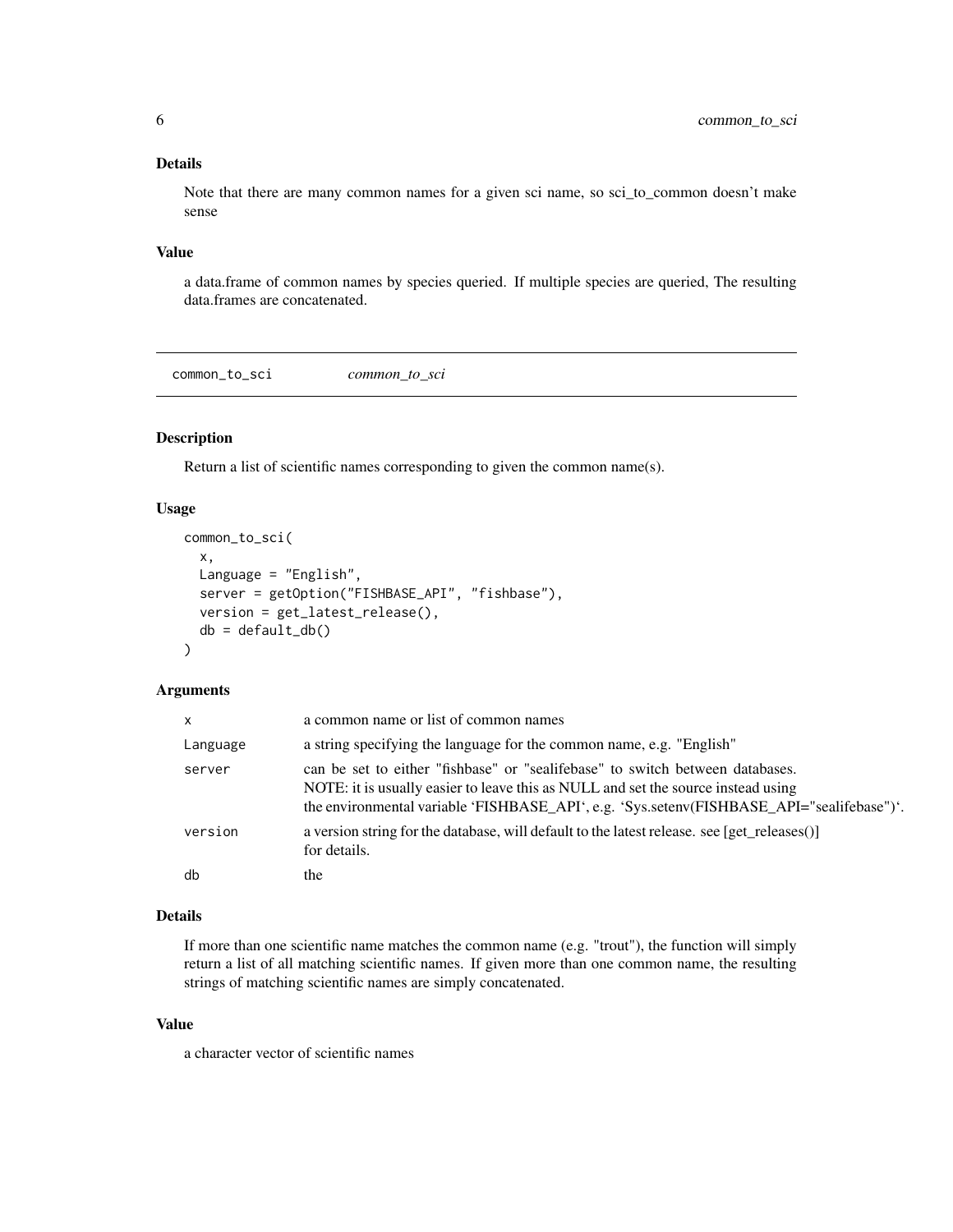#### <span id="page-6-0"></span>country 7 and 2008 and 2008 and 2008 and 2008 and 2008 and 2008 and 2008 and 2008 and 2008 and 2008 and 2008 and 2008 and 2008 and 2008 and 2008 and 2008 and 2008 and 2008 and 2008 and 2008 and 2008 and 2008 and 2008 and 2

# See Also

[species\\_list](#page-46-1), [synonyms](#page-51-1)

# Examples

```
common_to_sci(c("Bicolor cleaner wrasse", "humphead parrotfish"), Language="English")
common_to_sci(c("Coho Salmon", "trout"))
```
country *country*

# Description

return a table of country for the requested species, as reported in FishBASE.org

#### Usage

```
country(
  species_list = NULL,
  fields = NULL,
  server = getOption("FISHBASE_API", "fishbase"),
  version = get_latest_release(),
  db = default_db(server, version),
  ...
)
```

| species_list | A vector of scientific names (each element as "genus species"). If empty, a table<br>for all fish will be returned.                                                                                                                                             |
|--------------|-----------------------------------------------------------------------------------------------------------------------------------------------------------------------------------------------------------------------------------------------------------------|
| fields       | a character vector specifying which fields (columns) should be returned. By<br>default, all available columns recognized by the parser are returned. Mostly for<br>backwards compatibility as users can subset by column later                                  |
| server       | can be set to either "fishbase" or "sealifebase" to switch between databases.<br>NOTE: it is usually easier to leave this as NULL and set the source instead using<br>the environmental variable 'FISHBASE_API', e.g. 'Sys.setenv(FISHBASE_API="sealifebase")'. |
| version      | a version string for the database, will default to the latest release. see [get_releases()]<br>for details.                                                                                                                                                     |
| db           | the                                                                                                                                                                                                                                                             |
| $\cdot$      | unused; for backwards compatibility only                                                                                                                                                                                                                        |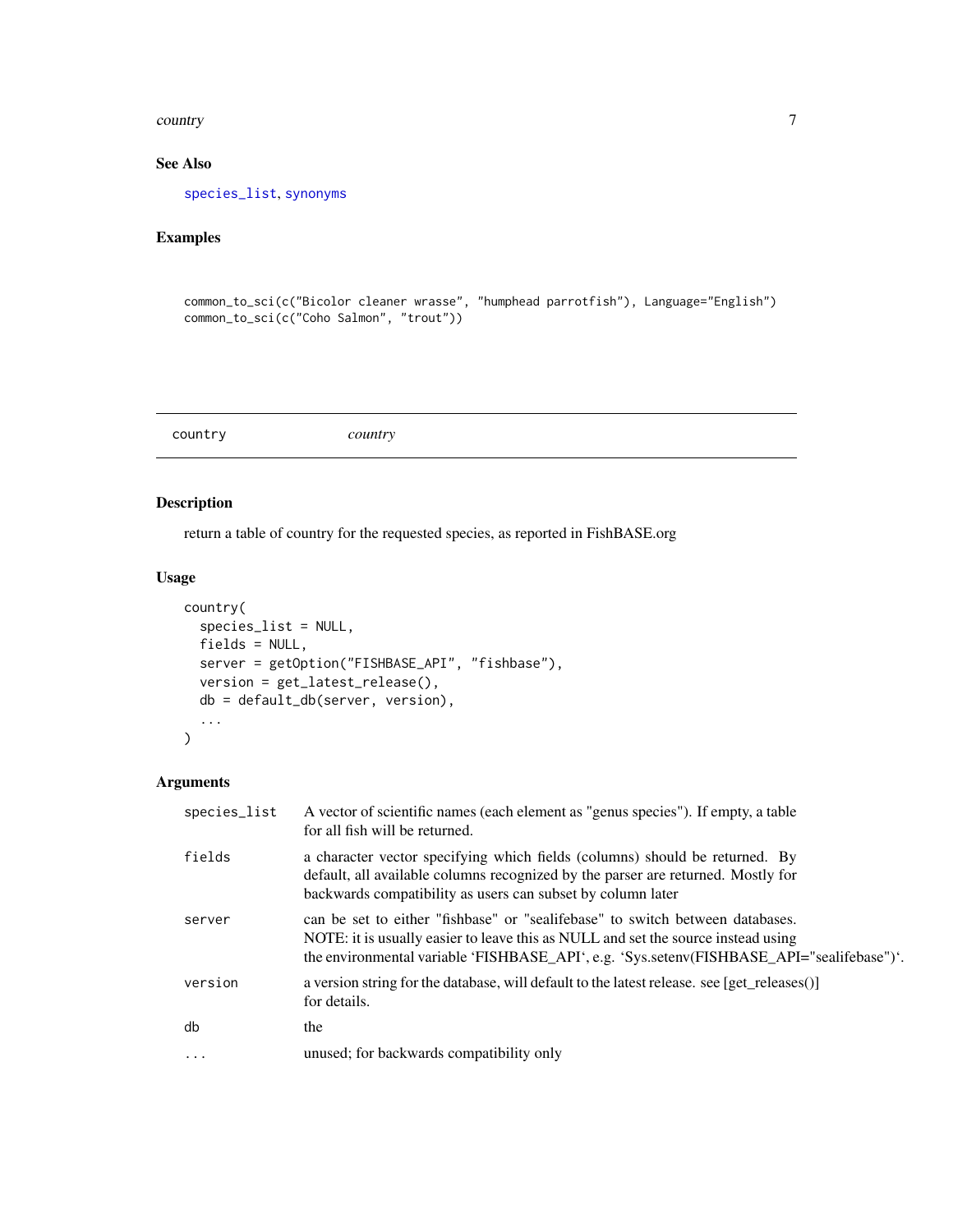# <span id="page-7-0"></span>Details

e.g. http://www.fishbase.us/Country

# Examples

```
## Not run:
country(species_list(Genus='Labroides'))
```
## End(Not run)

countrysub *countrysub*

# Description

return a table of countrysub for the requested species

#### Usage

```
countrysub(
  species_list = NULL,
  fields = NULL,
  server = getOption("FISHBASE_API", "fishbase"),
  version = get_latest_release(),
  db = default_db(server, version),
  ...
\mathcal{E}
```

| species_list | A vector of scientific names (each element as "genus species"). If empty, a table<br>for all fish will be returned.                                                                                                                                             |
|--------------|-----------------------------------------------------------------------------------------------------------------------------------------------------------------------------------------------------------------------------------------------------------------|
| fields       | a character vector specifying which fields (columns) should be returned. By<br>default, all available columns recognized by the parser are returned. Mostly for<br>backwards compatibility as users can subset by column later                                  |
| server       | can be set to either "fishbase" or "sealifebase" to switch between databases.<br>NOTE: it is usually easier to leave this as NULL and set the source instead using<br>the environmental variable 'FISHBASE_API', e.g. 'Sys.setenv(FISHBASE_API="sealifebase")'. |
| version      | a version string for the database, will default to the latest release. see [get releases()]<br>for details.                                                                                                                                                     |
| db           | the                                                                                                                                                                                                                                                             |
| $\ddotsc$    | unused; for backwards compatibility only                                                                                                                                                                                                                        |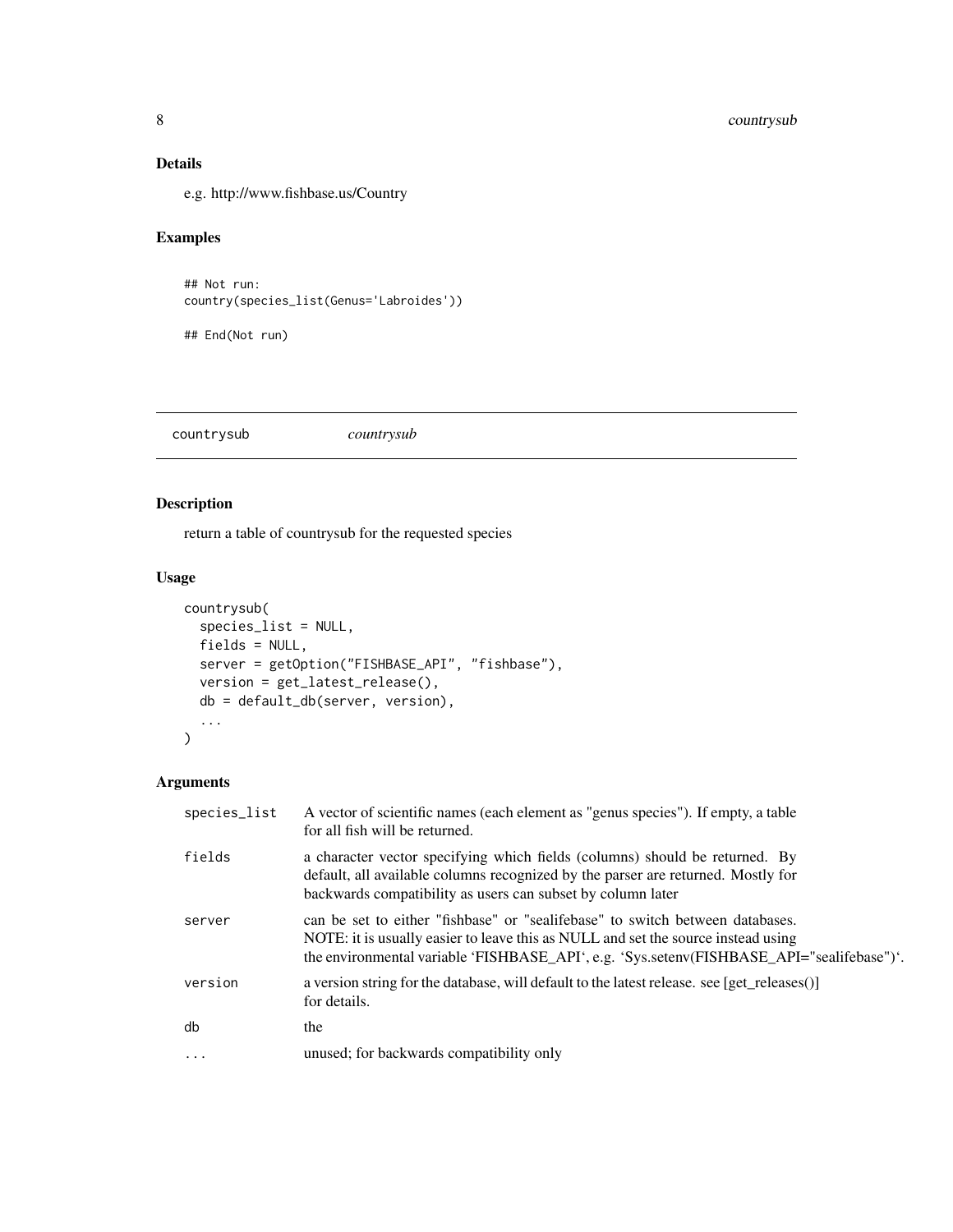# <span id="page-8-0"></span>countrysubref 9

# Examples

## Not run: countrysub(species\_list(Genus='Labroides'))

## End(Not run)

countrysubref *countrysubref*

# Description

return a table of countrysubref

# Usage

```
countrysubref(
  server = getOption("FISHBASE_API", "fishbase"),
  version = get_latest_release(),
  db = default_dbb(),
  ...
\mathcal{L}
```
# Arguments

| server   | can be set to either "fishbase" or "sealifebase" to switch between databases.<br>NOTE: it is usually easier to leave this as NULL and set the source instead using<br>the environmental variable 'FISHBASE_API', e.g. 'Sys.setenv(FISHBASE_API="sealifebase")'. |
|----------|-----------------------------------------------------------------------------------------------------------------------------------------------------------------------------------------------------------------------------------------------------------------|
| version  | a version string for the database, will default to the latest release. see [get_releases()]<br>for details.                                                                                                                                                     |
| db       | the                                                                                                                                                                                                                                                             |
| $\cdots$ | unused; for backwards compatibility only                                                                                                                                                                                                                        |

# Examples

## Not run: countrysubref()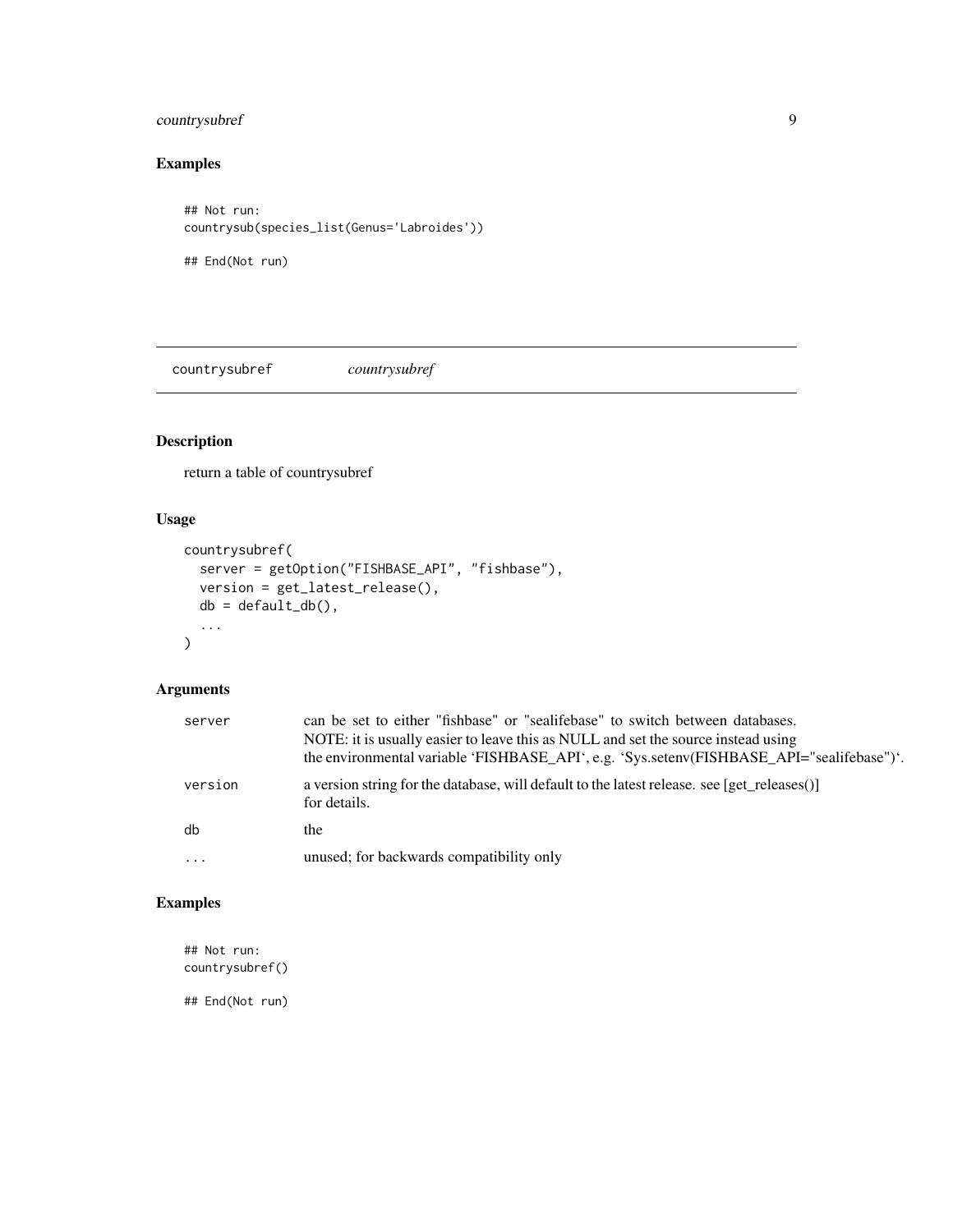<span id="page-9-0"></span>c\_code *c\_code*

# Description

return a table of country information for the requested c\_code, as reported in FishBASE.org

# Usage

```
c_code(
  c_code = NULL,
  server = getOption("FISHBASE_API", "fishbase"),
  version = get_latest_release(),
  db = default_dbb(),...
\mathcal{L}
```
# Arguments

| c_code   | a C_Code or list of C_Codes (FishBase country code)                                                                                                                                                                                                             |
|----------|-----------------------------------------------------------------------------------------------------------------------------------------------------------------------------------------------------------------------------------------------------------------|
| server   | can be set to either "fishbase" or "sealifebase" to switch between databases.<br>NOTE: it is usually easier to leave this as NULL and set the source instead using<br>the environmental variable 'FISHBASE_API', e.g. 'Sys.setenv(FISHBASE_API="sealifebase")'. |
| version  | a version string for the database, will default to the latest release. see [get_releases()]<br>for details.                                                                                                                                                     |
| db       | the                                                                                                                                                                                                                                                             |
| $\cdots$ | unused; for backwards compatibility only                                                                                                                                                                                                                        |

#### Details

e.g. http://www.fishbase.us/Country

# Examples

## Not run: c\_code(440)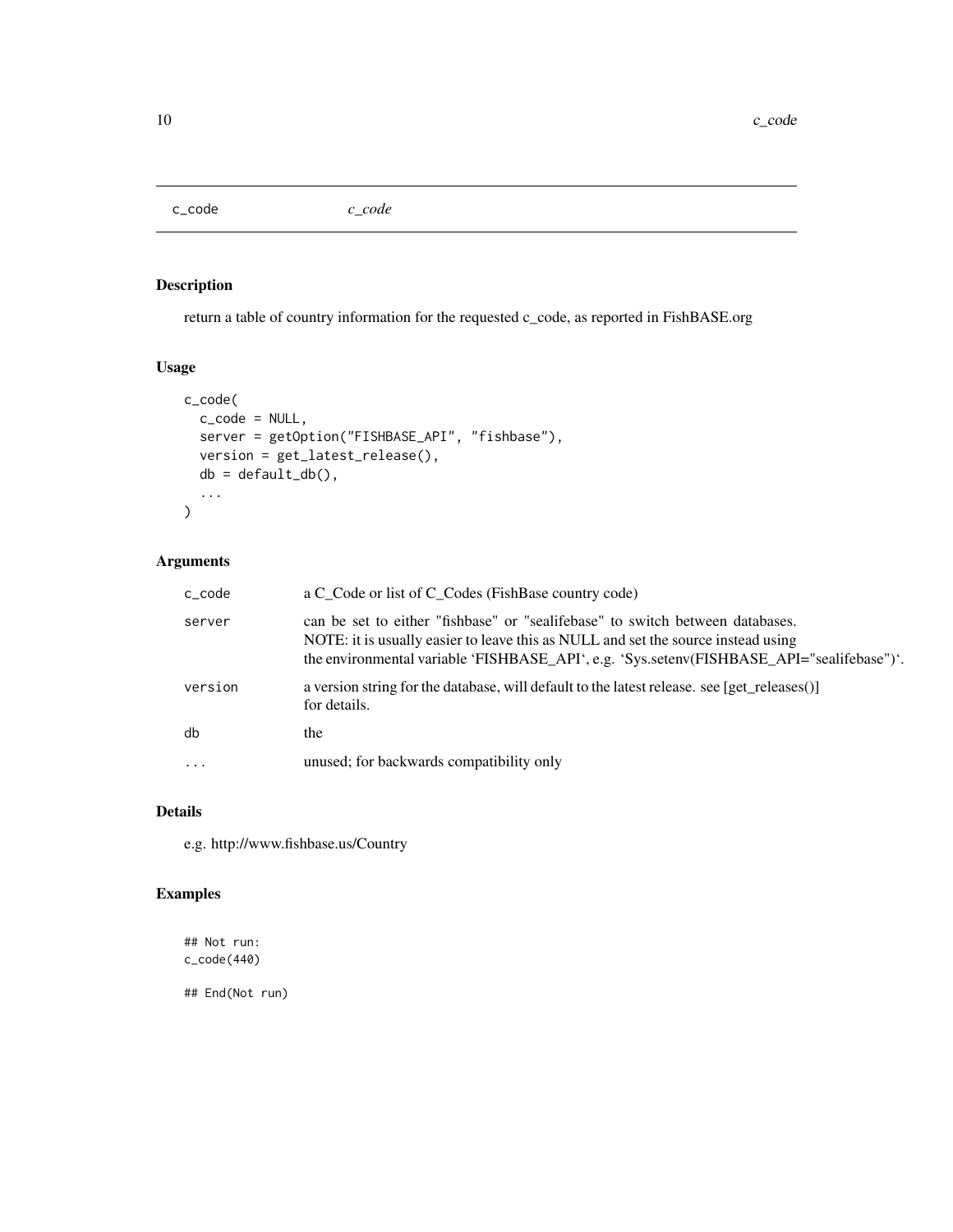<span id="page-10-0"></span>

# Description

show fishbase directory

# Usage

db\_dir()

diet *diet*

# Description

diet

# Usage

```
diet(
  species_list = NULL,
  fields = NULL,
  server = getOption("FISHBASE_API", "fishbase"),
  version = get_latest_release(),
  db = default_db(server, version),
  ...
\mathcal{L}
```

| species_list | A vector of scientific names (each element as "genus species"). If empty, a table<br>for all fish will be returned.                                                                                                                                             |
|--------------|-----------------------------------------------------------------------------------------------------------------------------------------------------------------------------------------------------------------------------------------------------------------|
| fields       | a character vector specifying which fields (columns) should be returned. By<br>default, all available columns recognized by the parser are returned. Mostly for<br>backwards compatibility as users can subset by column later                                  |
| server       | can be set to either "fishbase" or "sealifebase" to switch between databases.<br>NOTE: it is usually easier to leave this as NULL and set the source instead using<br>the environmental variable 'FISHBASE_API', e.g. 'Sys.setenv(FISHBASE_API="sealifebase")'. |
| version      | a version string for the database, will default to the latest release. see [get releases()]<br>for details.                                                                                                                                                     |
| db           | the                                                                                                                                                                                                                                                             |
| $\ddotsc$    | unused; for backwards compatibility only                                                                                                                                                                                                                        |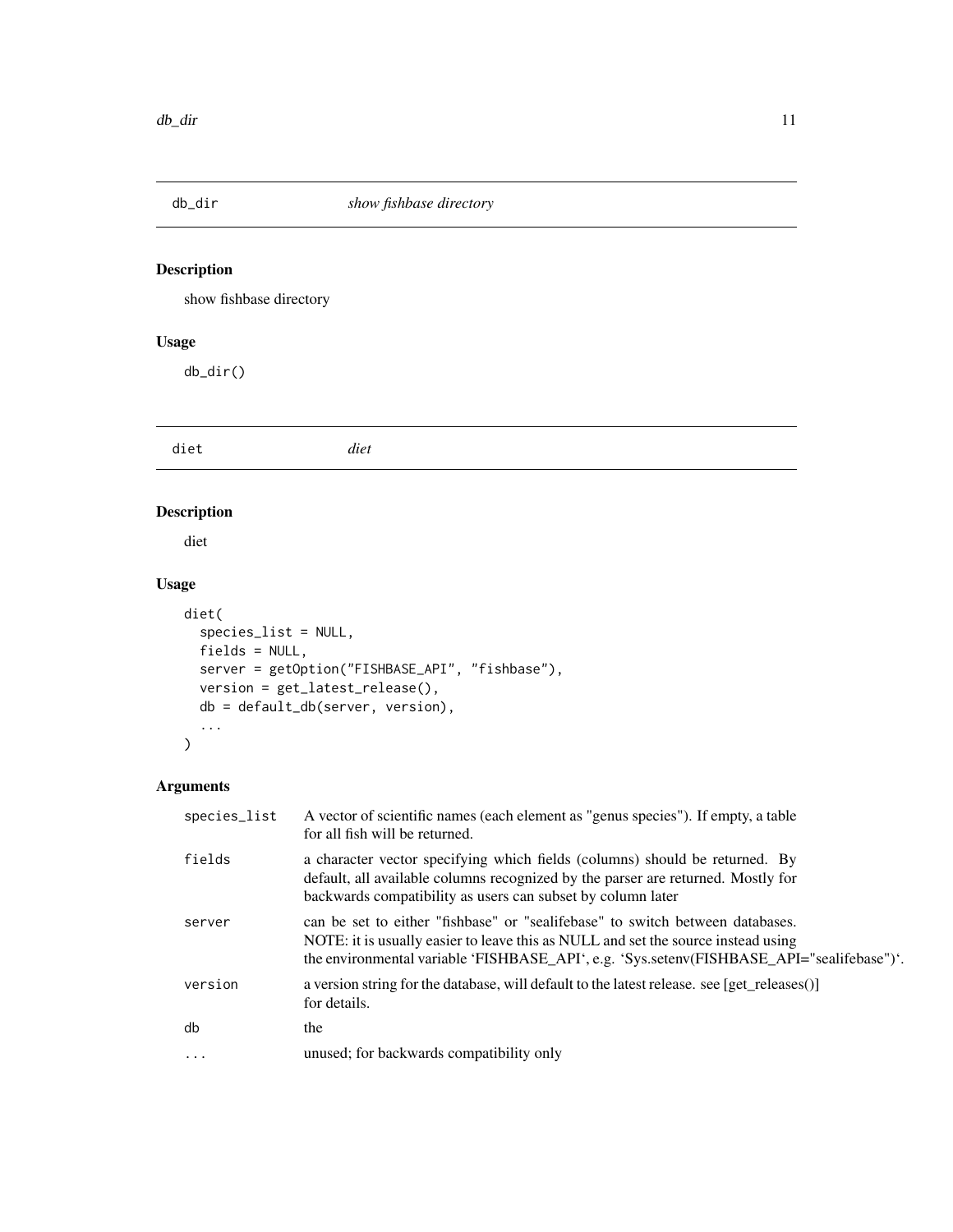# <span id="page-11-0"></span>Value

a table of species diet

# References

http://www.fishbase.org/manual/english/fishbasethe\_diet\_table.htm

# Examples

## Not run: diet()

## End(Not run)

diet\_items *diet\_items*

# Description

diet\_items

# Usage

diet\_items(...)

# Arguments

... additional arguments (not used)

#### Value

a table of diet\_items

# Examples

## Not run: diet\_items()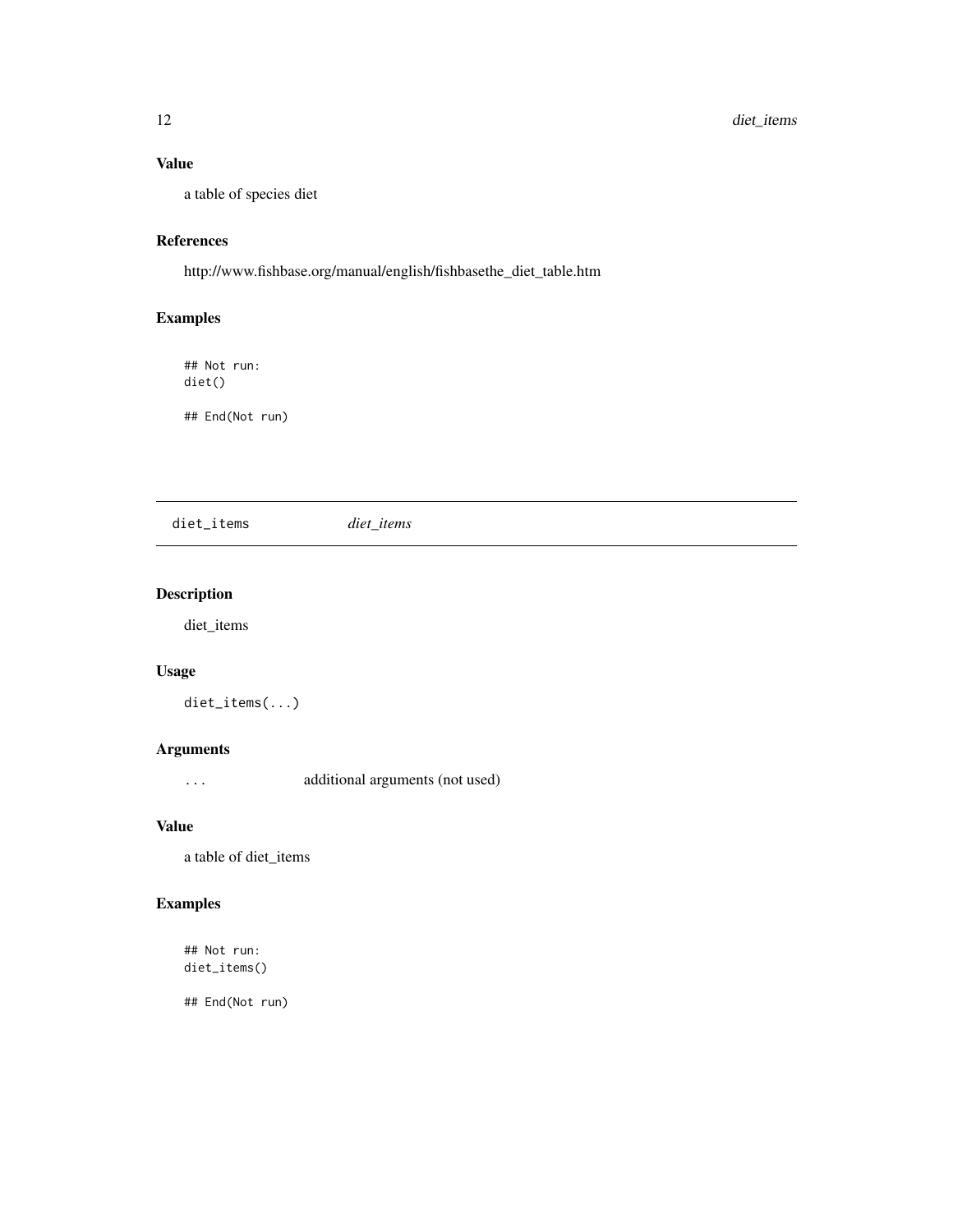<span id="page-12-0"></span>distribution *distribution*

#### Description

return a table of species locations as reported in FishBASE.org FAO location data

# Usage

```
distribution(
  species_list = NULL,
 fields = NULL,
 server = getOption("FISHBASE_API", "fishbase"),
 version = get_latest_release(),
 db = default_d b(),
  ...
\mathcal{L}
```
# Arguments

| species_list | A vector of scientific names (each element as "genus species"). If empty, a table<br>for all fish will be returned.                                                                                                                                             |
|--------------|-----------------------------------------------------------------------------------------------------------------------------------------------------------------------------------------------------------------------------------------------------------------|
| fields       | a character vector specifying which fields (columns) should be returned. By<br>default, all available columns recognized by the parser are returned. Mostly for<br>backwards compatibility as users can subset by column later                                  |
| server       | can be set to either "fishbase" or "sealifebase" to switch between databases.<br>NOTE: it is usually easier to leave this as NULL and set the source instead using<br>the environmental variable 'FISHBASE_API', e.g. 'Sys.setenv(FISHBASE_API="sealifebase")'. |
| version      | a version string for the database, will default to the latest release. see [get releases()]<br>for details.                                                                                                                                                     |
| db           | the                                                                                                                                                                                                                                                             |
| $\ddots$     | unused; for backwards compatibility only                                                                                                                                                                                                                        |
|              |                                                                                                                                                                                                                                                                 |

# Details

currently this is ~ FAO areas table (minus "note" field) e.g. http://www.fishbase.us/Country/FaoAreaList.php?ID=5537

# Examples

```
## Not run:
distribution(species_list(Genus='Labroides'))
## End(Not run)
```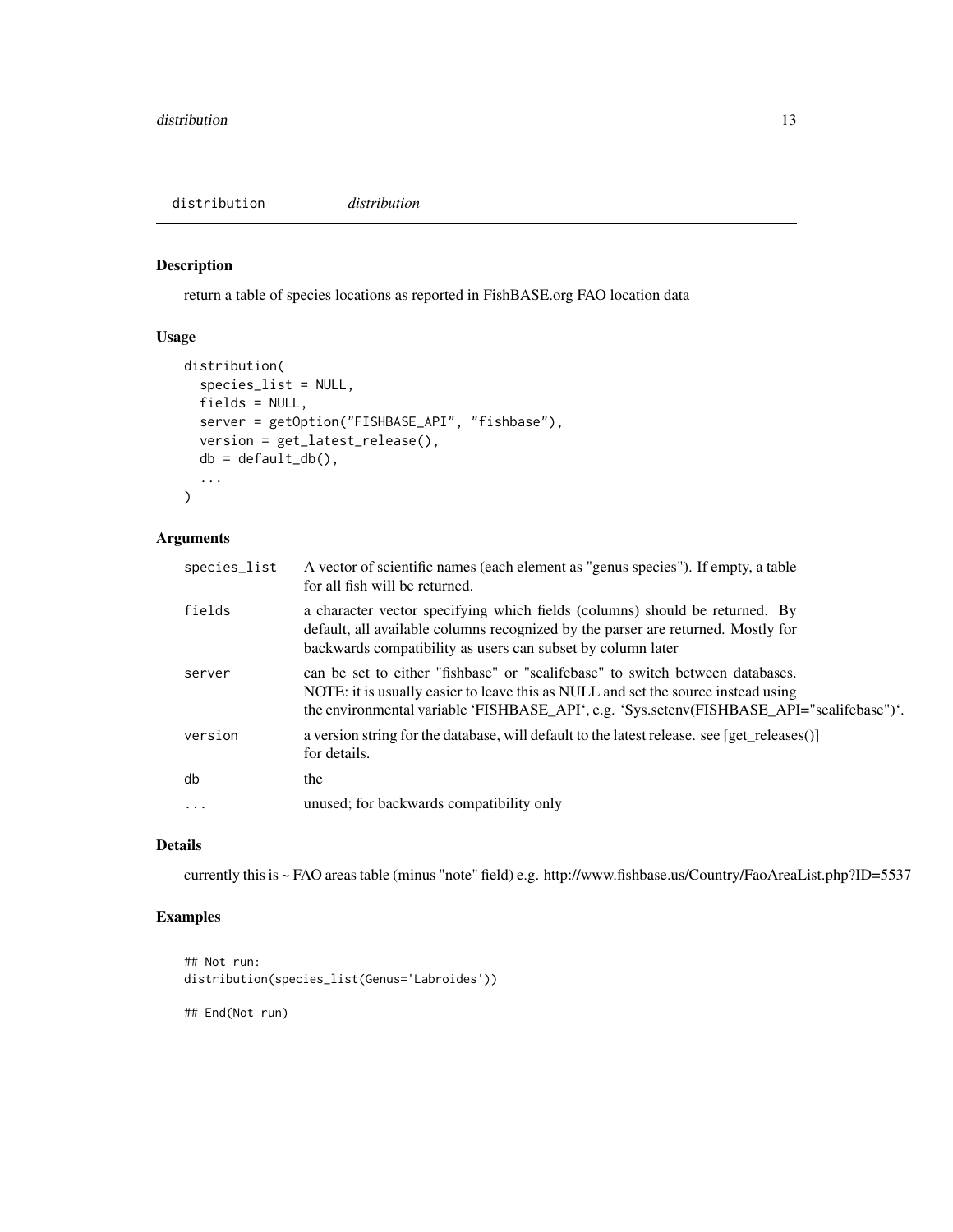<span id="page-13-0"></span>docs *docs*

#### Description

documentation of tables and fields

#### Usage

 $docs(table = NULL, server = NULL, ...)$ 

#### Arguments

| table    | the table for which the documentation should be displayed. If no table is given,<br>documentation summarizing all available tables is shown.                                                                                                                    |
|----------|-----------------------------------------------------------------------------------------------------------------------------------------------------------------------------------------------------------------------------------------------------------------|
| server   | can be set to either "fishbase" or "sealifebase" to switch between databases.<br>NOTE: it is usually easier to leave this as NULL and set the source instead using<br>the environmental variable 'FISHBASE_API', e.g. 'Sys.setenv(FISHBASE_API="sealifebase")'. |
| $\cdots$ | unused; for backwards compatibility only                                                                                                                                                                                                                        |

#### Value

A data.frame which lists the name of each table (if no table argument is given), along with a description of the table and a URL linking to further information about the table. If a specific table is named in the table argument, then the function will return a data.frame listing all the fields (columns) found in that table, a description of what the field label means, and the units in which the field is measured. These descriptions of the columns are not made available by Fish-Base and must be manually generated and curated by FishBase users. At this time, many fields are still missing. Please take a moment to fill in any fields you use in the source table here: https://github.com/ropensci/fishbaseapi/tree/master/docs/docs-sources

#### Examples

```
tables <- docs()
# Describe the fecundity table
dplyr::filter(tables, table == "fecundity")$description
## See fields in fecundity table
docs("fecundity")
## Note: only
```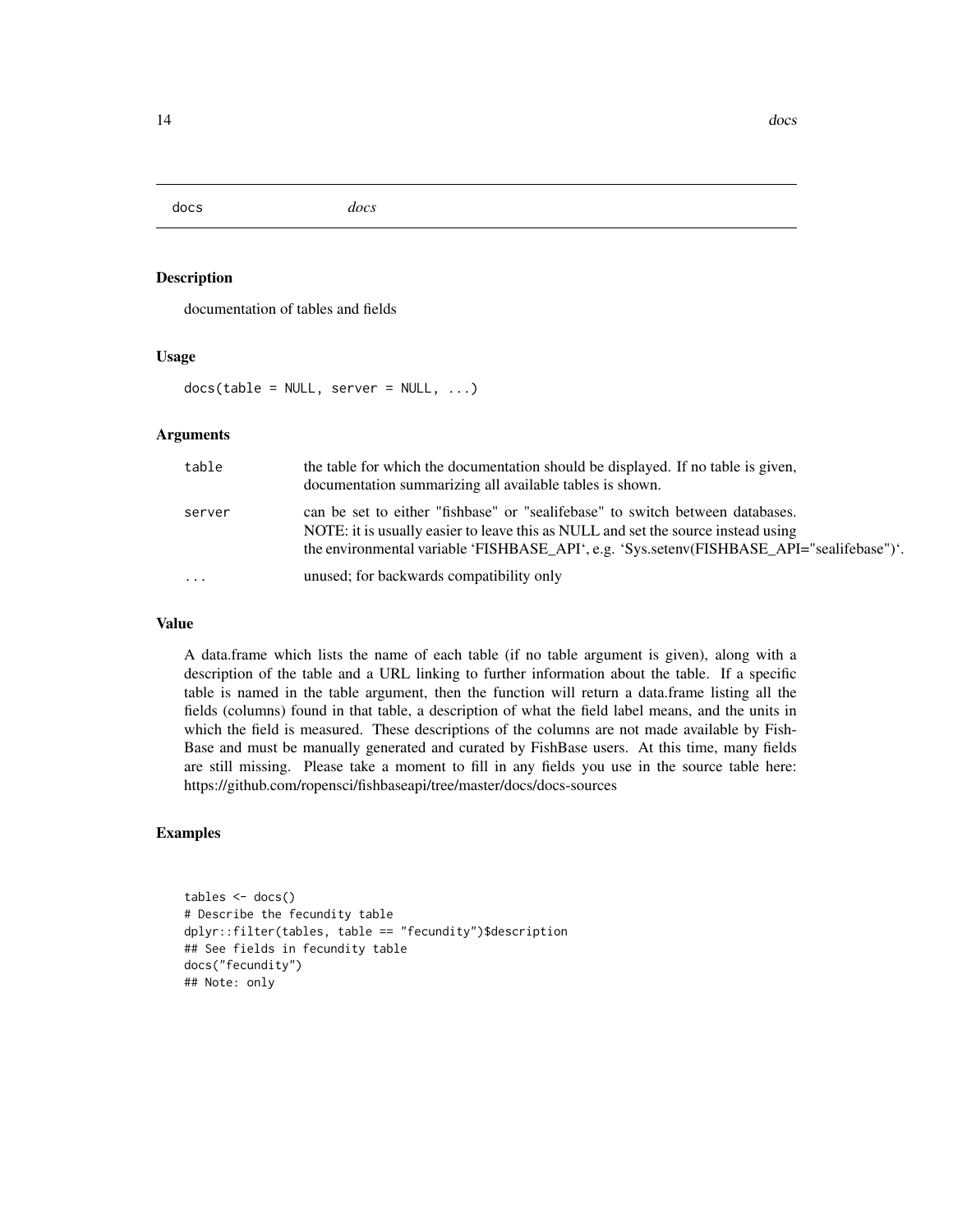<span id="page-14-0"></span>ecology *ecology*

# Description

ecology

# Usage

```
ecology(
  species_list = NULL,
  fields = NULL,
  server = getOption("FISHBASE_API", "fishbase"),
 version = get_latest_release(),
 db = default_db(server, version),
  ...
\mathcal{L}
```
# Arguments

| species_list | A vector of scientific names (each element as "genus species"). If empty, a table<br>for all fish will be returned.                                                                                                                                             |
|--------------|-----------------------------------------------------------------------------------------------------------------------------------------------------------------------------------------------------------------------------------------------------------------|
| fields       | a character vector specifying which fields (columns) should be returned. By<br>default, all available columns recognized by the parser are returned. Mostly for<br>backwards compatibility as users can subset by column later                                  |
| server       | can be set to either "fishbase" or "sealifebase" to switch between databases.<br>NOTE: it is usually easier to leave this as NULL and set the source instead using<br>the environmental variable 'FISHBASE_API', e.g. 'Sys.setenv(FISHBASE_API="sealifebase")'. |
| version      | a version string for the database, will default to the latest release. see [get releases()]<br>for details.                                                                                                                                                     |
| db           | the                                                                                                                                                                                                                                                             |
| $\cdots$     | unused; for backwards compatibility only                                                                                                                                                                                                                        |
|              |                                                                                                                                                                                                                                                                 |

# Details

By default, will only return one entry (row) per species. Increase limit to get multiple returns for different stocks of the same species, though often data is either identical to the first or simply missing in the additional stocks.

# Value

a table of species ecology data

# References

http://www.fishbase.org/manual/english/fishbasethe\_ecology\_table.htm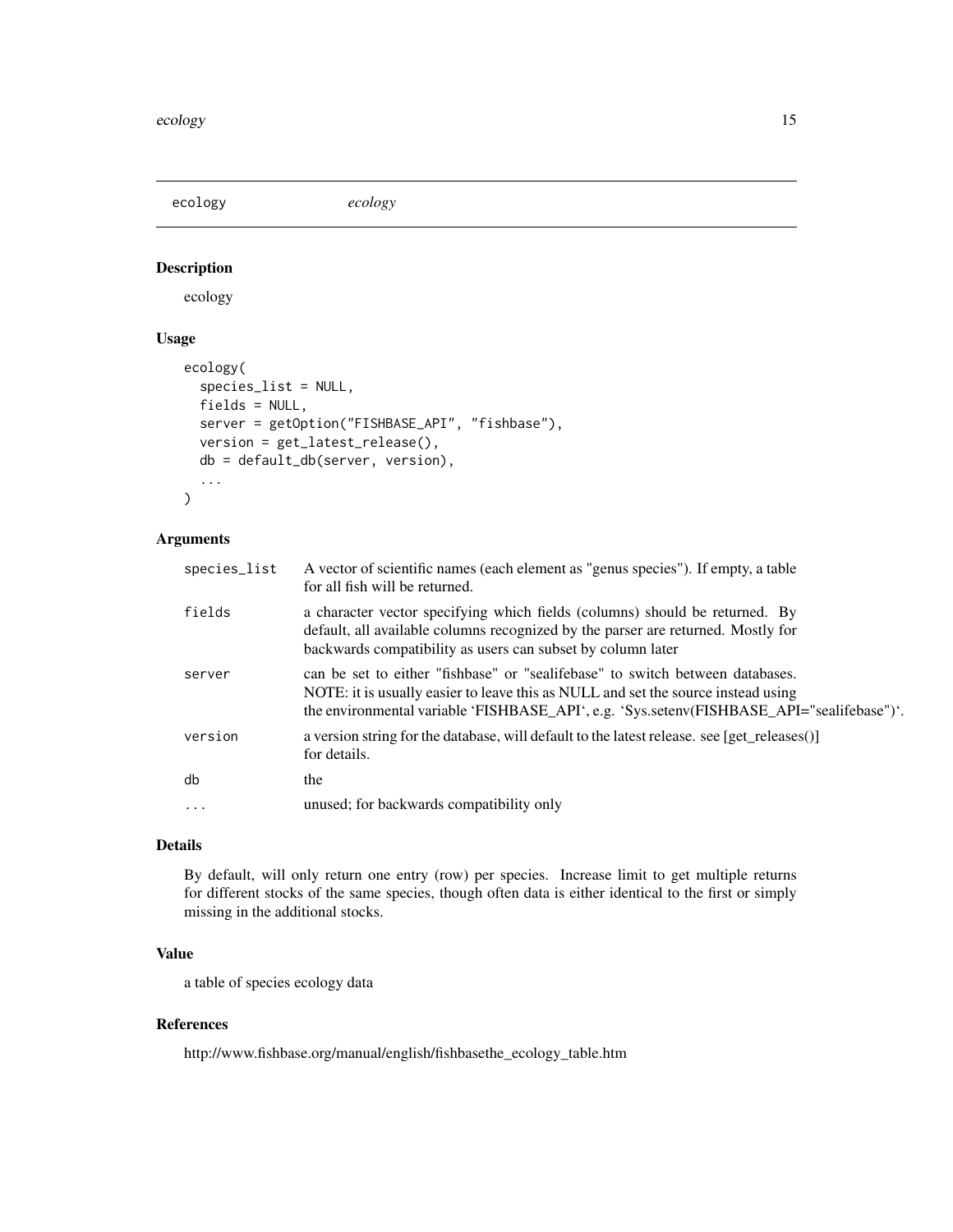# Examples

```
## Not run:
ecology("Oreochromis niloticus")
## trophic levels and standard errors for a list of species
ecology(c("Oreochromis niloticus", "Salmo trutta"),
        fields=c("SpecCode", "FoodTroph", "FoodSeTroph", "DietTroph", "DietSeTroph"))
## End(Not run)
```
ecosystem *ecosystem*

# Description

ecosystem

# Usage

```
ecosystem(
  species_list = NULL,
 fields = NULL,
 server = getOption("FISHBASE_API", "fishbase"),
 version = get_latest_release(),
 db = default_dbb(),...
)
```

| species_list | A vector of scientific names (each element as "genus species"). If empty, a table<br>for all fish will be returned.                                                                                                                                             |
|--------------|-----------------------------------------------------------------------------------------------------------------------------------------------------------------------------------------------------------------------------------------------------------------|
| fields       | a character vector specifying which fields (columns) should be returned. By<br>default, all available columns recognized by the parser are returned. Mostly for<br>backwards compatibility as users can subset by column later                                  |
| server       | can be set to either "fishbase" or "sealifebase" to switch between databases.<br>NOTE: it is usually easier to leave this as NULL and set the source instead using<br>the environmental variable 'FISHBASE_API', e.g. 'Sys.setenv(FISHBASE_API="sealifebase")'. |
| version      | a version string for the database, will default to the latest release. see [get_releases()]<br>for details.                                                                                                                                                     |
| db           | the                                                                                                                                                                                                                                                             |
| $\ddotsc$    | unused; for backwards compatibility only                                                                                                                                                                                                                        |

<span id="page-15-0"></span>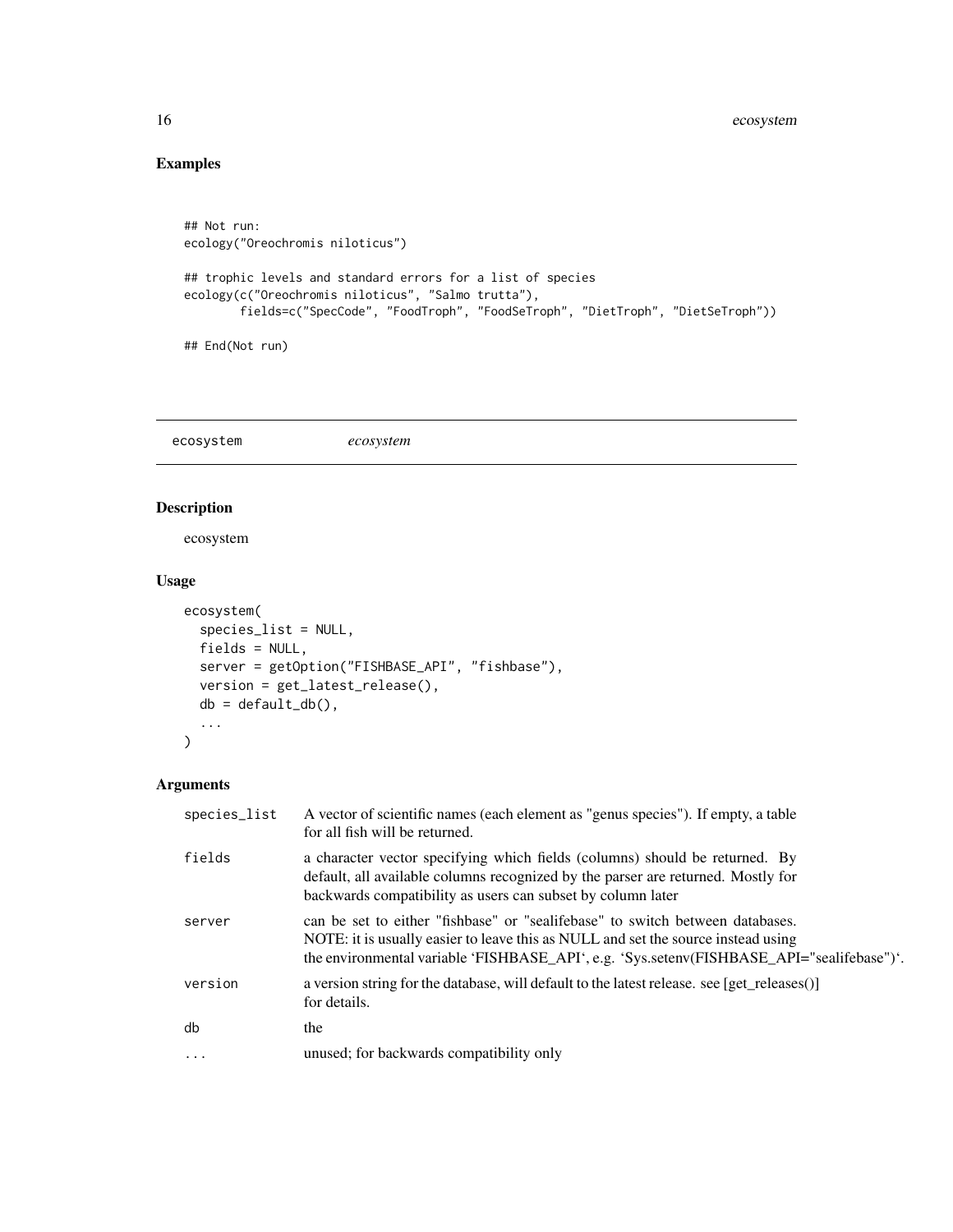#### <span id="page-16-0"></span>estimate the state of the state of the state of the state of the state of the state of the state of the state of the state of the state of the state of the state of the state of the state of the state of the state of the s

# Value

a table of species ecosystems data

# Examples

```
## Not run:
ecosystem("Oreochromis niloticus")
```
## End(Not run)

estimate *estimate*

# Description

estimate

#### Usage

```
estimate(
  species_list = NULL,
  fields = NULL,
  server = getOption("FISHBASE_API", "fishbase"),
  version = get_latest_release(),
  db = default_db(server, version),
  ...
\mathcal{L}
```

| species_list | A vector of scientific names (each element as "genus species"). If empty, a table<br>for all fish will be returned.                                                                                                                                             |
|--------------|-----------------------------------------------------------------------------------------------------------------------------------------------------------------------------------------------------------------------------------------------------------------|
| fields       | a character vector specifying which fields (columns) should be returned. By<br>default, all available columns recognized by the parser are returned. Mostly for<br>backwards compatibility as users can subset by column later                                  |
| server       | can be set to either "fishbase" or "sealifebase" to switch between databases.<br>NOTE: it is usually easier to leave this as NULL and set the source instead using<br>the environmental variable 'FISHBASE_API', e.g. 'Sys.setenv(FISHBASE_API="sealifebase")'. |
| version      | a version string for the database, will default to the latest release. see [get_releases()]<br>for details.                                                                                                                                                     |
| db           | the                                                                                                                                                                                                                                                             |
| $\ddots$ .   | unused; for backwards compatibility only                                                                                                                                                                                                                        |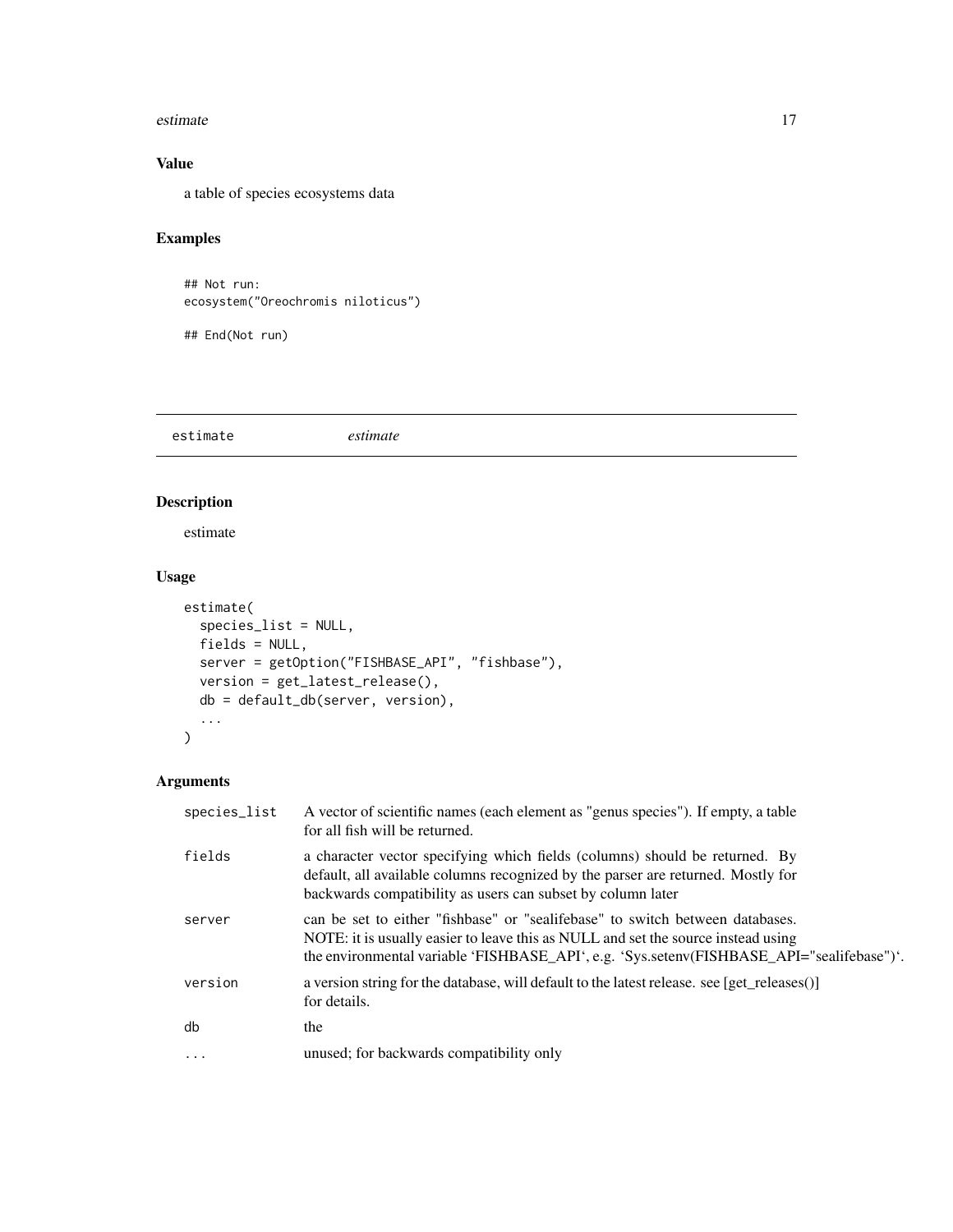#### 18 faoareas e an am an t-an-seas an am an am an am an am an am an am an am an am an am an am an am an am an am

# Value

a table of estimates from some models on trophic levels

# References

http://www.fishbase.us/manual/English/FishbaseThe\_FOOD\_ITEMS\_table.htm

# Examples

```
## Not run:
estimate("Oreochromis niloticus")
```
## End(Not run)

faoareas *faoareas*

#### Description

return a table of species locations as reported in FishBASE.org FAO location data

# Usage

```
faoareas(
  species_list = NULL,
 fields = NULL,
 server = getOption("FISHBASE_API", "fishbase"),
 version = get_latest_release(),
 db = default_dbb(),...
)
```

| species_list | A vector of scientific names (each element as "genus species"). If empty, a table<br>for all fish will be returned.                                                                                                                                             |
|--------------|-----------------------------------------------------------------------------------------------------------------------------------------------------------------------------------------------------------------------------------------------------------------|
| fields       | a character vector specifying which fields (columns) should be returned. By<br>default, all available columns recognized by the parser are returned. Mostly for<br>backwards compatibility as users can subset by column later                                  |
| server       | can be set to either "fishbase" or "sealifebase" to switch between databases.<br>NOTE: it is usually easier to leave this as NULL and set the source instead using<br>the environmental variable 'FISHBASE_API', e.g. 'Sys.setenv(FISHBASE_API="sealifebase")'. |
| version      | a version string for the database, will default to the latest release. see [get_releases()]<br>for details.                                                                                                                                                     |
| db           | the                                                                                                                                                                                                                                                             |
| $\cdots$     | unused; for backwards compatibility only                                                                                                                                                                                                                        |

<span id="page-17-0"></span>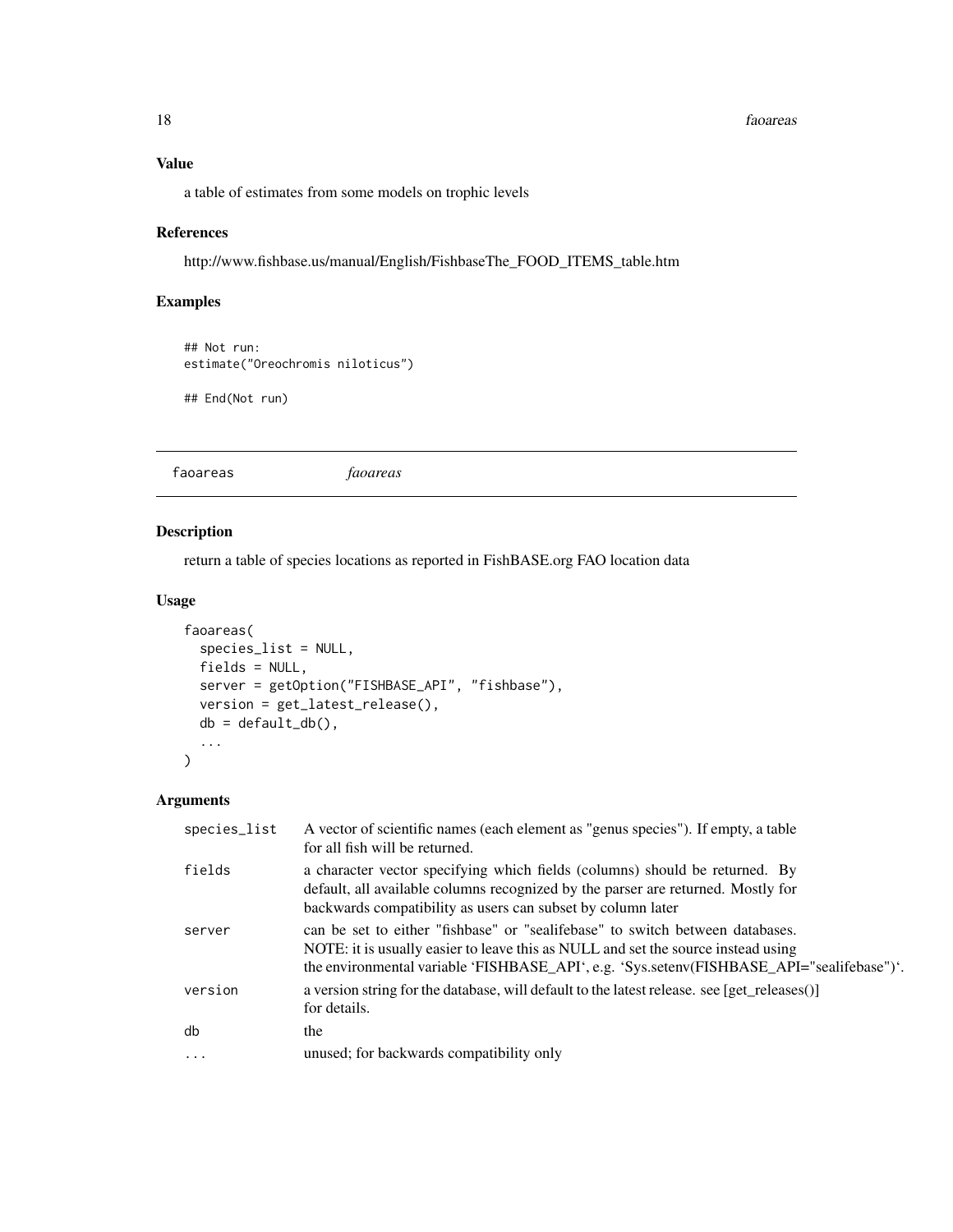#### <span id="page-18-0"></span> $f_{\rm D}$  conn  $19$

# Details

currently this is ~ FAO areas table (minus "note" field) e.g. http://www.fishbase.us/Country/FaoAreaList.php?ID=5537

#### Value

a tibble, empty tibble if no results found

#### Examples

## Not run: faoareas()

## End(Not run)

#### fb\_conn *Cacheable database connection*

#### Description

Cacheable database connection

#### Usage

```
fb_conn(server = c("fishbase", "sealifebase"), version = "latest")
```
#### Arguments

| server  | fishbase or sealifebase |
|---------|-------------------------|
| version | release version         |

fb\_import *Import tables to local store*

## Description

Import tables to local store

```
fb_import(
  server = c("fishbase", "sealifebase"),
  version = "latest",
  db = fb_conn(server, version),
  tables = NULL
\mathcal{E}
```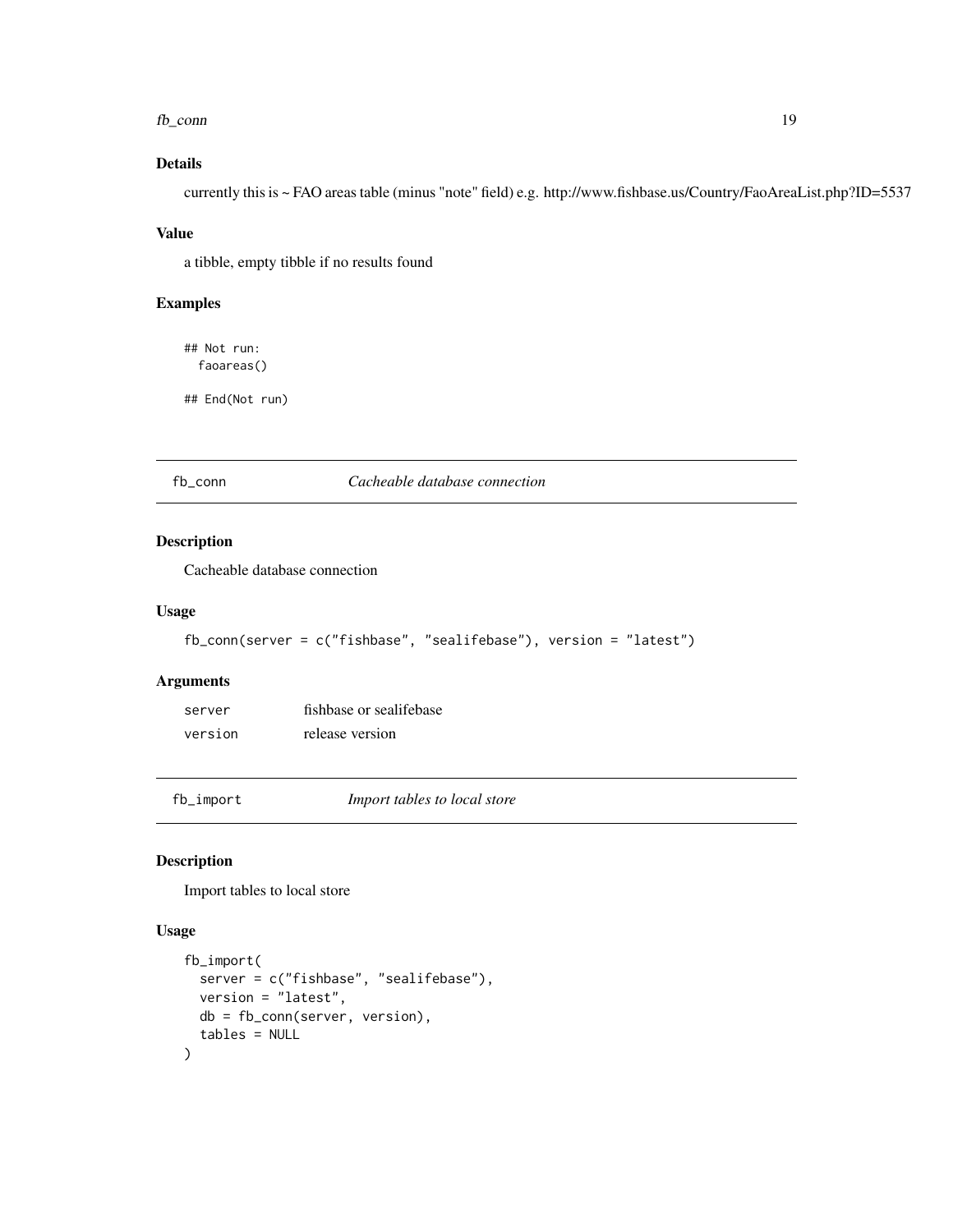<span id="page-19-0"></span>20 fb\_tables control to the control of the control of the control of the control of the control of the control of the control of the control of the control of the control of the control of the control of the control of the

# Arguments

| server  | fishbase or sealifebase                                          |
|---------|------------------------------------------------------------------|
| version | release version                                                  |
| db      | A cachable duckdb database connection                            |
| tables  | list of tables to import. Default 'NULL' will import all tables. |

# Details

Downloads and stores tables from the requested version of fishbase or sealifebase. If the table is already downloaded, it will not be re-downloaded. Imported tables are added to the active duckdb connection. Note that there is no need to call this

# Examples

conn <- fb\_import()

fb\_tables *fb\_tables list tables*

# Description

fb\_tables list tables

#### Usage

```
fb_tables(server = c("fishbase", "sealifebase"), version = "latest")
```

| server  | fishbase or sealifebase |
|---------|-------------------------|
| version | release version         |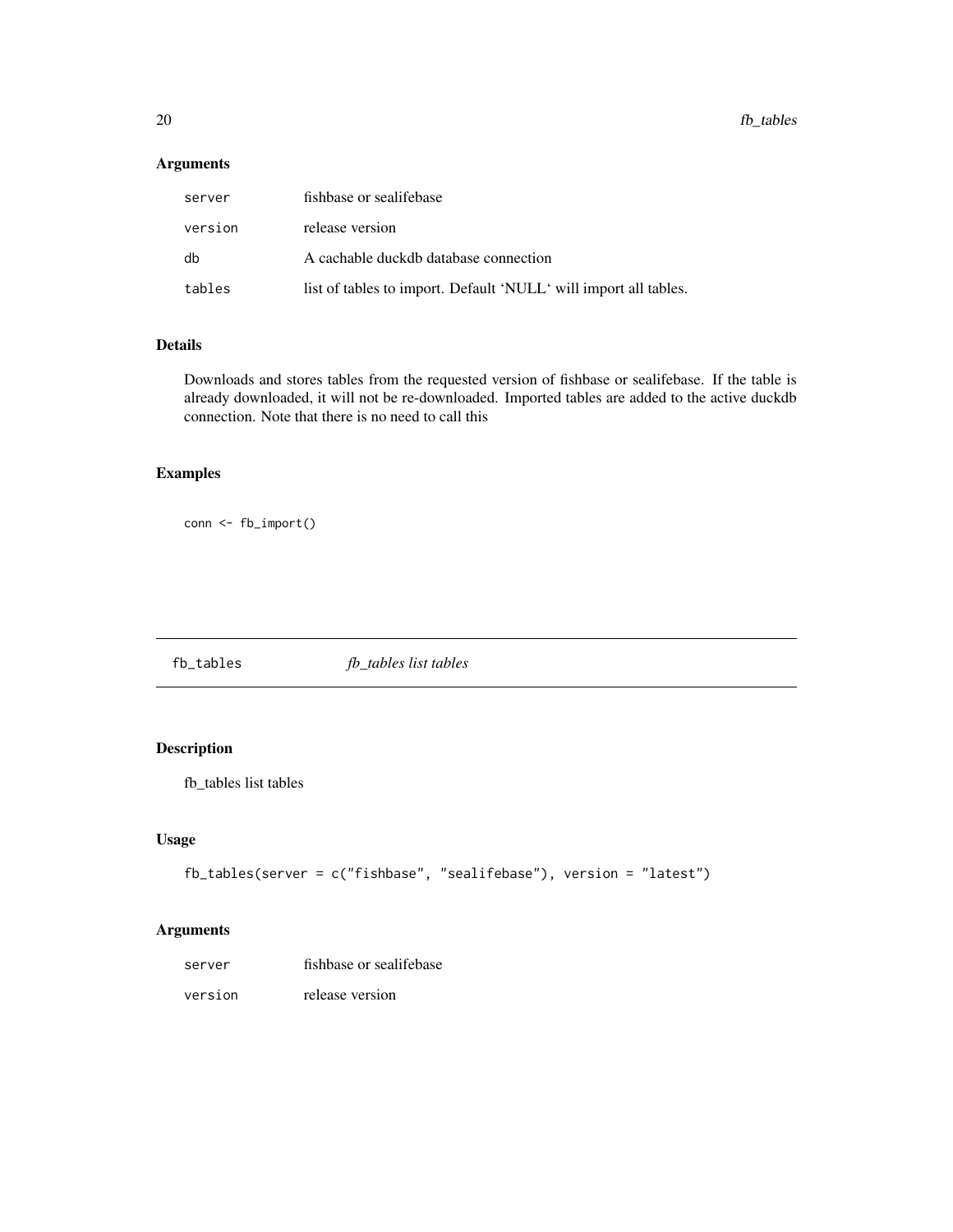<span id="page-20-0"></span>

# Description

Access a fishbase or sealifebase table

# Usage

```
fb_tbl(
 tbl,
 server = c("fishbase", "sealifebase"),
 version = "latest",
 db = fb_conn(server, version),
 collect = TRUE
)
```
# Arguments

| tbl     | table name, as it appears in the database. See [fb tables()] for a list.                                                                                                                                   |
|---------|------------------------------------------------------------------------------------------------------------------------------------------------------------------------------------------------------------|
| server  | fishbase or sealifebase                                                                                                                                                                                    |
| version | release version                                                                                                                                                                                            |
| db      | A cachable duckdb database connection                                                                                                                                                                      |
| collect | should we return an in-memory table? Generally best to leave as TRUE unless<br>RAM is too limited. A remote table can be used with most dplyr functions (filter,<br>select, joins, etc) to further refine. |

# Examples

fb\_tbl("species")

fecundity *fecundity*

# Description

fecundity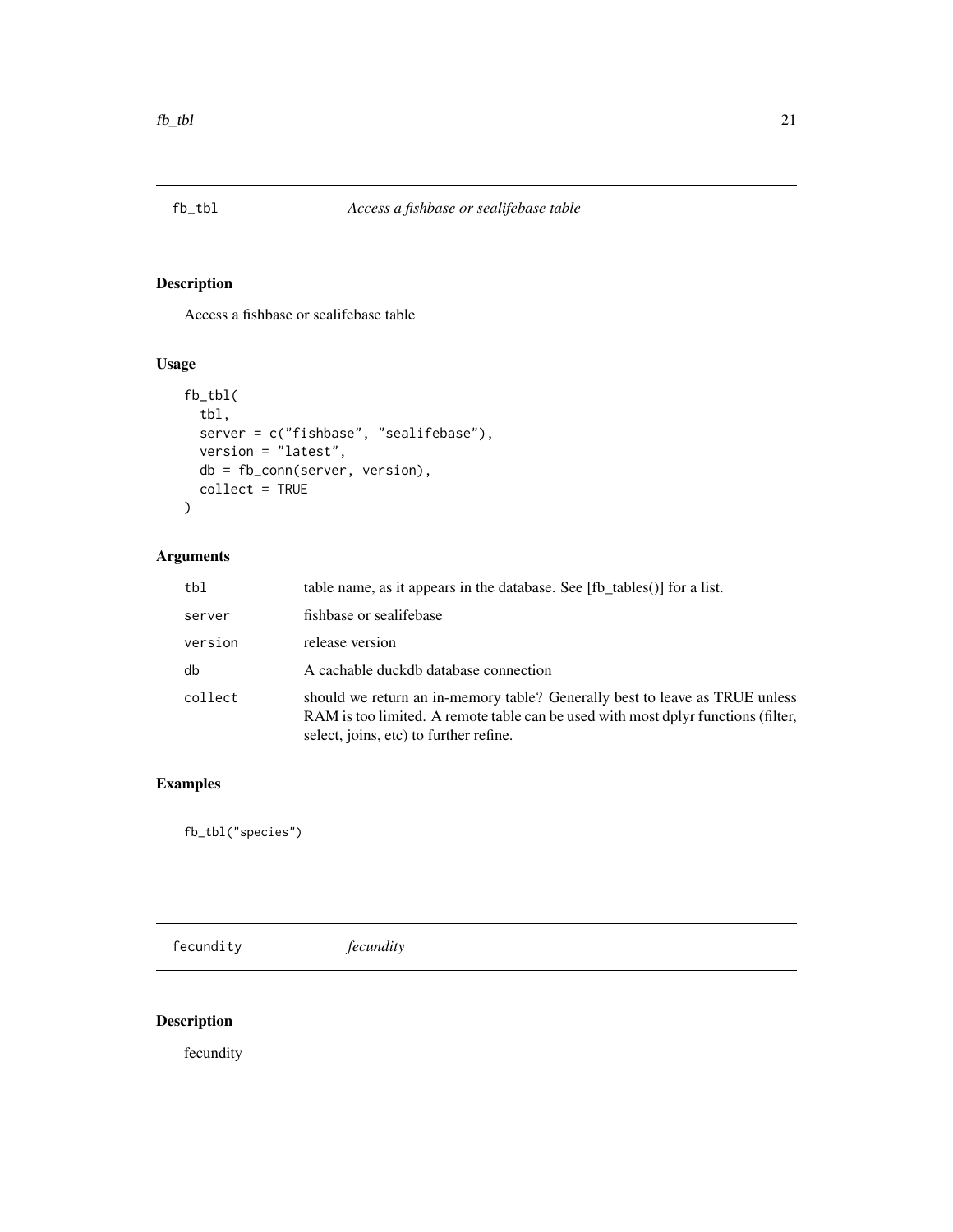<span id="page-21-0"></span>22 fishbase control of the control of the control of the control of the control of the control of the control of the control of the control of the control of the control of the control of the control of the control of the

# Usage

```
fecundity(
  species_list = NULL,
  fields = NULL,
  server = getOption("FISHBASE_API", "fishbase"),
 version = get_latest_release(),
  db = default_db(server, version),
  ...
\mathcal{E}
```
# Arguments

| species_list | A vector of scientific names (each element as "genus species"). If empty, a table<br>for all fish will be returned.                                                                                                                                             |
|--------------|-----------------------------------------------------------------------------------------------------------------------------------------------------------------------------------------------------------------------------------------------------------------|
| fields       | a character vector specifying which fields (columns) should be returned. By<br>default, all available columns recognized by the parser are returned. Mostly for<br>backwards compatibility as users can subset by column later                                  |
| server       | can be set to either "fishbase" or "sealifebase" to switch between databases.<br>NOTE: it is usually easier to leave this as NULL and set the source instead using<br>the environmental variable 'FISHBASE_API', e.g. 'Sys.setenv(FISHBASE_API="sealifebase")'. |
| version      | a version string for the database, will default to the latest release. see [get_releases()]<br>for details.                                                                                                                                                     |
| db           | the                                                                                                                                                                                                                                                             |
| $\ddots$     | unused; for backwards compatibility only                                                                                                                                                                                                                        |

#### Value

a table of species fecundity

# Examples

## Not run: fecundity("Oreochromis niloticus")

## End(Not run)

| fishbase | A table of all the the species found in FishBase, including taxonomic |
|----------|-----------------------------------------------------------------------|
|          | classification and the Species Code (SpecCode) by which the species   |
|          | is identified in FishBase.                                            |

# Description

A table of all the the species found in FishBase, including taxonomic classification and the Species Code (SpecCode) by which the species is identified in FishBase.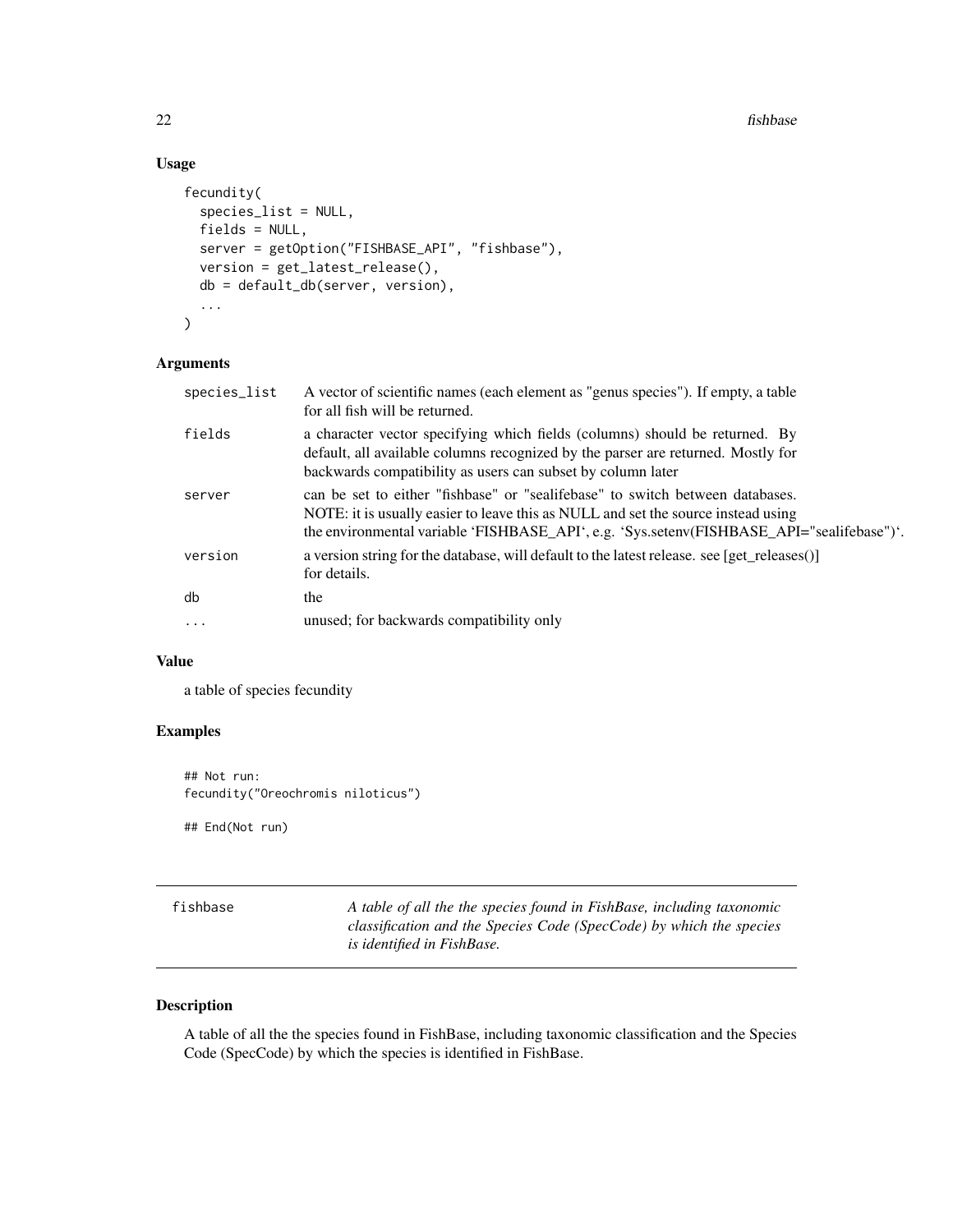<span id="page-22-0"></span>fishbase\_pane 23

# Author(s)

Carl Boettiger <carl@ropensci.org>

fishbase\_pane *Open database connection pane in RStudio*

# Description

This function launches the RStudio "Connection" pane to interactively explore the database.

# Usage

fishbase\_pane()

# Examples

if (!is.null(getOption("connectionObserver"))) fishbase\_pane()

fooditems *fooditems*

#### Description

fooditems

```
fooditems(
  species_list = NULL,
 fields = NULL,
 server = getOption("FISHBASE_API", "fishbase"),
 version = get_latest_release(),
 db = default_db(server, version),
  ...
\mathcal{E}
```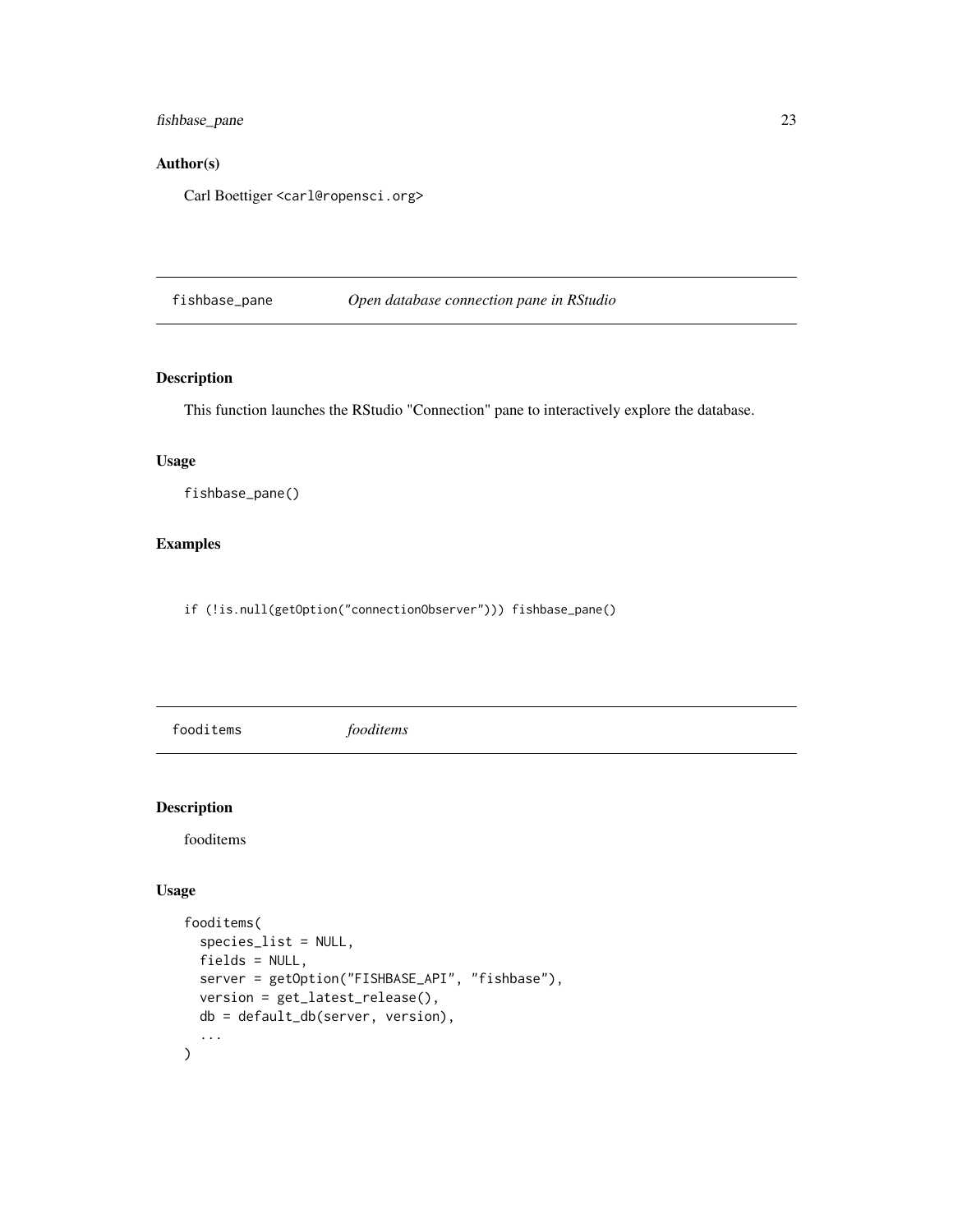# <span id="page-23-0"></span>Arguments

| species_list | A vector of scientific names (each element as "genus species"). If empty, a table<br>for all fish will be returned.                                                                                                                                             |
|--------------|-----------------------------------------------------------------------------------------------------------------------------------------------------------------------------------------------------------------------------------------------------------------|
| fields       | a character vector specifying which fields (columns) should be returned. By<br>default, all available columns recognized by the parser are returned. Mostly for<br>backwards compatibility as users can subset by column later                                  |
| server       | can be set to either "fishbase" or "sealifebase" to switch between databases.<br>NOTE: it is usually easier to leave this as NULL and set the source instead using<br>the environmental variable 'FISHBASE_API', e.g. 'Sys.setenv(FISHBASE_API="sealifebase")'. |
| version      | a version string for the database, will default to the latest release. see [get_releases()]<br>for details.                                                                                                                                                     |
| db           | the                                                                                                                                                                                                                                                             |
| $\ddots$     | unused; for backwards compatibility only                                                                                                                                                                                                                        |

# Value

a table of species fooditems

# References

http://www.fishbase.org/manual/english/fishbasethe\_food\_items\_table.htm

# Examples

## Not run: fooditems("Oreochromis niloticus")

## End(Not run)

genetics *genetics*

# Description

genetics

```
genetics(
  species_list = NULL,
  fields = NULL,
  server = getOption("FISHBASE_API", "fishbase"),
  version = get_latest_release(),
  db = default_db(server, version),
  ...
\overline{\phantom{a}}
```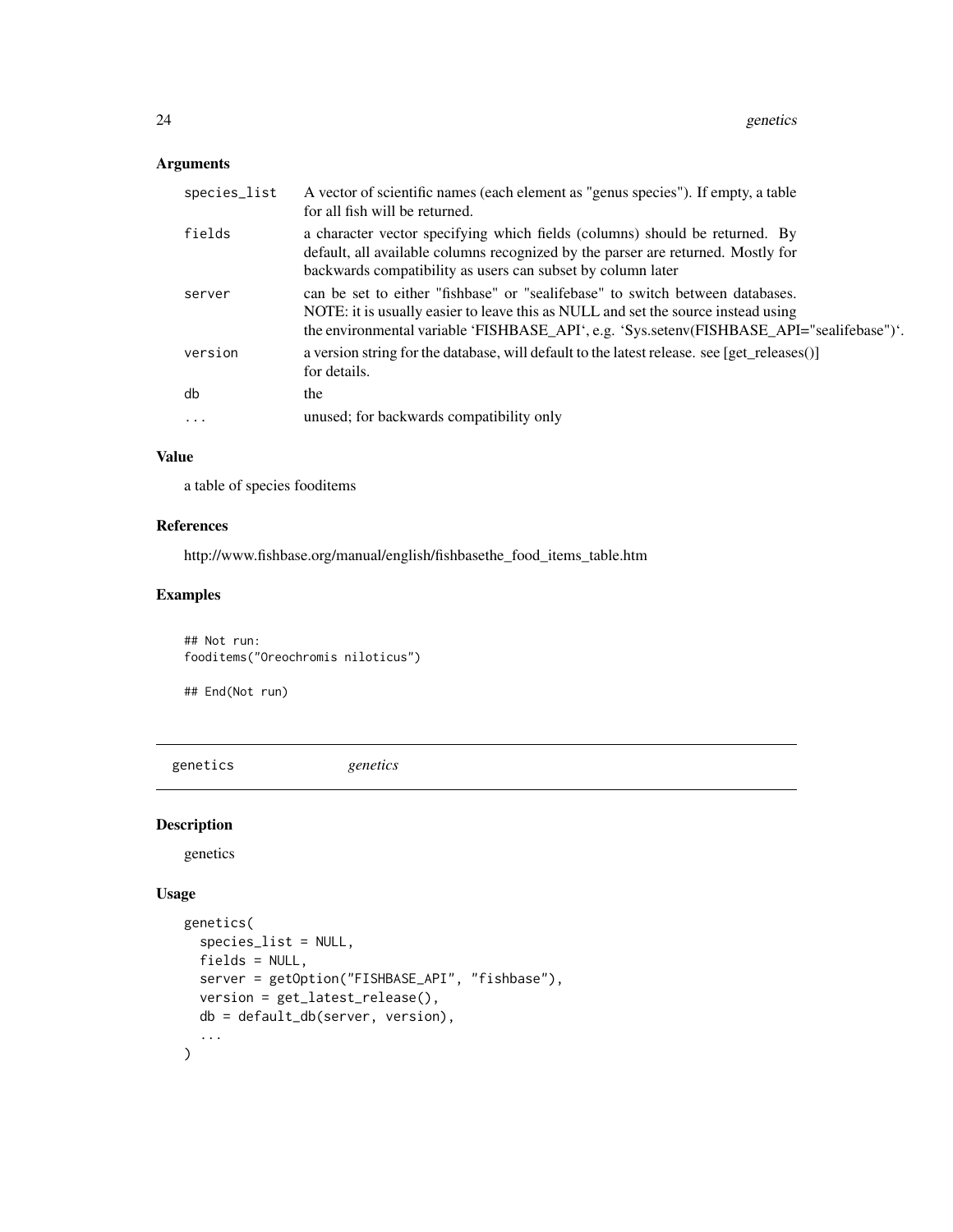#### <span id="page-24-0"></span>introductions 25

# Arguments

| species_list | A vector of scientific names (each element as "genus species"). If empty, a table<br>for all fish will be returned.                                                                                                                                             |
|--------------|-----------------------------------------------------------------------------------------------------------------------------------------------------------------------------------------------------------------------------------------------------------------|
| fields       | a character vector specifying which fields (columns) should be returned. By<br>default, all available columns recognized by the parser are returned. Mostly for<br>backwards compatibility as users can subset by column later                                  |
| server       | can be set to either "fishbase" or "sealifebase" to switch between databases.<br>NOTE: it is usually easier to leave this as NULL and set the source instead using<br>the environmental variable 'FISHBASE_API', e.g. 'Sys.setenv(FISHBASE_API="sealifebase")'. |
| version      | a version string for the database, will default to the latest release. see [get releases()]<br>for details.                                                                                                                                                     |
| db           | the                                                                                                                                                                                                                                                             |
| $\cdots$     | unused; for backwards compatibility only                                                                                                                                                                                                                        |

# Value

a table of species genetics data

# Examples

```
## Not run:
genetics("Oreochromis niloticus")
genetics("Labroides dimidiatus")
```
## End(Not run)

introductions *introductions*

# Description

introductions

```
introductions(
  species_list = NULL,
  fields = NULL,
  server = getOption("FISHBASE_API", "fishbase"),
 version = get_latest_release(),
 db = default_db(server, version),
  ...
\overline{\phantom{a}}
```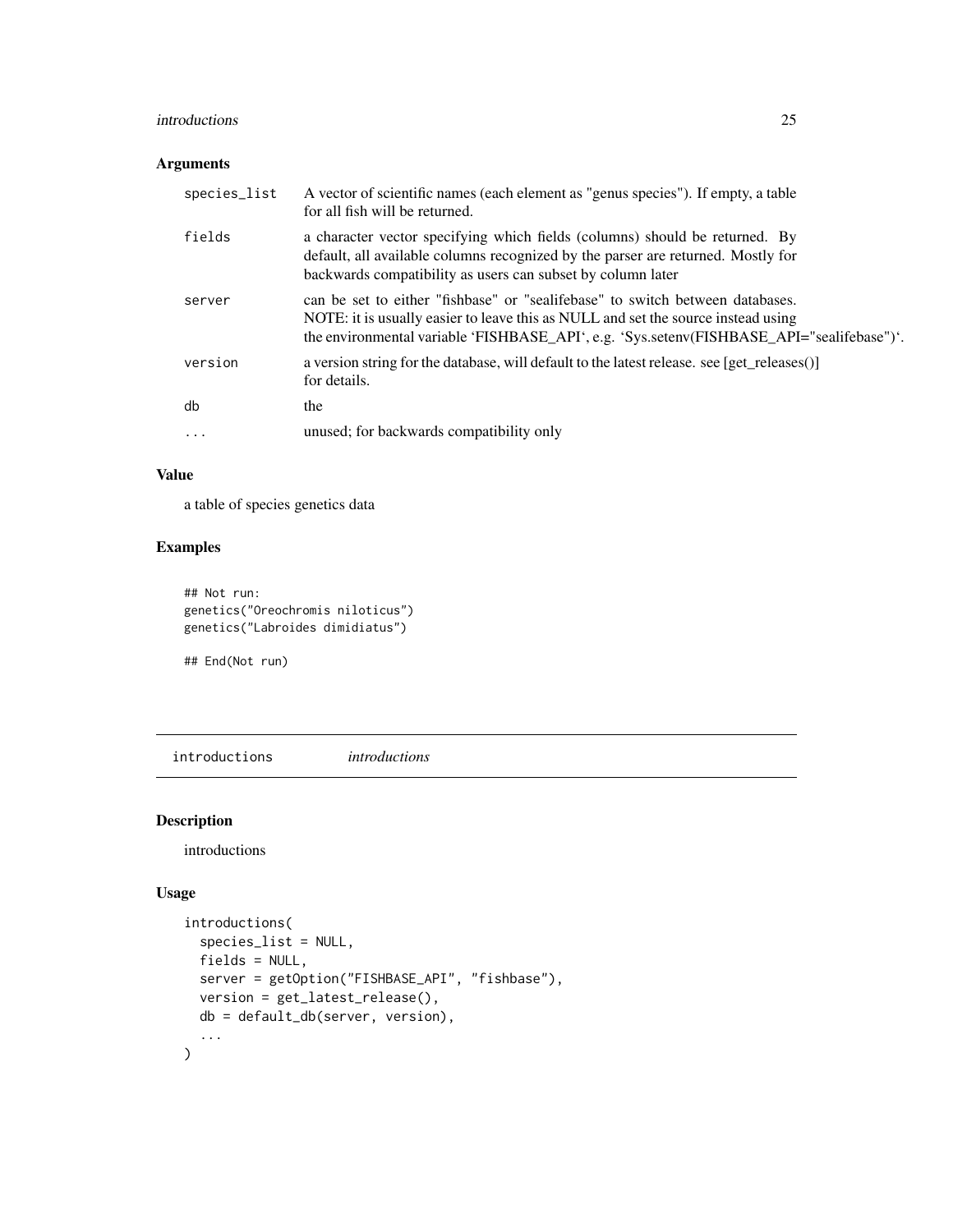# <span id="page-25-0"></span>Arguments

| species_list | A vector of scientific names (each element as "genus species"). If empty, a table<br>for all fish will be returned.                                                                                                                                             |
|--------------|-----------------------------------------------------------------------------------------------------------------------------------------------------------------------------------------------------------------------------------------------------------------|
| fields       | a character vector specifying which fields (columns) should be returned. By<br>default, all available columns recognized by the parser are returned. Mostly for<br>backwards compatibility as users can subset by column later                                  |
| server       | can be set to either "fishbase" or "sealifebase" to switch between databases.<br>NOTE: it is usually easier to leave this as NULL and set the source instead using<br>the environmental variable 'FISHBASE_API', e.g. 'Sys.setenv(FISHBASE_API="sealifebase")'. |
| version      | a version string for the database, will default to the latest release. see [get releases()]<br>for details.                                                                                                                                                     |
| db           | the                                                                                                                                                                                                                                                             |
| $\ddots$     | unused; for backwards compatibility only                                                                                                                                                                                                                        |

# Value

a table of species introductions data

# Examples

## Not run: introductions("Oreochromis niloticus")

## End(Not run)

larvae *larvae*

# Description

larvae

```
larvae(
  species_list = NULL,
 fields = NULL,
 server = getOption("FISHBASE_API", "fishbase"),
 version = get_latest_release(),
 db = default_db(server, version),
  ...
\mathcal{L}
```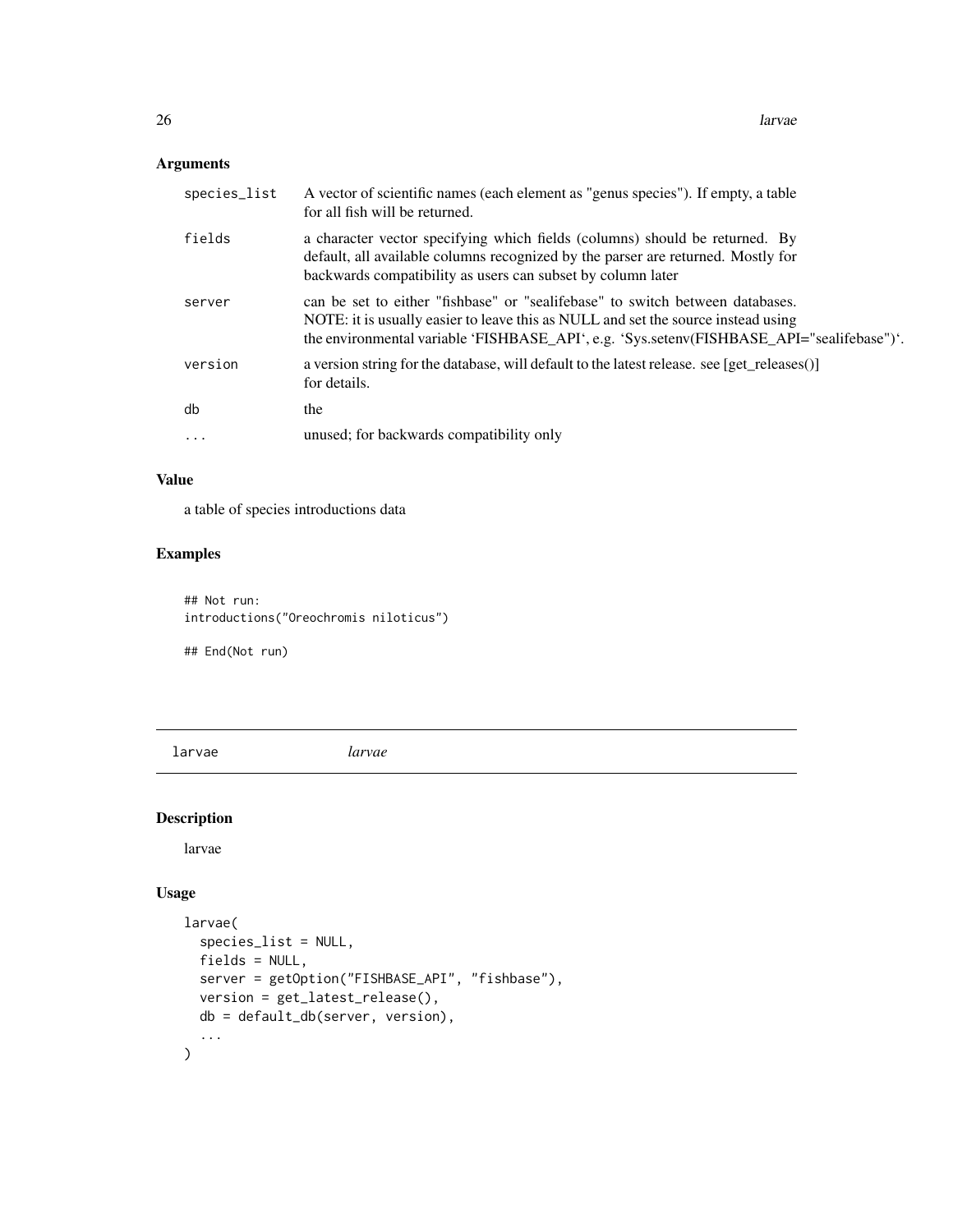# <span id="page-26-0"></span>length\_freq 27

# Arguments

| species_list | A vector of scientific names (each element as "genus species"). If empty, a table<br>for all fish will be returned.                                                                                                                                             |
|--------------|-----------------------------------------------------------------------------------------------------------------------------------------------------------------------------------------------------------------------------------------------------------------|
| fields       | a character vector specifying which fields (columns) should be returned. By<br>default, all available columns recognized by the parser are returned. Mostly for<br>backwards compatibility as users can subset by column later                                  |
| server       | can be set to either "fishbase" or "sealifebase" to switch between databases.<br>NOTE: it is usually easier to leave this as NULL and set the source instead using<br>the environmental variable 'FISHBASE_API', e.g. 'Sys.setenv(FISHBASE_API="sealifebase")'. |
| version      | a version string for the database, will default to the latest release. see [get_releases()]<br>for details.                                                                                                                                                     |
| db           | the                                                                                                                                                                                                                                                             |
| $\ddots$     | unused; for backwards compatibility only                                                                                                                                                                                                                        |

# Value

a table of larval data

# Examples

## Not run: larvae("Oreochromis niloticus")

## End(Not run)

length\_freq *length\_freq*

# Description

return a table of species fooditems

```
length_freq(
 species_list = NULL,
 fields = NULL,
 server = getOption("FISHBASE_API", "fishbase"),
 version = get_latest_release(),
 db = default_db(server, version),
  ...
)
```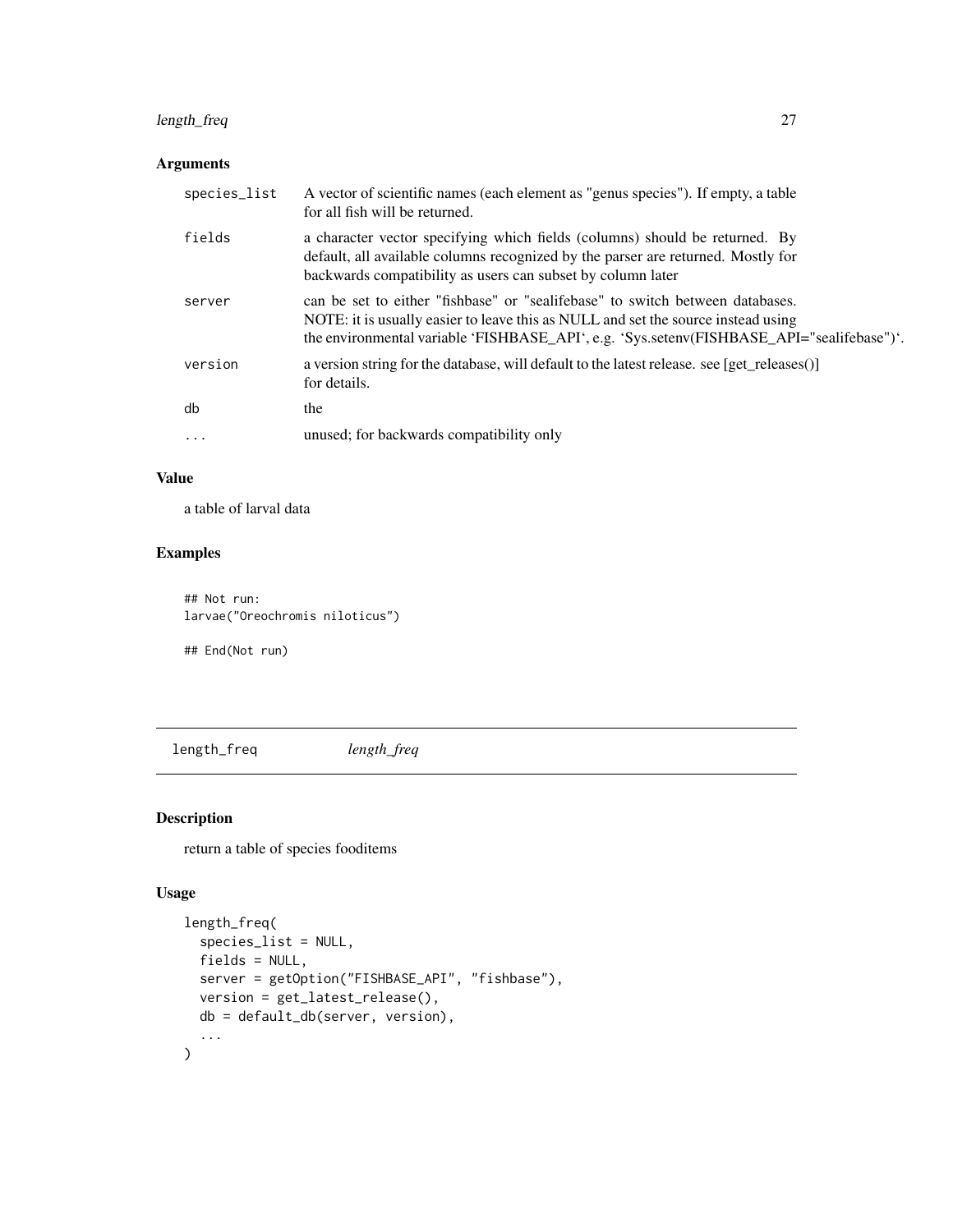# <span id="page-27-0"></span>Arguments

| species_list | A vector of scientific names (each element as "genus species"). If empty, a table<br>for all fish will be returned.                                                                                                                                             |
|--------------|-----------------------------------------------------------------------------------------------------------------------------------------------------------------------------------------------------------------------------------------------------------------|
| fields       | a character vector specifying which fields (columns) should be returned. By<br>default, all available columns recognized by the parser are returned. Mostly for<br>backwards compatibility as users can subset by column later                                  |
| server       | can be set to either "fishbase" or "sealifebase" to switch between databases.<br>NOTE: it is usually easier to leave this as NULL and set the source instead using<br>the environmental variable 'FISHBASE_API', e.g. 'Sys.setenv(FISHBASE_API="sealifebase")'. |
| version      | a version string for the database, will default to the latest release. see [get_releases()]<br>for details.                                                                                                                                                     |
| db           | the                                                                                                                                                                                                                                                             |
| $\ddots$ .   | unused; for backwards compatibility only                                                                                                                                                                                                                        |

#### Value

a table of length\_freq information by species; see details

# References

http://www.fishbase.org/manual/english/lengthfrequency.htm

# Examples

## Not run: length\_freq("Oreochromis niloticus")

## End(Not run)

length\_length *length\_length*

# Description

return a table of lengths

```
length_length(
  species_list = NULL,
  fields = NULL,
  server = getOption("FISHBASE_API", "fishbase"),
  version = get_latest_release(),
  db = default_db(server, version),
  ...
\overline{\phantom{a}}
```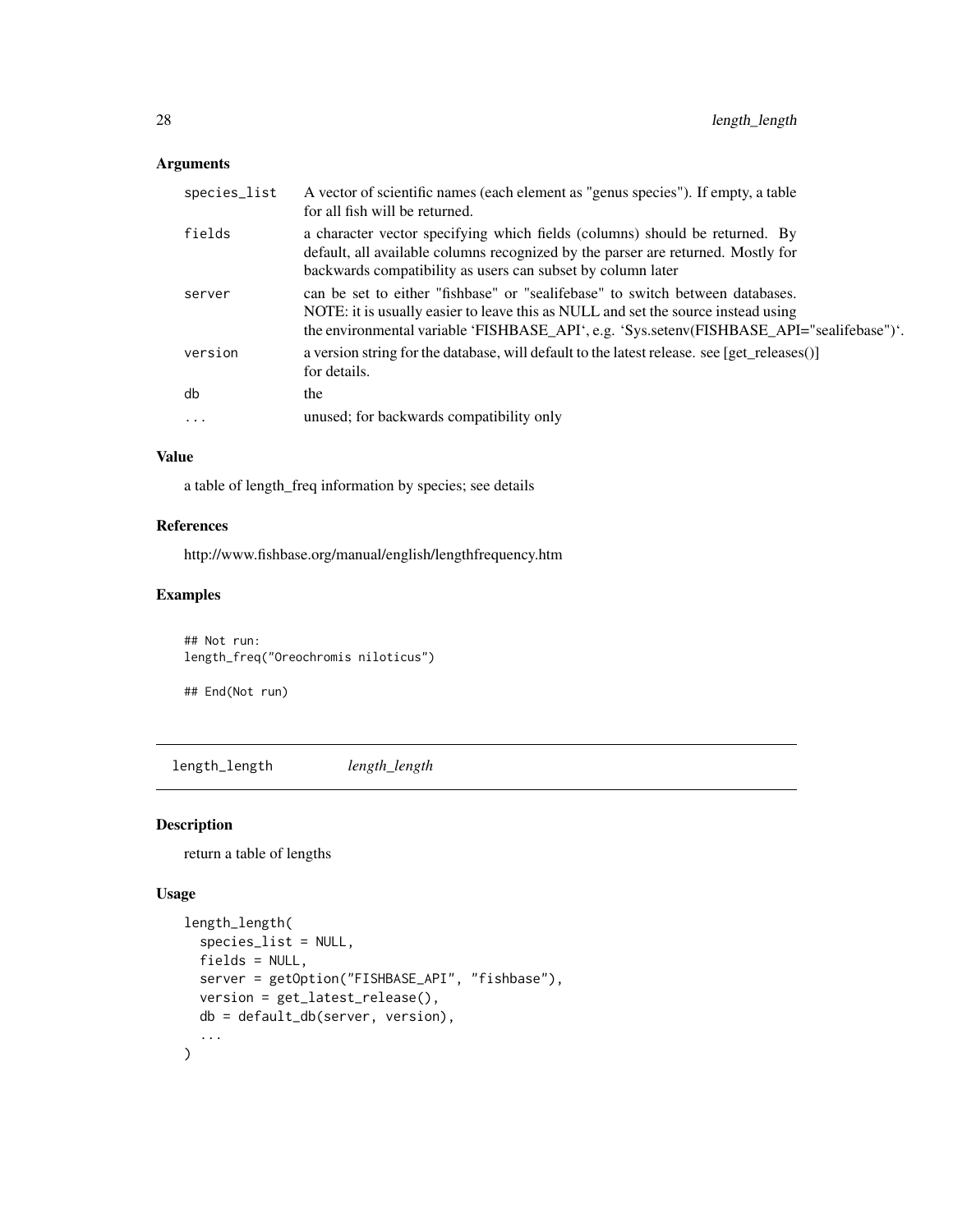# length\_length 29

#### **Arguments**

| species_list | A vector of scientific names (each element as "genus species"). If empty, a table<br>for all fish will be returned.                                                                                                                                             |
|--------------|-----------------------------------------------------------------------------------------------------------------------------------------------------------------------------------------------------------------------------------------------------------------|
| fields       | a character vector specifying which fields (columns) should be returned. By<br>default, all available columns recognized by the parser are returned. Mostly for<br>backwards compatibility as users can subset by column later                                  |
| server       | can be set to either "fishbase" or "sealifebase" to switch between databases.<br>NOTE: it is usually easier to leave this as NULL and set the source instead using<br>the environmental variable 'FISHBASE_API', e.g. 'Sys.setenv(FISHBASE_API="sealifebase")'. |
| version      | a version string for the database, will default to the latest release. see [get releases()]<br>for details.                                                                                                                                                     |
| db           | the                                                                                                                                                                                                                                                             |
| $\ddots$     | unused; for backwards compatibility only                                                                                                                                                                                                                        |

#### Details

This table contains relationships for the conversion of one length type to another for over 8,000 species of fish, derived from different publications, e.g. Moutopoulos and Stergiou (2002) and Gaygusuz et al (2006), or from fish pictures, e.g. Collette and Nauen (1983), Compagno (1984) and Randall (1997). The relationships, which always refer to centimeters, may consist either of a regression linking two length types, of the form: Length type  $(2) = a + bx$  Length type  $(1)$  Length type (2) = b' x Length type (1) The available length types are, as elsewhere in FishBase, TL = total length;  $FL =$  fork length;  $SL =$  standard length;  $WD =$  width (in rays);  $OT =$  other type (to be specified in the Comment field). When a version of equation (1) is presented, the length range, the number of fish used in the regression, the sex and the correlation coefficient are presented, if available. When a version of equation (2) is presented, the range and the correlation coefficient are omitted, as the ratio in (2) will usually be estimated from a single specimen, or a few fish covering a narrow range of lengths.

#### Value

a table of lengths

#### References

http://www.fishbase.org/manual/english/PDF/FB\_Book\_CBinohlan\_Length-Length\_RF\_JG.pdf

#### Examples

```
## Not run:
length_length("Oreochromis niloticus")
```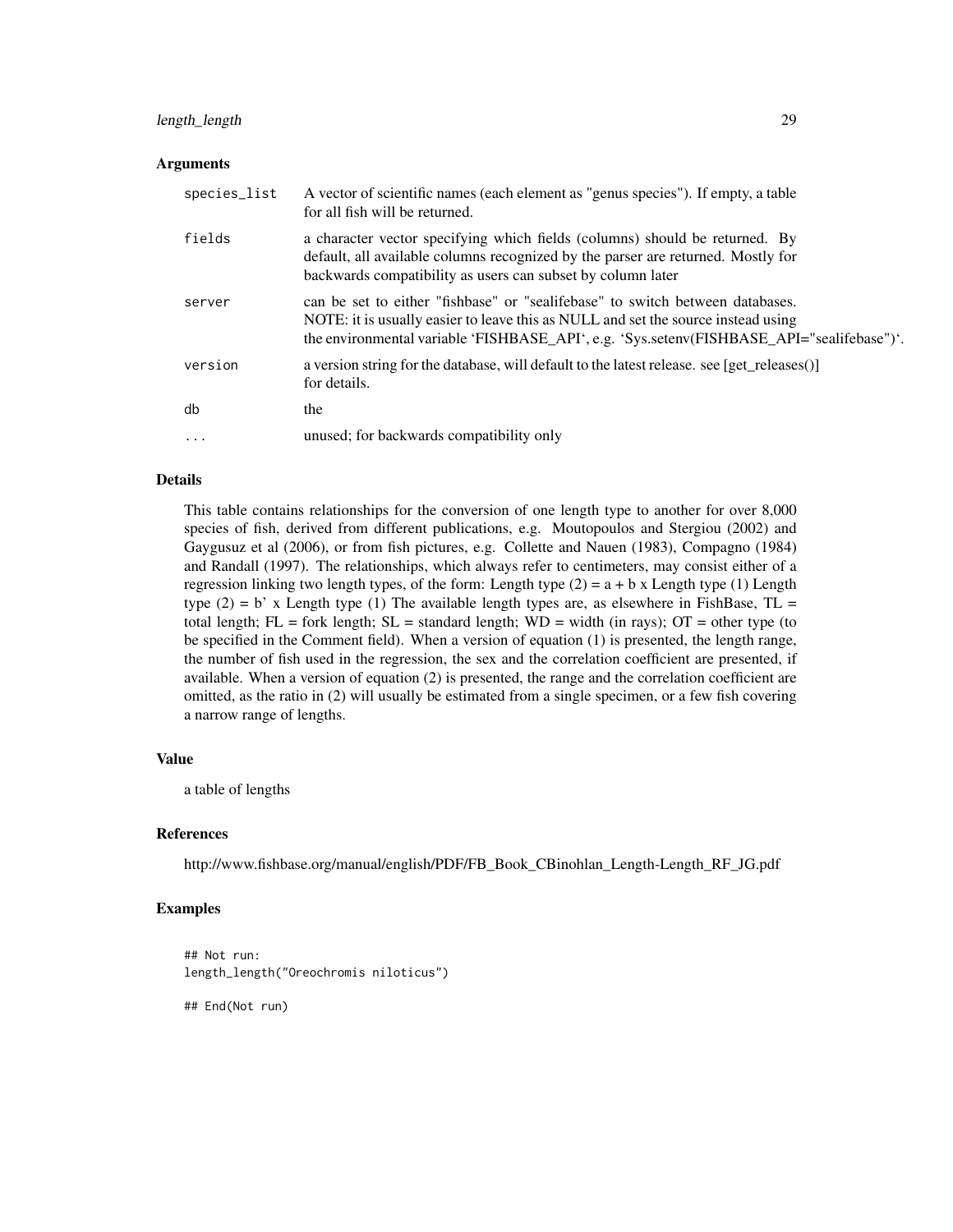<span id="page-29-0"></span>length\_weight *length\_weight*

#### **Description**

The LENGTH-WEIGHT table presents the a and b values of over 5,000 length-weight relationships of the form  $W = a \times Lb$ , pertaining to about over 2,000 fish species.

#### Usage

```
length_weight(
  species_list = NULL,
  fields = NULL,
  server = getOption("FISHBASE_API", "fishbase"),
  version = get_latest_release(),
  db = default_db(server, version),
  ...
)
```
#### Arguments

| species_list | A vector of scientific names (each element as "genus species"). If empty, a table<br>for all fish will be returned.                                                                                                                                             |
|--------------|-----------------------------------------------------------------------------------------------------------------------------------------------------------------------------------------------------------------------------------------------------------------|
| fields       | a character vector specifying which fields (columns) should be returned. By<br>default, all available columns recognized by the parser are returned. Mostly for<br>backwards compatibility as users can subset by column later                                  |
| server       | can be set to either "fishbase" or "sealifebase" to switch between databases.<br>NOTE: it is usually easier to leave this as NULL and set the source instead using<br>the environmental variable 'FISHBASE_API', e.g. 'Sys.setenv(FISHBASE_API="sealifebase")'. |
| version      | a version string for the database, will default to the latest release. see [get_releases()]<br>for details.                                                                                                                                                     |
| db           | the                                                                                                                                                                                                                                                             |
| $\ddots$ .   | unused; for backwards compatibility only                                                                                                                                                                                                                        |
|              |                                                                                                                                                                                                                                                                 |

#### Details

See references for official documentation. From FishBase.org: Length-weight relationships are important in fisheries science, notably to raise length-frequency samples to total catch, or to estimate biomass from underwater length observations. The units of length and weight in FishBase are centimeter and gram, respectively. Thus when length-weight relationships are not in cm-g, the intercept 'a' is transformed as follows:

 $a'(cm, g) = a (mm, g)*10<sup>4</sup>b a'(cm, g) = a (cm, kg)*1000 a'(cm, g) = a (mm, mg)*10<sup>4</sup>b/1000 a'(cm, g)$  $g$ ) = a (mm, kg)\*10^b\*1000

However, published length-weight relationships are sometimes difficult to use, as they may be based on a length measurement type (e.g., fork length) different from ones length measurements (expressed e.g., as total length). Therefore, to facilitate conversion between length types, an additional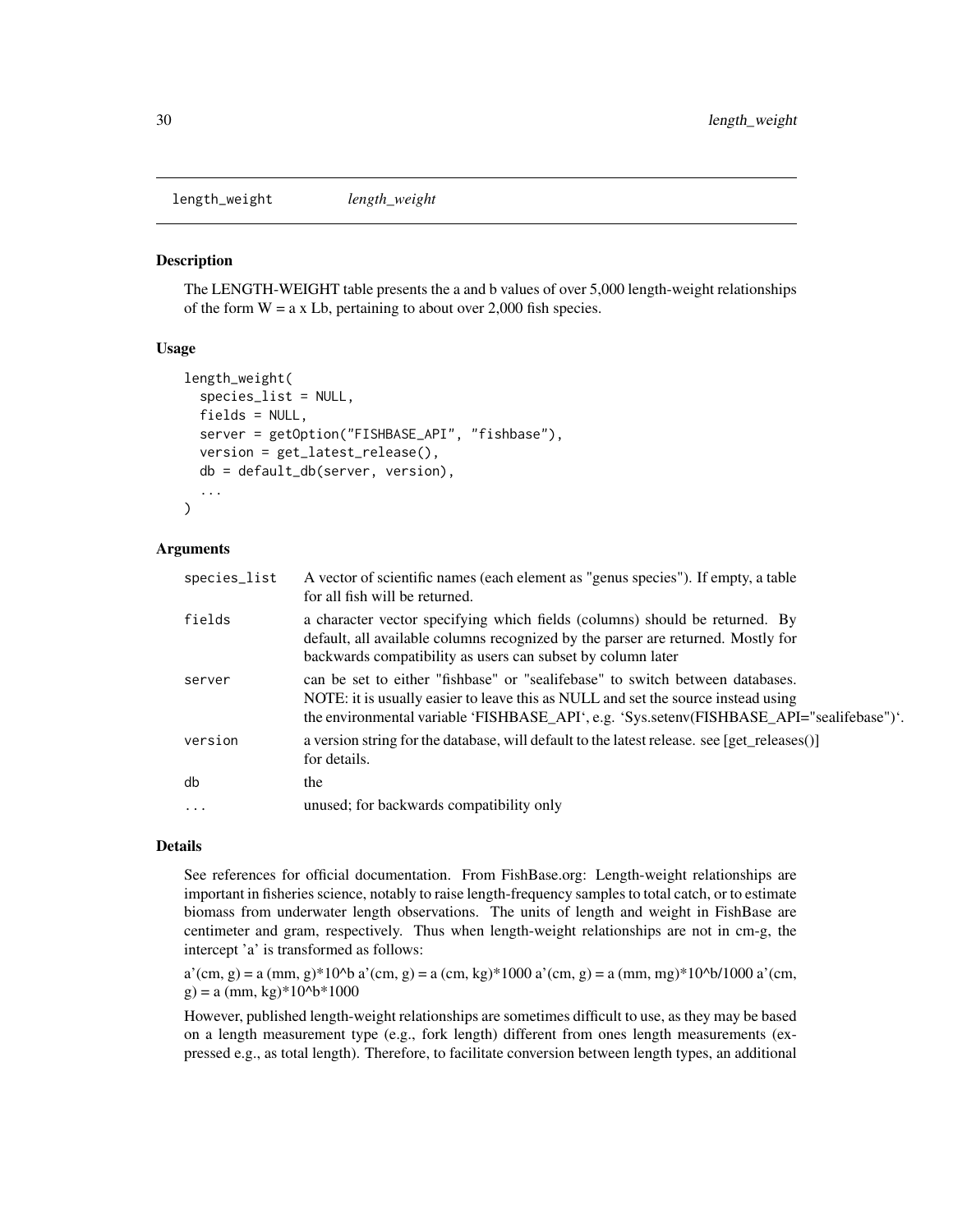#### <span id="page-30-0"></span>load\_taxa 31

LENGTH-LENGTH table, #' presented below, was devised which presents linear regressions or ratios linking length types (e.g., FL vs. TL). We included a calculated field with the weight of a 10 cm fish (which should be in the order of 10 g for normal, fusiform shaped fish), to allow identification of gross errors, given knowledge of the body form of a species.

#### Value

a table of length\_weight information by species; see details

#### References

http://www.fishbase.org/manual/english/fishbasethe\_length\_weight\_table.htm

#### Examples

## Not run: length\_weight("Oreochromis niloticus")

## End(Not run)

load\_taxa *load\_taxa*

#### Description

load\_taxa

#### Usage

```
load_taxa(
  server = getOption("FISHBASE_API", "fishbase"),
  version = get_latest_release(),
  db = default_db(server, version),
  collect = TRUE,
  ...
)
```

| server   | Either "fishbase" (the default) or "sealifebase"                                                           |
|----------|------------------------------------------------------------------------------------------------------------|
| version  | the version of the database you want. Will default to the latest avialable; see<br>[available releases()]. |
| db       | A remote database connection. Will default to the best available system, see<br>[default db()].            |
| collect  | return a data.frame if TRUE, otherwise, a DBI connection to the table in the<br>database                   |
| $\cdots$ | for compatibility with previous versions                                                                   |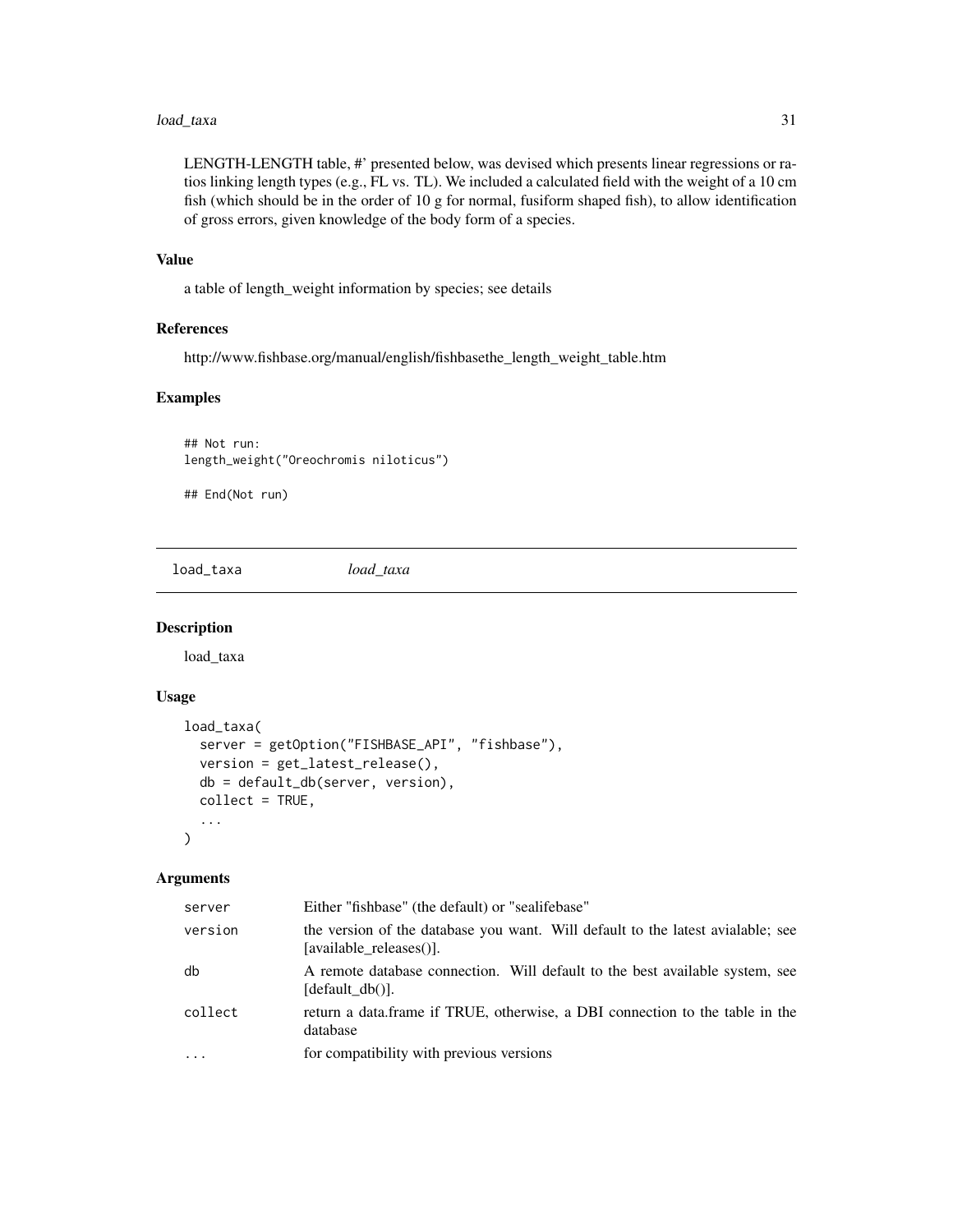<span id="page-31-0"></span>32 maturity and the contract of the contract of the contract of the contract of the contract of the contract of the contract of the contract of the contract of the contract of the contract of the contract of the contract o

# Value

the taxa list

maturity *maturity* Description maturity

# Usage

```
maturity(
 species_list = NULL,
 fields = NULL,
 server = getOption("FISHBASE_API", "fishbase"),
 version = get_latest_release(),
 db = default_db(server, version),
  ...
\mathcal{L}
```
# Arguments

| species_list | A vector of scientific names (each element as "genus species"). If empty, a table<br>for all fish will be returned.                                                                                                                                             |
|--------------|-----------------------------------------------------------------------------------------------------------------------------------------------------------------------------------------------------------------------------------------------------------------|
| fields       | a character vector specifying which fields (columns) should be returned. By<br>default, all available columns recognized by the parser are returned. Mostly for<br>backwards compatibility as users can subset by column later                                  |
| server       | can be set to either "fishbase" or "sealifebase" to switch between databases.<br>NOTE: it is usually easier to leave this as NULL and set the source instead using<br>the environmental variable 'FISHBASE_API', e.g. 'Sys.setenv(FISHBASE_API="sealifebase")'. |
| version      | a version string for the database, will default to the latest release. see [get_releases()]<br>for details.                                                                                                                                                     |
| db           | the                                                                                                                                                                                                                                                             |
| $\ddots$ .   | unused; for backwards compatibility only                                                                                                                                                                                                                        |

## Value

a table of species maturity

# Examples

```
## Not run:
maturity("Oreochromis niloticus")
```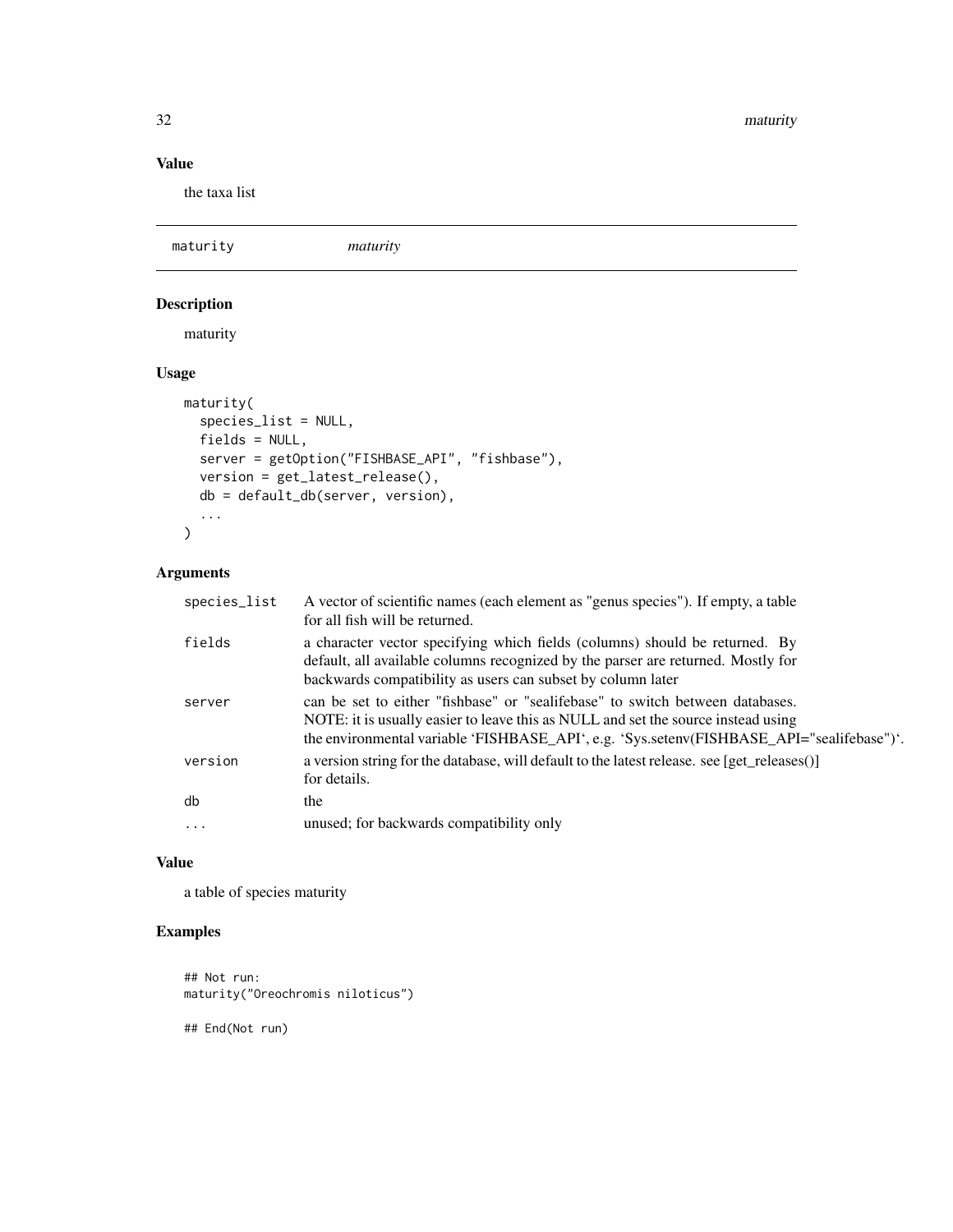<span id="page-32-0"></span>morphology *morphology*

# Description

morphology

# Usage

```
morphology(
  species_list = NULL,
 fields = NULL,
 server = getOption("FISHBASE_API", "fishbase"),
 version = get_latest_release(),
 db = default_db(server, version),
  ...
\mathcal{L}
```
# Arguments

| species_list | A vector of scientific names (each element as "genus species"). If empty, a table<br>for all fish will be returned.                                                                                                                                             |
|--------------|-----------------------------------------------------------------------------------------------------------------------------------------------------------------------------------------------------------------------------------------------------------------|
| fields       | a character vector specifying which fields (columns) should be returned. By<br>default, all available columns recognized by the parser are returned. Mostly for<br>backwards compatibility as users can subset by column later                                  |
| server       | can be set to either "fishbase" or "sealifebase" to switch between databases.<br>NOTE: it is usually easier to leave this as NULL and set the source instead using<br>the environmental variable 'FISHBASE_API', e.g. 'Sys.setenv(FISHBASE_API="sealifebase")'. |
| version      | a version string for the database, will default to the latest release. see [get releases()]<br>for details.                                                                                                                                                     |
| db           | the                                                                                                                                                                                                                                                             |
| $\ddots$ .   | unused; for backwards compatibility only                                                                                                                                                                                                                        |
|              |                                                                                                                                                                                                                                                                 |

# Value

a table of species morphology data

# Examples

## Not run: morphology("Oreochromis niloticus")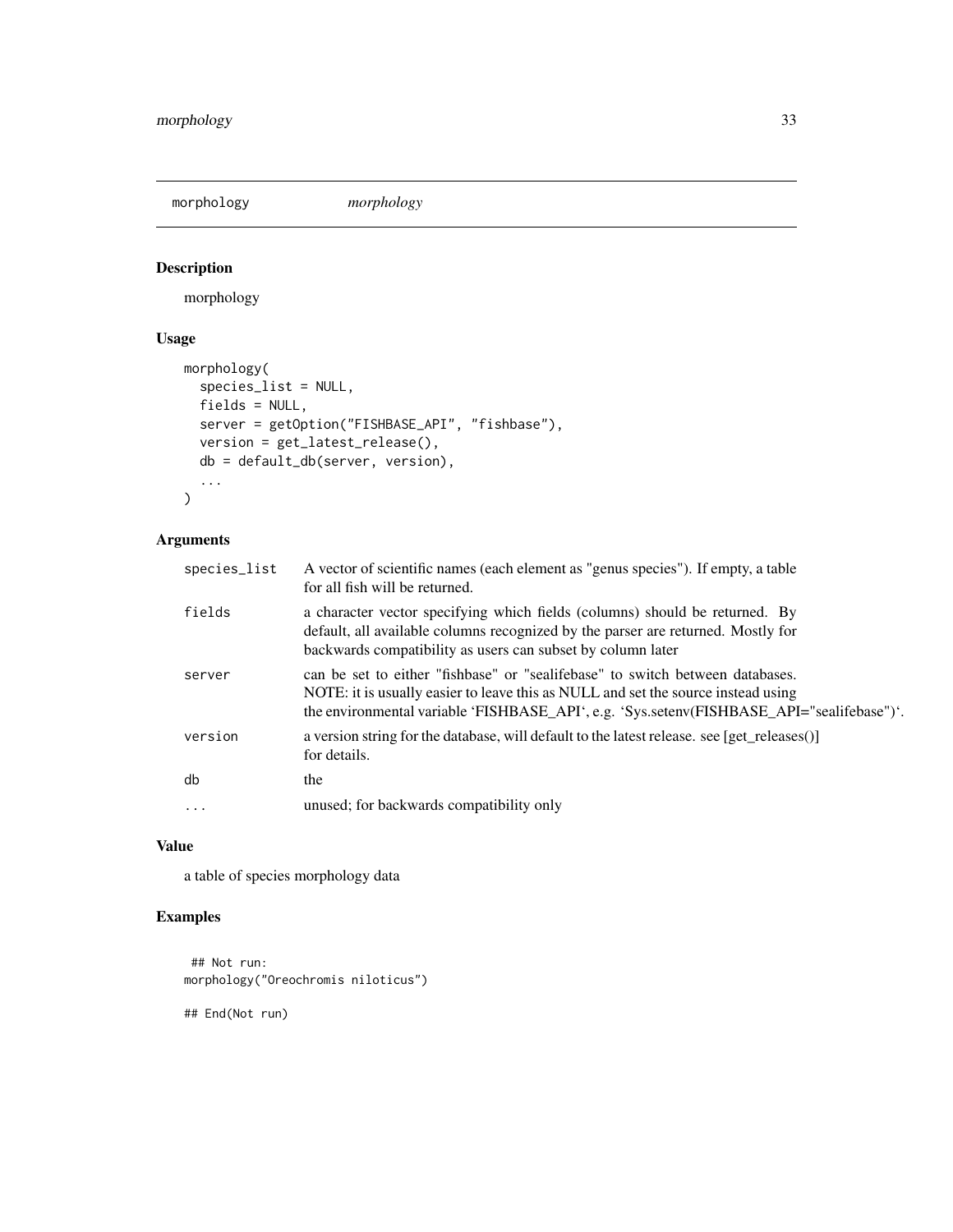<span id="page-33-0"></span>morphometrics *morphometrics*

# Description

morphometrics

# Usage

```
morphometrics(
  species_list = NULL,
 fields = NULL,
 server = getOption("FISHBASE_API", "fishbase"),
 version = get_latest_release(),
 db = default_db(server, version),
  ...
\mathcal{L}
```
# Arguments

| species_list | A vector of scientific names (each element as "genus species"). If empty, a table<br>for all fish will be returned.                                                                                                                                             |
|--------------|-----------------------------------------------------------------------------------------------------------------------------------------------------------------------------------------------------------------------------------------------------------------|
| fields       | a character vector specifying which fields (columns) should be returned. By<br>default, all available columns recognized by the parser are returned. Mostly for<br>backwards compatibility as users can subset by column later                                  |
| server       | can be set to either "fishbase" or "sealifebase" to switch between databases.<br>NOTE: it is usually easier to leave this as NULL and set the source instead using<br>the environmental variable 'FISHBASE_API', e.g. 'Sys.setenv(FISHBASE_API="sealifebase")'. |
| version      | a version string for the database, will default to the latest release. see [get releases()]<br>for details.                                                                                                                                                     |
| db           | the                                                                                                                                                                                                                                                             |
| $\cdots$     | unused; for backwards compatibility only                                                                                                                                                                                                                        |
|              |                                                                                                                                                                                                                                                                 |

# Value

a table of species morphometrics data

# Examples

```
## Not run:
morphometrics("Oreochromis niloticus")
```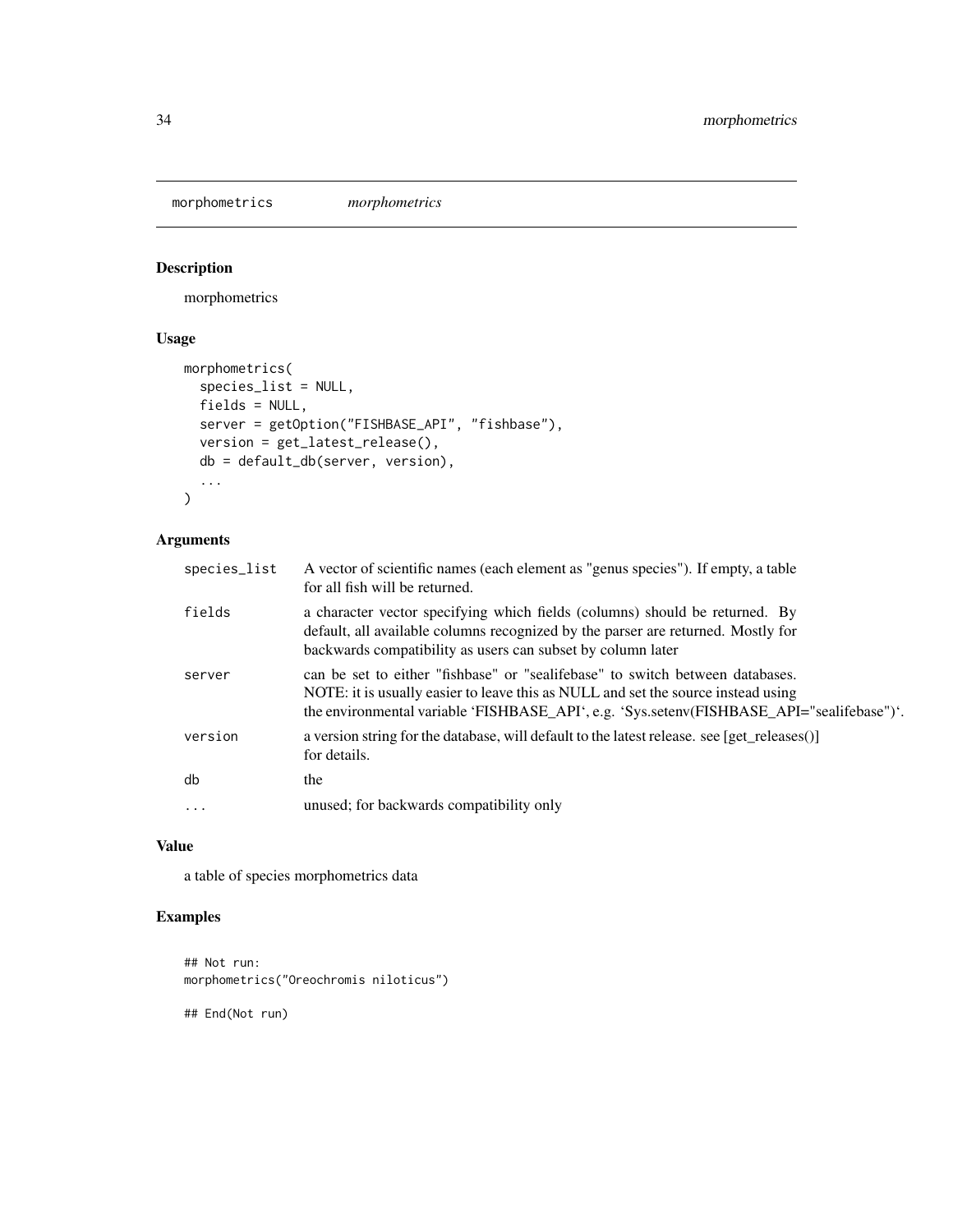<span id="page-34-0"></span>occurrence *occurrence*

# Description

occurrence

# Usage

occurrence()

# Details

THE OCCURRENCE TABLE HAS BEEN DROPPED BY FISHBASE - THIS FUNCTION NOW RETURNS A STOP MESSAGE.

oxygen *oxygen*

# Description

oxygen

# Usage

```
oxygen(
  species_list = NULL,
  fields = NULL,
  server = getOption("FISHBASE_API", "fishbase"),
  version = get_latest_release(),
  db = default_db(server, version),
  ...
\mathcal{L}
```

| species_list | A vector of scientific names (each element as "genus species"). If empty, a table<br>for all fish will be returned.                                                                                                                                             |
|--------------|-----------------------------------------------------------------------------------------------------------------------------------------------------------------------------------------------------------------------------------------------------------------|
| fields       | a character vector specifying which fields (columns) should be returned. By<br>default, all available columns recognized by the parser are returned. Mostly for<br>backwards compatibility as users can subset by column later                                  |
| server       | can be set to either "fishbase" or "sealifebase" to switch between databases.<br>NOTE: it is usually easier to leave this as NULL and set the source instead using<br>the environmental variable 'FISHBASE_API', e.g. 'Sys.setenv(FISHBASE_API="sealifebase")'. |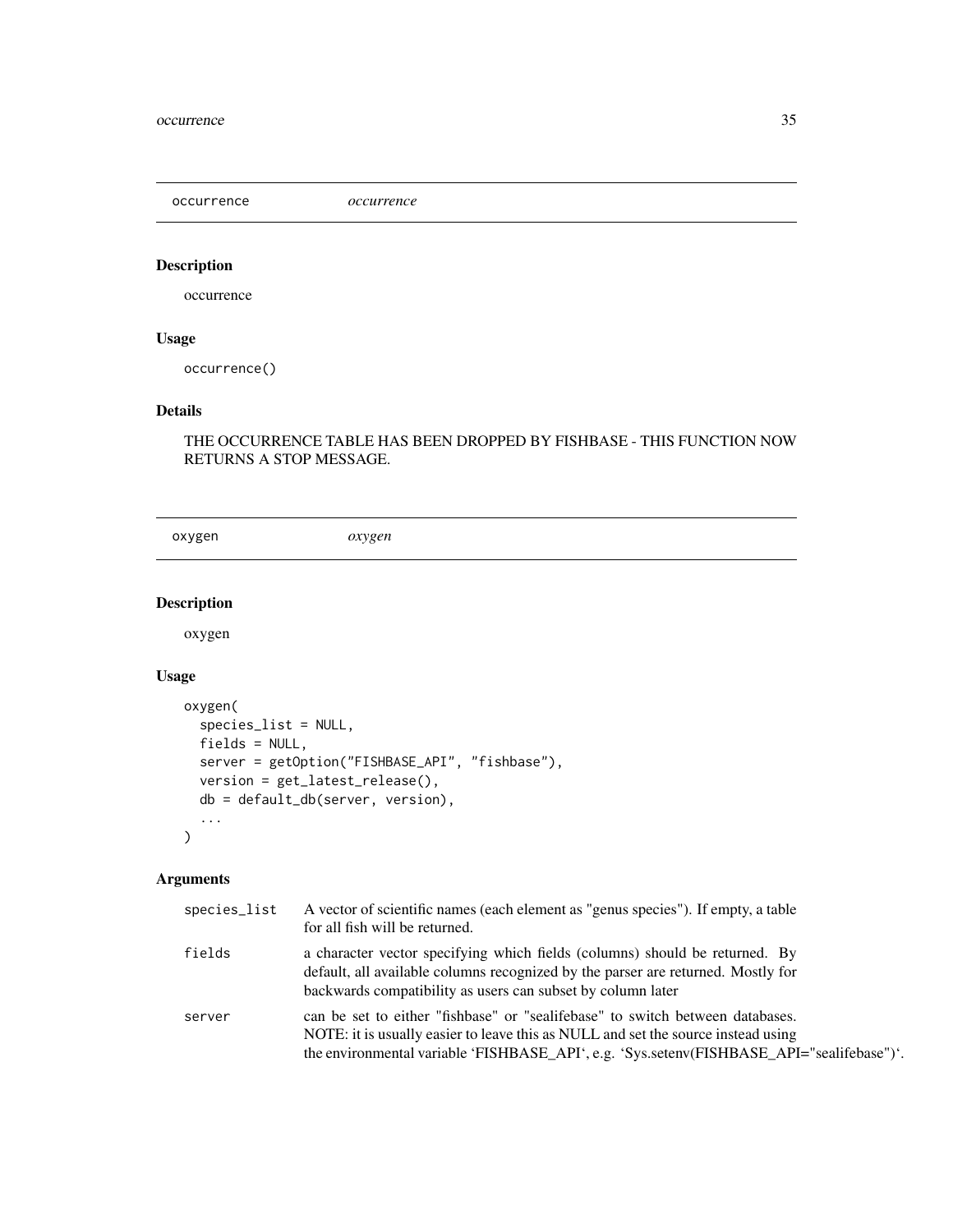<span id="page-35-0"></span>

| version                 | a version string for the database, will default to the latest release. see [get releases()]<br>for details. |
|-------------------------|-------------------------------------------------------------------------------------------------------------|
| db                      | the                                                                                                         |
| $\cdot$ $\cdot$ $\cdot$ | unused; for backwards compatibility only                                                                    |

# Value

a table of species oxygen data

# Examples

## Not run: oxygen("Oreochromis niloticus")

## End(Not run)

popchar *popchar*

# Description

Table of maximum length (Lmax), weight (Wmax) and age (tmax)

#### Usage

```
popchar(
  species_list = NULL,
  fields = NULL,
  server = getOption("FISHBASE_API", "fishbase"),
  version = get_latest_release(),
  db = default_db(server, version),
  ...
)
```

| species_list | A vector of scientific names (each element as "genus species"). If empty, a table<br>for all fish will be returned.                                                                                                                                             |
|--------------|-----------------------------------------------------------------------------------------------------------------------------------------------------------------------------------------------------------------------------------------------------------------|
| fields       | a character vector specifying which fields (columns) should be returned. By<br>default, all available columns recognized by the parser are returned. Mostly for<br>backwards compatibility as users can subset by column later                                  |
| server       | can be set to either "fishbase" or "sealifebase" to switch between databases.<br>NOTE: it is usually easier to leave this as NULL and set the source instead using<br>the environmental variable 'FISHBASE_API', e.g. 'Sys.setenv(FISHBASE_API="sealifebase")'. |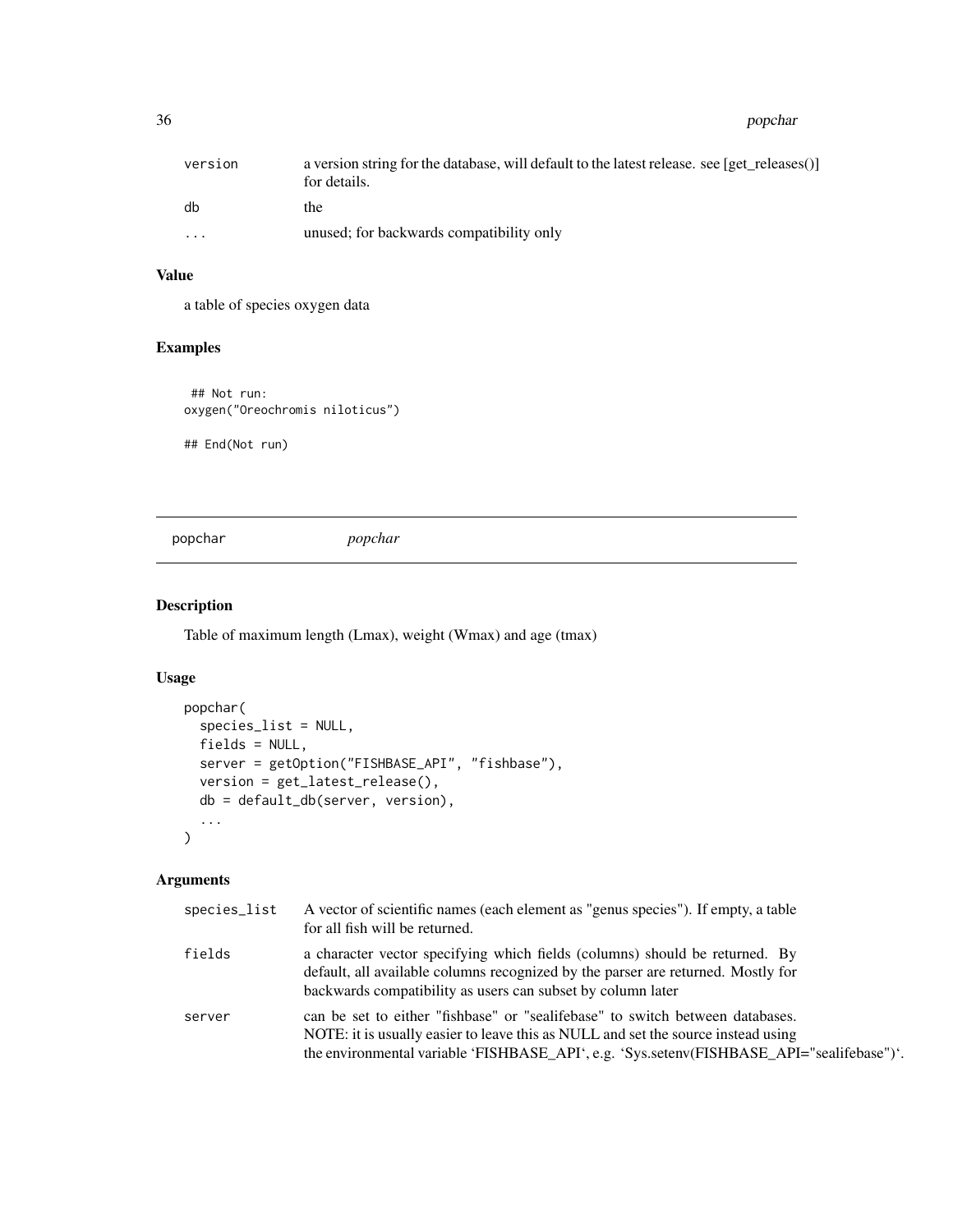# <span id="page-36-0"></span>popgrowth 37

| version  | a version string for the database, will default to the latest release. see [get releases()]<br>for details. |
|----------|-------------------------------------------------------------------------------------------------------------|
| db       | the                                                                                                         |
| $\cdots$ | unused; for backwards compatibility only                                                                    |

# Details

See references for official documentation. From FishBase.org: This table presents information on maximum length (Lmax), weight (Wmax) and age (tmax) from various localities where a species occurs. The largest values from this table are also entered in the SPECIES table. The POPCHAR table also indicates whether the Lmax, Wmax and tmax values or various combinations thereof refer to the same individual fish.

# References

http://www.fishbase.org/manual/english/fishbasethe\_popchar\_table.htm

#### Examples

```
## Not run:
popchar("Oreochromis niloticus")
```
## End(Not run)

popgrowth *popgrowth*

#### **Description**

This table contains information on growth, natural mortality and length at first maturity, which serve as inputs to many fish stock assessment models. The data can also be used to generate empirical relationships between growth parameters or natural mortality estimates, and their correlates (e.g., body shape, temperature, etc.), a line of research that is useful both for stock assessment and for increasing understanding of the evolution of life-history strategies

```
popgrowth(
  species_list = NULL,
  fields = NULL,
  server = getOption("FISHBASE_API", "fishbase"),
  version = get_latest_release(),
  db = default_db(server, version),
  ...
)
```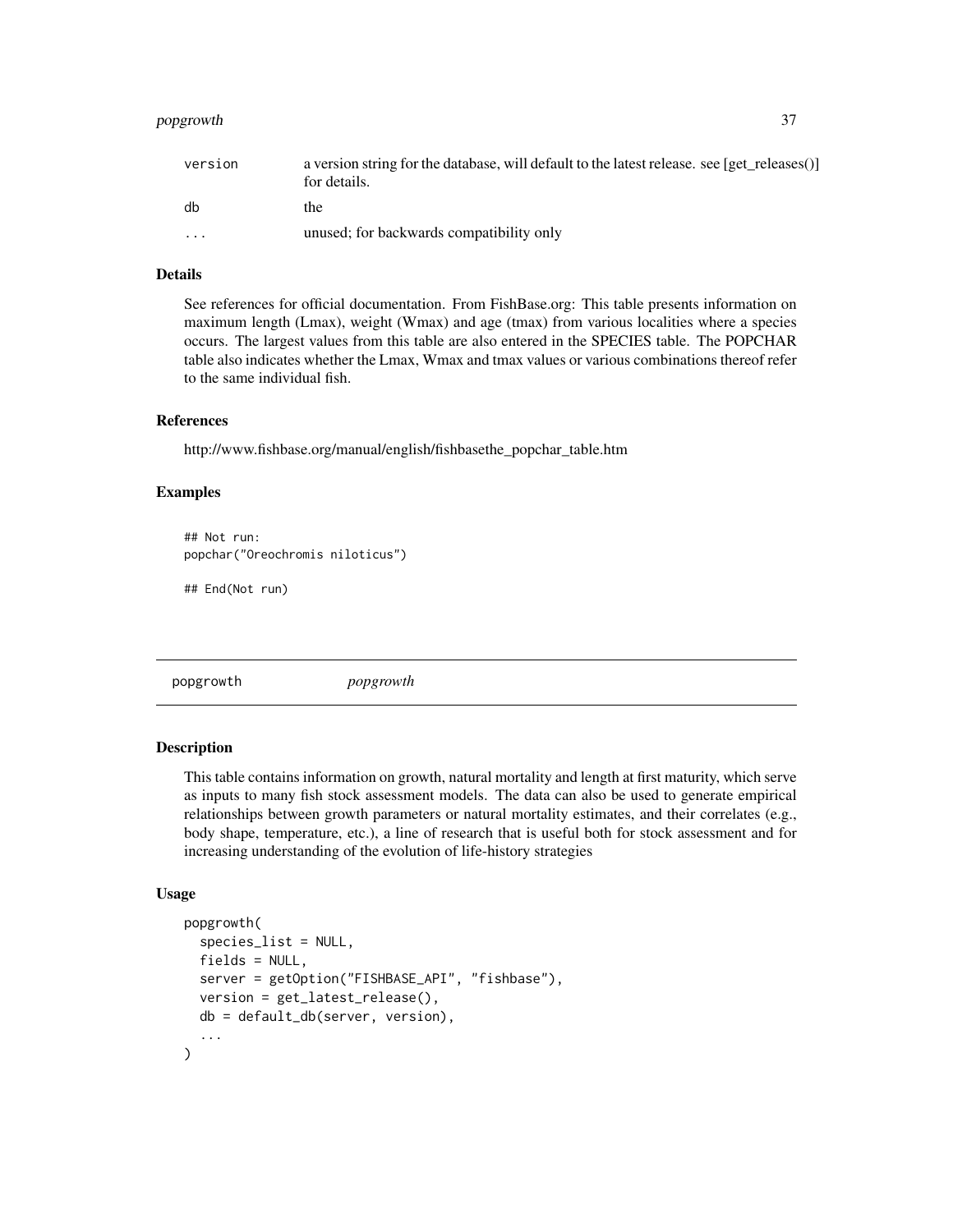# <span id="page-37-0"></span>Arguments

| species_list | A vector of scientific names (each element as "genus species"). If empty, a table<br>for all fish will be returned.                                                                                                                                             |
|--------------|-----------------------------------------------------------------------------------------------------------------------------------------------------------------------------------------------------------------------------------------------------------------|
| fields       | a character vector specifying which fields (columns) should be returned. By<br>default, all available columns recognized by the parser are returned. Mostly for<br>backwards compatibility as users can subset by column later                                  |
| server       | can be set to either "fishbase" or "sealifebase" to switch between databases.<br>NOTE: it is usually easier to leave this as NULL and set the source instead using<br>the environmental variable 'FISHBASE_API', e.g. 'Sys.setenv(FISHBASE_API="sealifebase")'. |
| version      | a version string for the database, will default to the latest release. see [get_releases()]<br>for details.                                                                                                                                                     |
| db           | the                                                                                                                                                                                                                                                             |
| $\ddots$ .   | unused; for backwards compatibility only                                                                                                                                                                                                                        |

## Value

a table of population growth information by species; see details

# References

http://www.fishbase.org/manual/english/fishbasethe\_popgrowth\_table.htm

# Examples

## Not run: popgrowth("Oreochromis niloticus")

## End(Not run)

popqb *popqb*

# Description

popqb

```
popqb(
  species_list = NULL,
  fields = NULL,
  server = getOption("FISHBASE_API", "fishbase"),
  version = get_latest_release(),
  db = default_db(server, version),
  ...
\overline{\phantom{a}}
```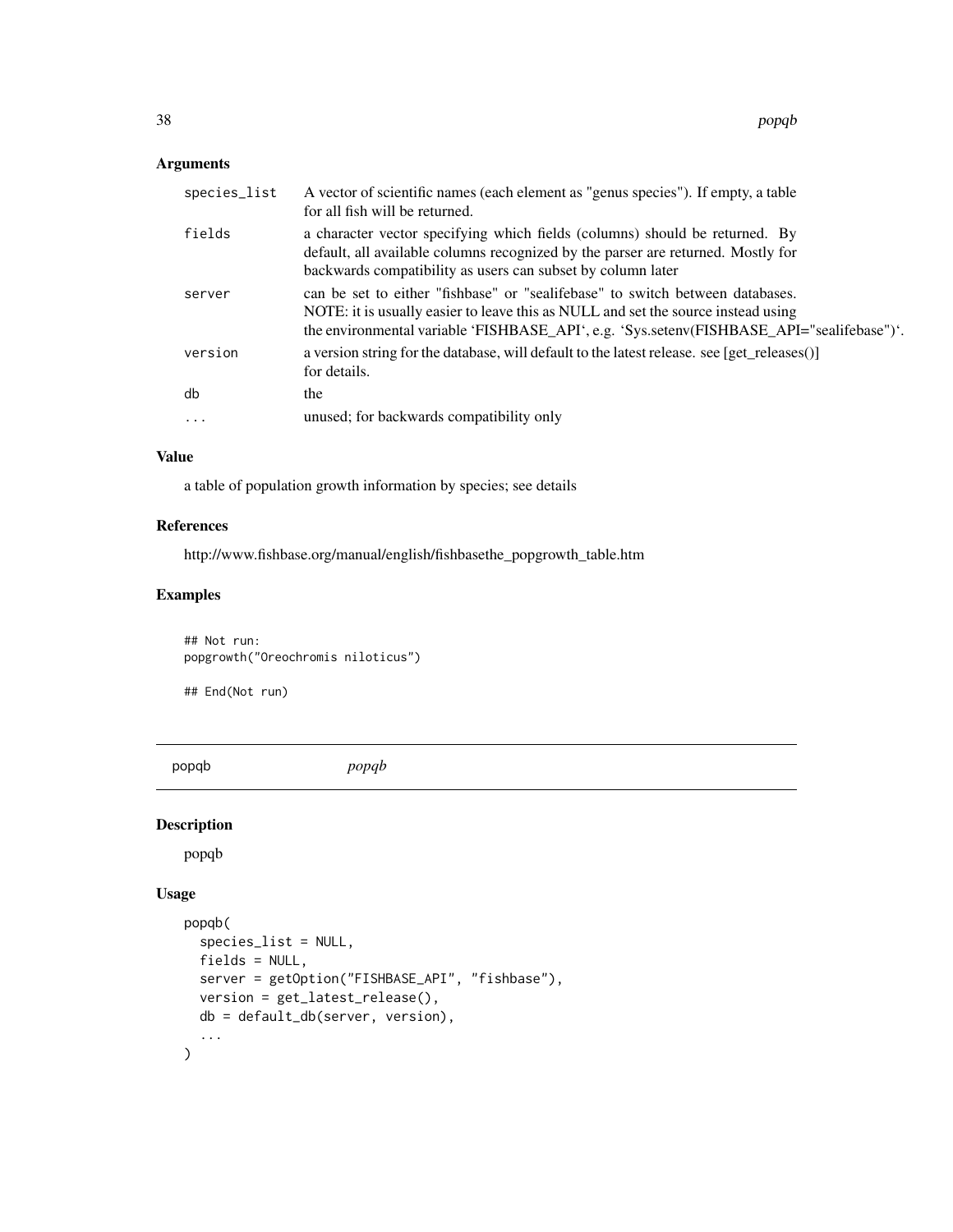#### <span id="page-38-0"></span>predators 39

# Arguments

| species_list | A vector of scientific names (each element as "genus species"). If empty, a table<br>for all fish will be returned.                                                                                                                                             |
|--------------|-----------------------------------------------------------------------------------------------------------------------------------------------------------------------------------------------------------------------------------------------------------------|
| fields       | a character vector specifying which fields (columns) should be returned. By<br>default, all available columns recognized by the parser are returned. Mostly for<br>backwards compatibility as users can subset by column later                                  |
| server       | can be set to either "fishbase" or "sealifebase" to switch between databases.<br>NOTE: it is usually easier to leave this as NULL and set the source instead using<br>the environmental variable 'FISHBASE_API', e.g. 'Sys.setenv(FISHBASE_API="sealifebase")'. |
| version      | a version string for the database, will default to the latest release. see [get_releases()]<br>for details.                                                                                                                                                     |
| db           | the                                                                                                                                                                                                                                                             |
| $\cdots$     | unused; for backwards compatibility only                                                                                                                                                                                                                        |

## Value

a table of species popqb

## References

http://www.fishbase.org/manual/english/fishbasethe\_popqb\_table.htm

# Examples

## Not run: popqb("Oreochromis niloticus")

## End(Not run)

predators *predators*

# Description

predators

```
predators(
  species_list = NULL,
  fields = NULL,
  server = getOption("FISHBASE_API", "fishbase"),
  version = get_latest_release(),
  db = default_db(server, version),
  ...
\overline{\phantom{a}}
```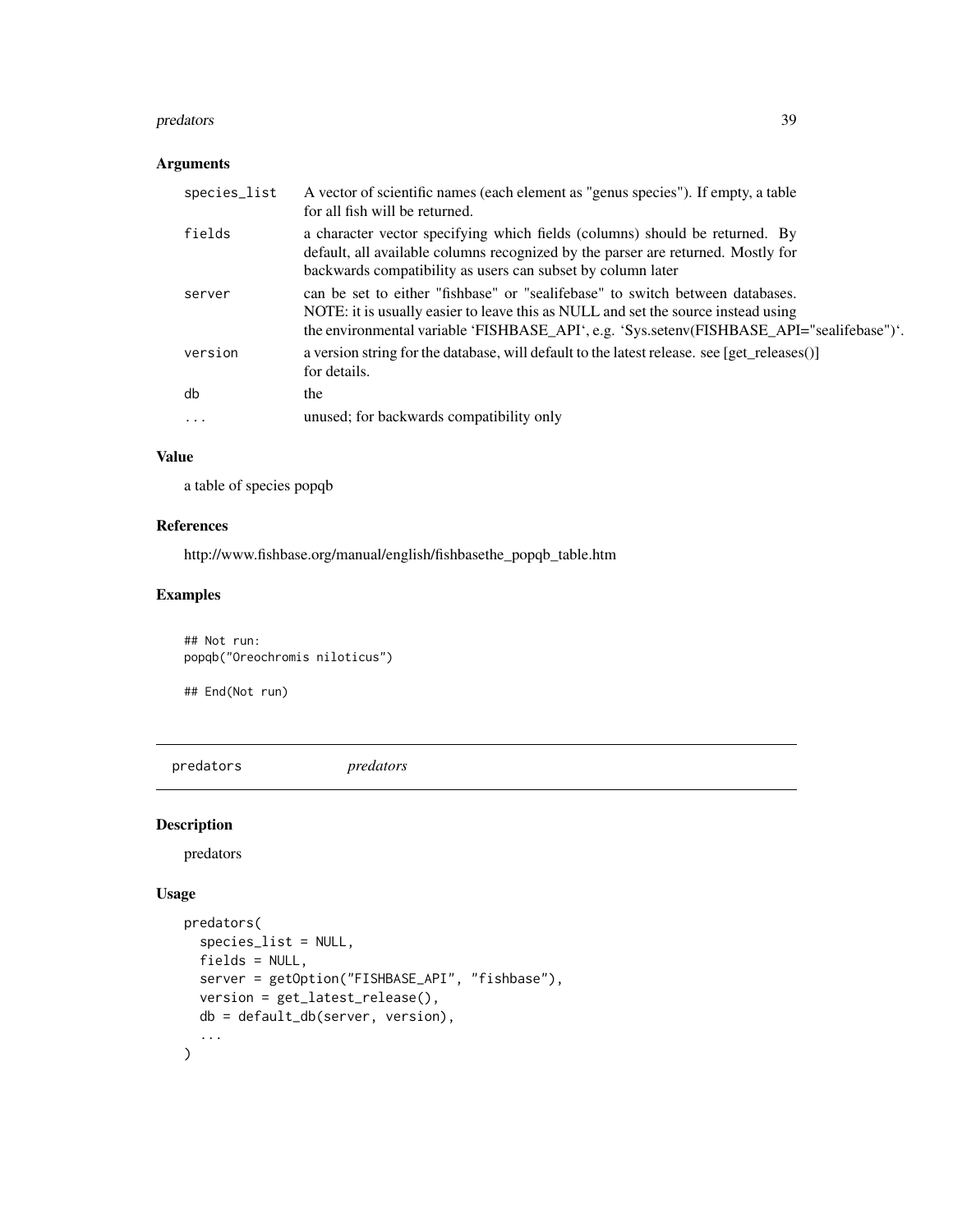# <span id="page-39-0"></span>Arguments

| species_list | A vector of scientific names (each element as "genus species"). If empty, a table<br>for all fish will be returned.                                                                                                                                             |
|--------------|-----------------------------------------------------------------------------------------------------------------------------------------------------------------------------------------------------------------------------------------------------------------|
| fields       | a character vector specifying which fields (columns) should be returned. By<br>default, all available columns recognized by the parser are returned. Mostly for<br>backwards compatibility as users can subset by column later                                  |
| server       | can be set to either "fishbase" or "sealifebase" to switch between databases.<br>NOTE: it is usually easier to leave this as NULL and set the source instead using<br>the environmental variable 'FISHBASE_API', e.g. 'Sys.setenv(FISHBASE_API="sealifebase")'. |
| version      | a version string for the database, will default to the latest release. see [get_releases()]<br>for details.                                                                                                                                                     |
| db           | the                                                                                                                                                                                                                                                             |
| $\ddots$     | unused; for backwards compatibility only                                                                                                                                                                                                                        |
|              |                                                                                                                                                                                                                                                                 |

## Value

a table of predators

# References

http://www.fishbase.org/manual/english/fishbasethe\_predators\_table.htm

# Examples

```
## Not run:
predators("Oreochromis niloticus")
```
## End(Not run)

ration *ration*

# Description

ration

```
ration(
  species_list = NULL,
  fields = NULL,
  server = getOption("FISHBASE_API", "fishbase"),
  version = get_latest_release(),
  db = default_db(server, version),
  ...
\overline{\phantom{a}}
```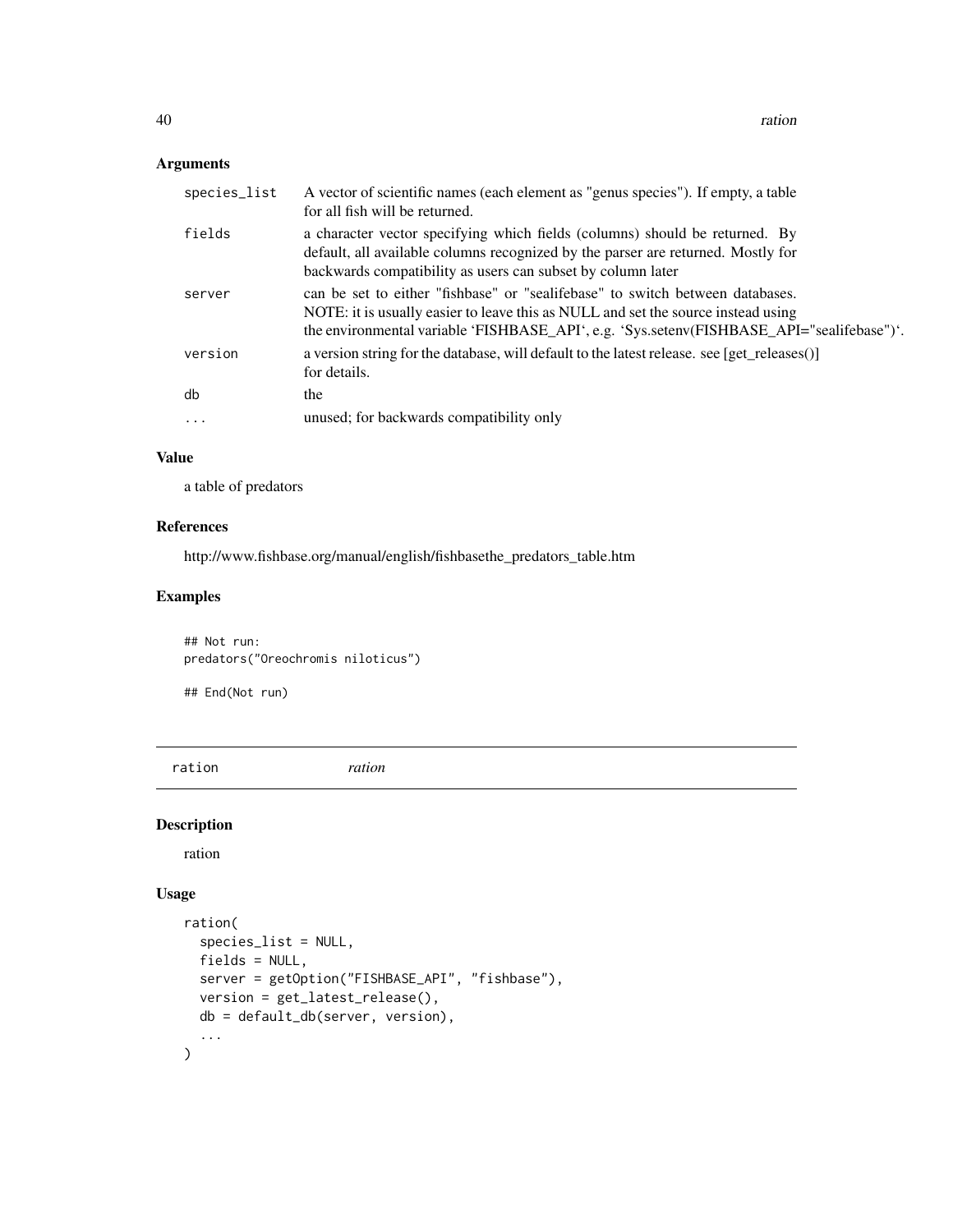#### <span id="page-40-0"></span>references 41

#### Arguments

| species_list | A vector of scientific names (each element as "genus species"). If empty, a table<br>for all fish will be returned.                                                                                                                                             |
|--------------|-----------------------------------------------------------------------------------------------------------------------------------------------------------------------------------------------------------------------------------------------------------------|
| fields       | a character vector specifying which fields (columns) should be returned. By<br>default, all available columns recognized by the parser are returned. Mostly for<br>backwards compatibility as users can subset by column later                                  |
| server       | can be set to either "fishbase" or "sealifebase" to switch between databases.<br>NOTE: it is usually easier to leave this as NULL and set the source instead using<br>the environmental variable 'FISHBASE_API', e.g. 'Sys.setenv(FISHBASE_API="sealifebase")'. |
| version      | a version string for the database, will default to the latest release. see [get_releases()]<br>for details.                                                                                                                                                     |
| db           | the                                                                                                                                                                                                                                                             |
| $\cdots$     | unused; for backwards compatibility only                                                                                                                                                                                                                        |

## Value

a table of species ration

# References

http://www.fishbase.org/manual/english/fishbasethe\_ration\_table.htm

# Examples

## Not run: ration("Oreochromis niloticus")

## End(Not run)

references *references*

# Description

references

```
references(
  codes = NULL,
  fields = NULL,
  server = getOption("FISHBASE_API", "fishbase"),
  version = get_latest_release(),
  db = default_dbb(),...
\overline{\phantom{a}}
```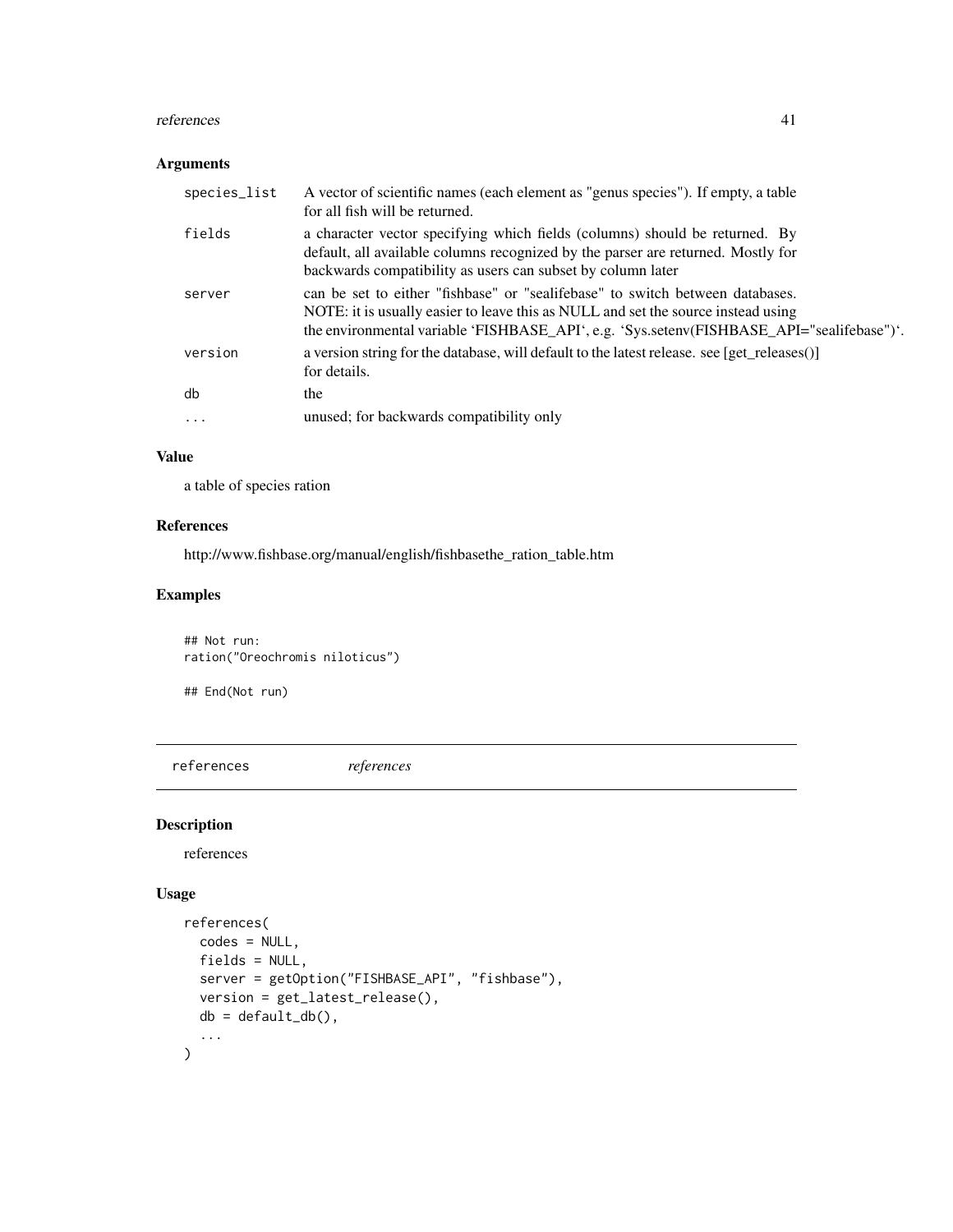# <span id="page-41-0"></span>Arguments

| codes    | One or more Fishbase reference numbers, matching the RefNo field                                                                                                                                                                                                |
|----------|-----------------------------------------------------------------------------------------------------------------------------------------------------------------------------------------------------------------------------------------------------------------|
| fields   | a character vector specifying which fields (columns) should be returned. By<br>default, all available columns recognized by the parser are returned. Mostly for<br>backwards compatibility as users can subset by column later                                  |
| server   | can be set to either "fishbase" or "sealifebase" to switch between databases.<br>NOTE: it is usually easier to leave this as NULL and set the source instead using<br>the environmental variable 'FISHBASE_API', e.g. 'Sys.setenv(FISHBASE_API="sealifebase")'. |
| version  | a version string for the database, will default to the latest release. see [get_releases()]<br>for details.                                                                                                                                                     |
| db       | the                                                                                                                                                                                                                                                             |
| $\cdots$ | unused; for backwards compatibility only                                                                                                                                                                                                                        |

#### Value

a tibble (data.frame) of reference data

# Examples

```
## Not run:
references(codes = 1)
references(codes = 1:6)
references(codes = 1:6, fields = c('Author', 'Year', 'Title'))
references() # all references
## End(Not run)
```
reproduction *reproduction*

# Description

reproduction

```
reproduction(
  species_list = NULL,
  fields = NULL,
 server = getOption("FISHBASE_API", "fishbase"),
 version = get_latest_release(),
 db = default_db(server, version),
  ...
\overline{\phantom{a}}
```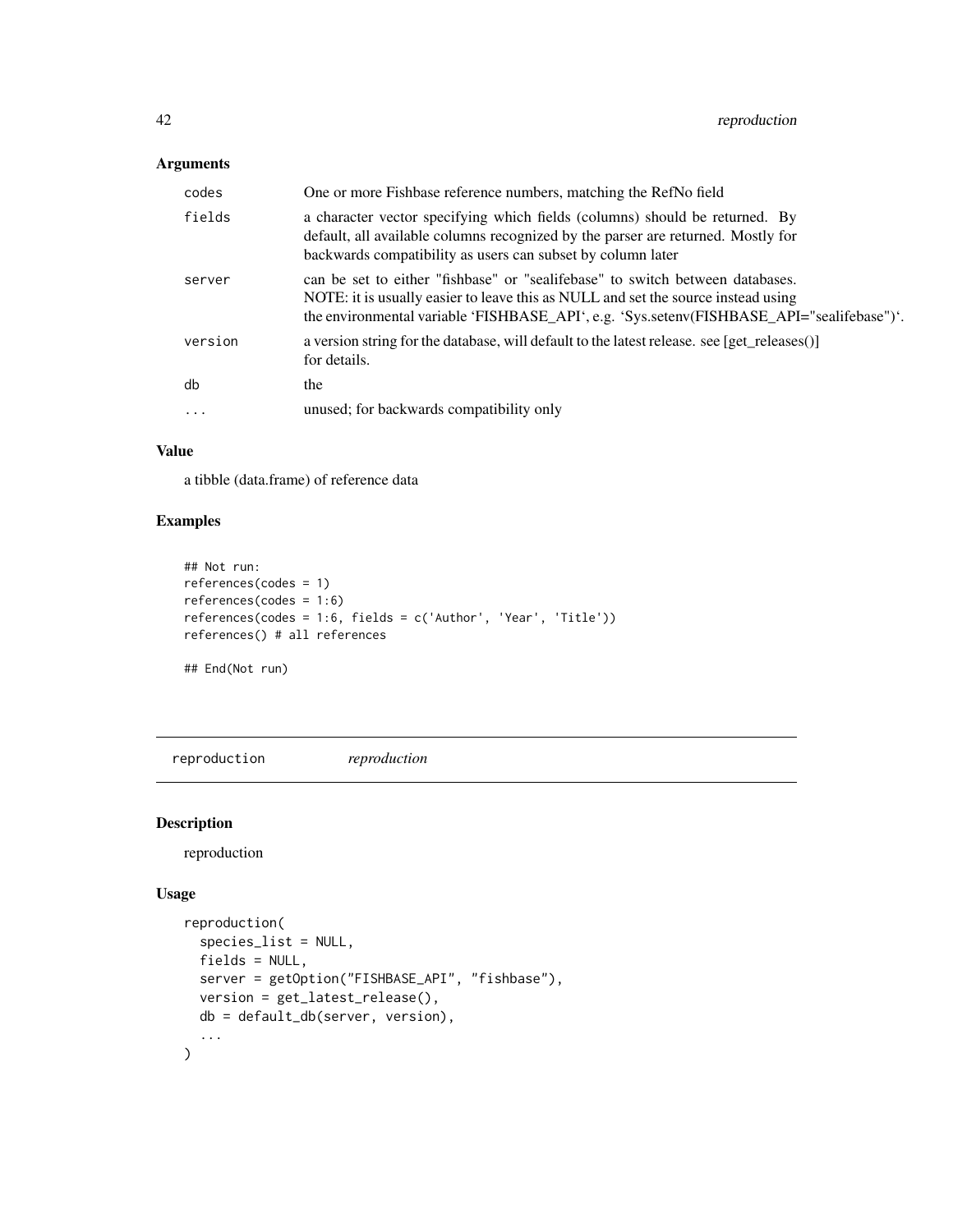#### <span id="page-42-0"></span>sealifebase 43

#### Arguments

| species_list | A vector of scientific names (each element as "genus species"). If empty, a table<br>for all fish will be returned.                                                                                                                                             |
|--------------|-----------------------------------------------------------------------------------------------------------------------------------------------------------------------------------------------------------------------------------------------------------------|
| fields       | a character vector specifying which fields (columns) should be returned. By<br>default, all available columns recognized by the parser are returned. Mostly for<br>backwards compatibility as users can subset by column later                                  |
| server       | can be set to either "fishbase" or "sealifebase" to switch between databases.<br>NOTE: it is usually easier to leave this as NULL and set the source instead using<br>the environmental variable 'FISHBASE_API', e.g. 'Sys.setenv(FISHBASE_API="sealifebase")'. |
| version      | a version string for the database, will default to the latest release. see [get_releases()]<br>for details.                                                                                                                                                     |
| db           | the                                                                                                                                                                                                                                                             |
| .            | unused; for backwards compatibility only                                                                                                                                                                                                                        |
|              |                                                                                                                                                                                                                                                                 |

# Value

a table of species reproduction

# Examples

## Not run: reproduction("Oreochromis niloticus")

## End(Not run)

sealifebase *A table of all the the species found in SeaLifeBase, including taxonomic classification and the Species Code (SpecCode) by which the species is identified in SeaLifeBase*

# Description

A table of all the the species found in SeaLifeBase, including taxonomic classification and the Species Code (SpecCode) by which the species is identified in SeaLifeBase

#### Author(s)

Carl Boettiger <carl@ropensci.org>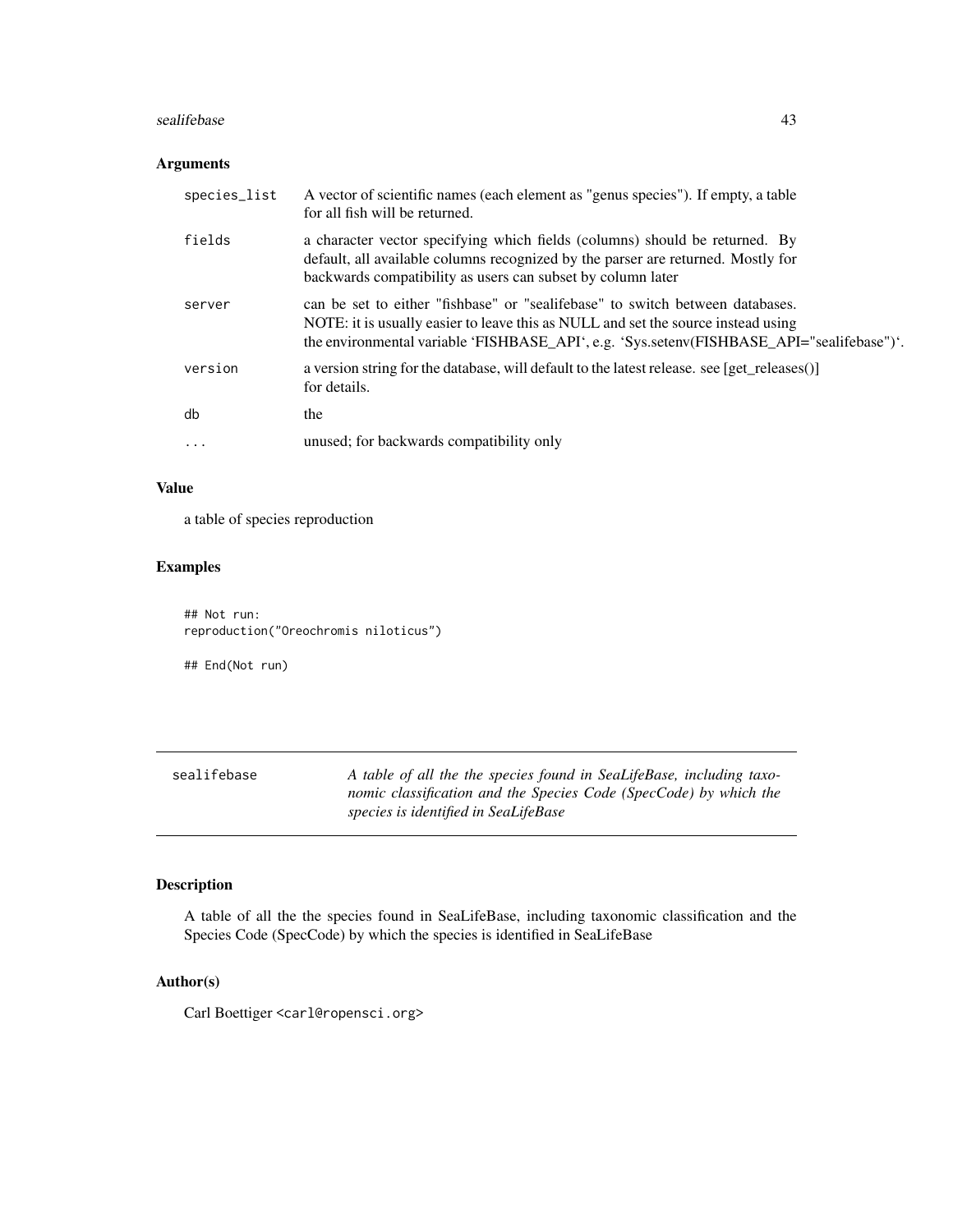<span id="page-43-0"></span>spawning *spawning*

# Description

spawning

# Usage

```
spawning(
  species_list = NULL,
 fields = NULL,
 server = getOption("FISHBASE_API", "fishbase"),
 version = get_latest_release(),
 db = default_db(server, version),
  ...
\mathcal{L}
```
# Arguments

| species_list | A vector of scientific names (each element as "genus species"). If empty, a table<br>for all fish will be returned.                                                                                                                                             |
|--------------|-----------------------------------------------------------------------------------------------------------------------------------------------------------------------------------------------------------------------------------------------------------------|
| fields       | a character vector specifying which fields (columns) should be returned. By<br>default, all available columns recognized by the parser are returned. Mostly for<br>backwards compatibility as users can subset by column later                                  |
| server       | can be set to either "fishbase" or "sealifebase" to switch between databases.<br>NOTE: it is usually easier to leave this as NULL and set the source instead using<br>the environmental variable 'FISHBASE_API', e.g. 'Sys.setenv(FISHBASE_API="sealifebase")'. |
| version      | a version string for the database, will default to the latest release. see [get_releases()]<br>for details.                                                                                                                                                     |
| db           | the                                                                                                                                                                                                                                                             |
| $\cdots$     | unused; for backwards compatibility only                                                                                                                                                                                                                        |
|              |                                                                                                                                                                                                                                                                 |

# Value

a table of species spawning

# Examples

```
## Not run:
spawning("Oreochromis niloticus")
```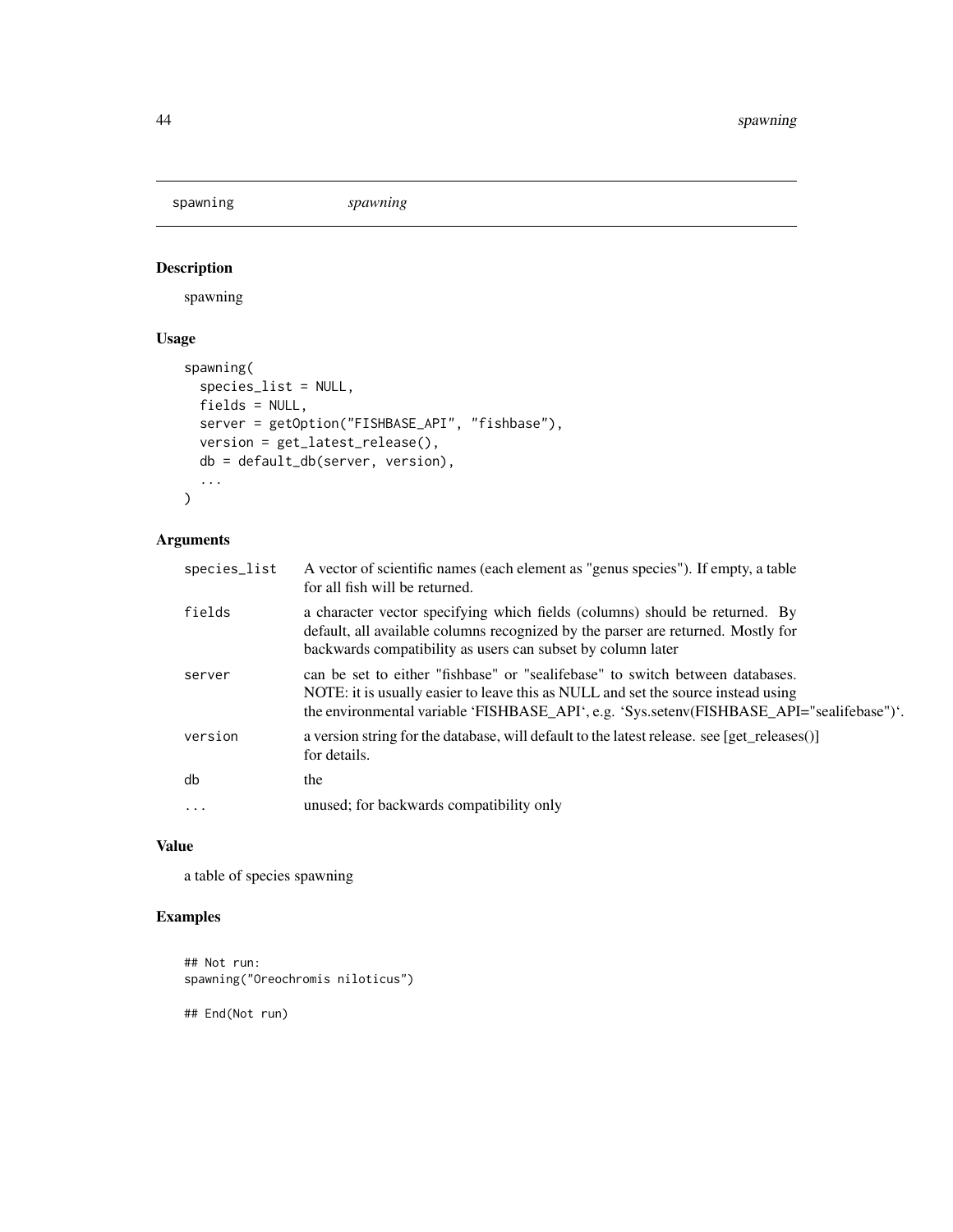<span id="page-44-0"></span>species *species*

#### Description

Provide wrapper to work with species lists.

#### Usage

```
species(
  species_list = NULL,
  fields = NULL,
  server = getOption("FISHBASE_API", "fishbase"),
  version = get_latest_release(),
 db = default_db(server, version),
  ...
)
```
## Arguments

| species_list | A vector of scientific names (each element as "genus species"). If empty, a table<br>for all fish will be returned.                                                                                                                                             |
|--------------|-----------------------------------------------------------------------------------------------------------------------------------------------------------------------------------------------------------------------------------------------------------------|
| fields       | a character vector specifying which fields (columns) should be returned. By<br>default, all available columns recognized by the parser are returned. Mostly for<br>backwards compatibility as users can subset by column later                                  |
| server       | can be set to either "fishbase" or "sealifebase" to switch between databases.<br>NOTE: it is usually easier to leave this as NULL and set the source instead using<br>the environmental variable 'FISHBASE_API', e.g. 'Sys.setenv(FISHBASE_API="sealifebase")'. |
| version      | a version string for the database, will default to the latest release. see [get releases()]<br>for details.                                                                                                                                                     |
| db           | the                                                                                                                                                                                                                                                             |
| $\ddots$ .   | unused; for backwards compatibility only                                                                                                                                                                                                                        |

# Details

The Species table is the heart of FishBase. This function provides a convenient way to query, tidy, and assemble data from that table given an entire list of species. For details, see: http://www.fishbase.org/manual/english/fishb

Species scientific names are defined according to fishbase taxonomy and nomenclature.

# Value

a data.frame with rows for species and columns for the fields returned by the query (FishBase 'species' table)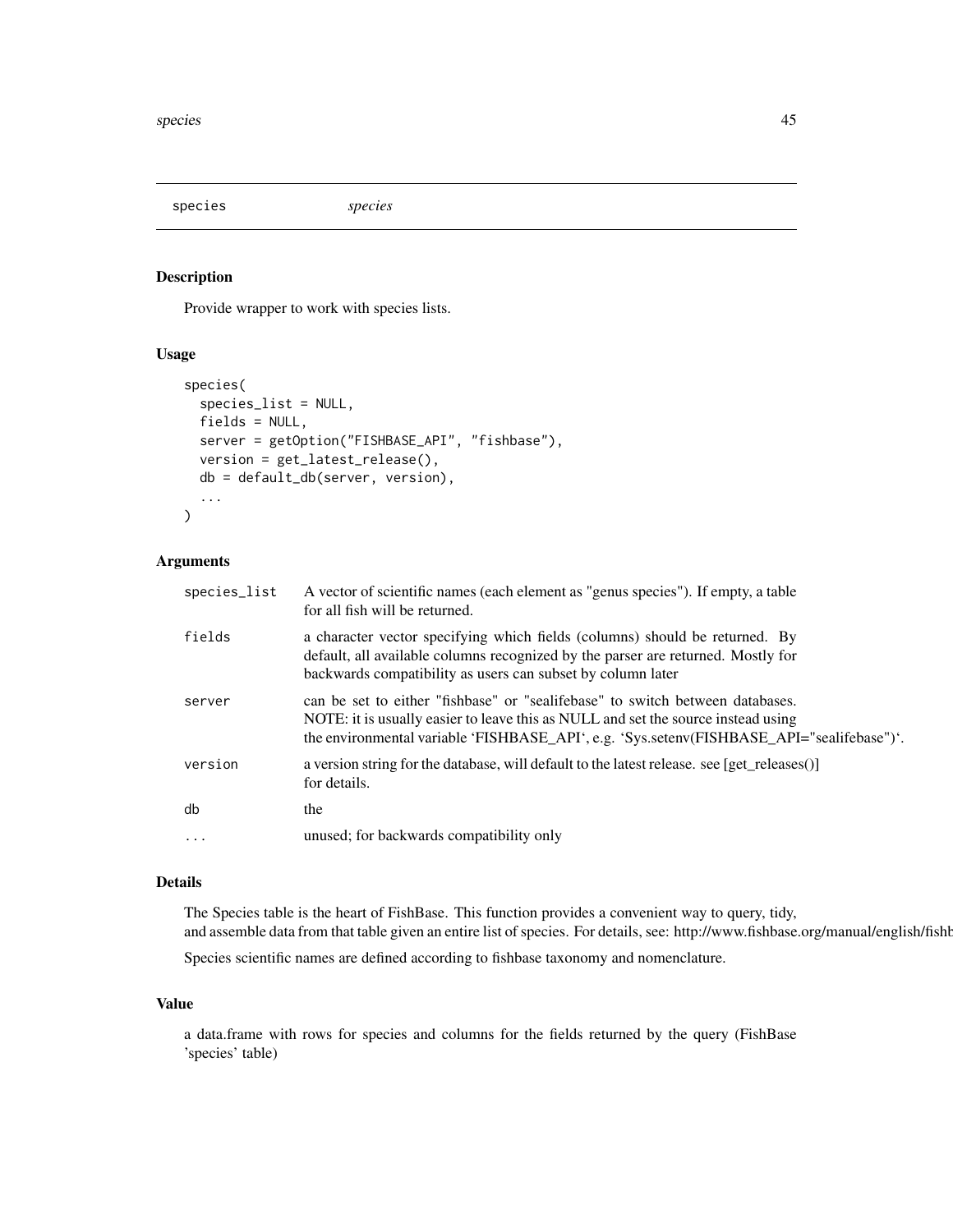# Examples

## Not run:

```
species(c("Labroides bicolor", "Bolbometopon muricatum"))
species(c("Labroides bicolor", "Bolbometopon muricatum"), fields = species_fields$habitat)
```
## End(Not run)

species\_by\_ecosystem *Species list by ecosystem*

# Description

Species list by ecosystem

# Usage

```
species_by_ecosystem(
 ecosystem,
  species_list = NULL,
 server = getOption("FISHBASE_API", "fishbase"),
 version = get_latest_release(),
 db = default_dbb(),...
\mathcal{L}
```
# Arguments

| ecosystem    | (character) an ecosystem name                                                                                                                                                                                                                                   |
|--------------|-----------------------------------------------------------------------------------------------------------------------------------------------------------------------------------------------------------------------------------------------------------------|
| species_list | A vector of scientific names (each element as "genus species"). If empty, a table<br>for all fish will be returned.                                                                                                                                             |
| server       | can be set to either "fishbase" or "sealifebase" to switch between databases.<br>NOTE: it is usually easier to leave this as NULL and set the source instead using<br>the environmental variable 'FISHBASE_API', e.g. 'Sys.setenv(FISHBASE_API="sealifebase")'. |
| version      | a version string for the database, will default to the latest release. see [get_releases()]<br>for details.                                                                                                                                                     |
| db           | the                                                                                                                                                                                                                                                             |
| $\cdots$     | unused; for backwards compatibility only                                                                                                                                                                                                                        |
|              |                                                                                                                                                                                                                                                                 |

#### Value

a table of species ecosystems data

<span id="page-45-0"></span>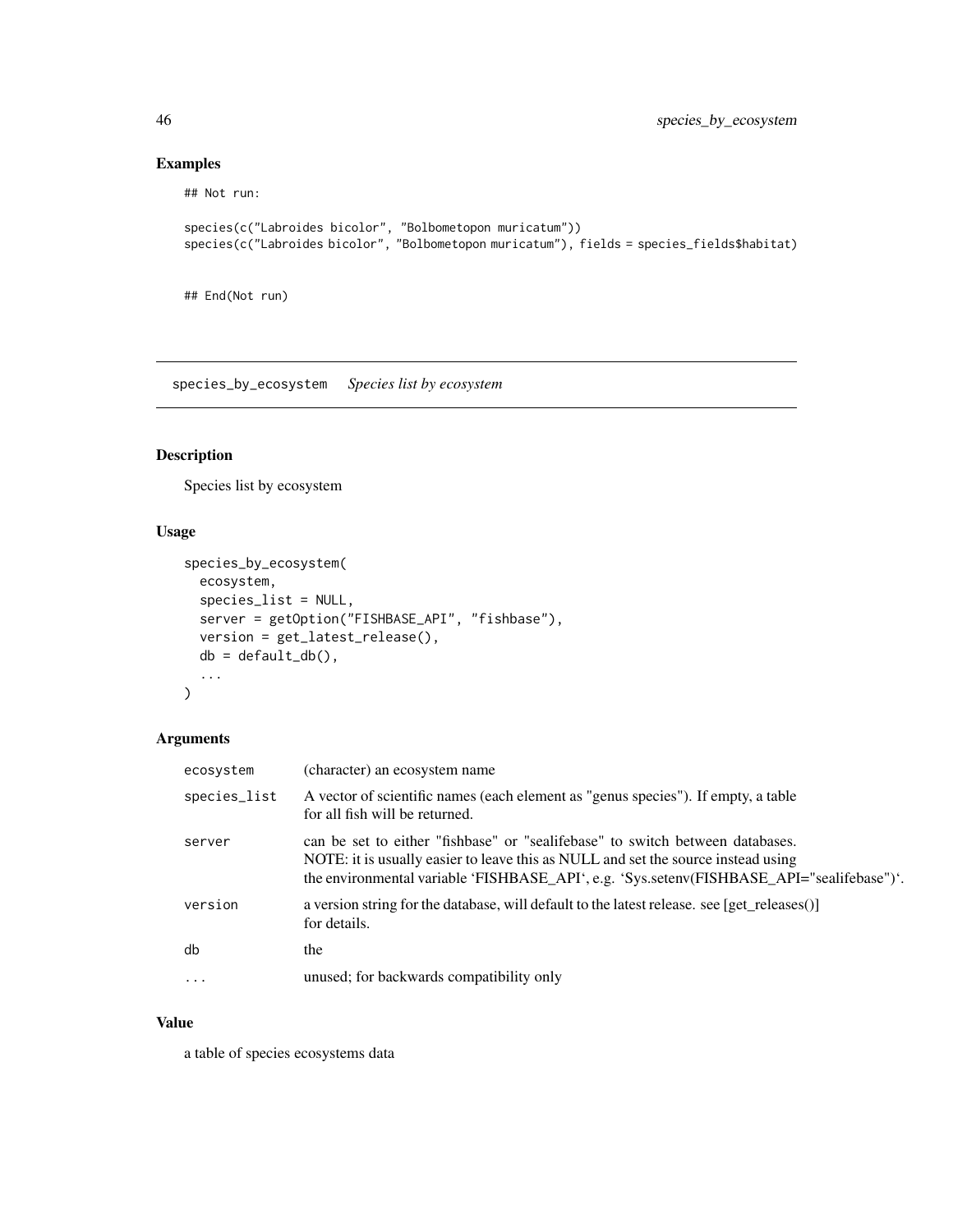# <span id="page-46-0"></span>species\_fields 47

# Examples

```
## Not run:
species_by_ecosystem(ecosystem = "Arctic", server = "sealifebase")
## End(Not run)
```
species\_fields *A list of the species\_fields available*

#### Description

A list of the species\_fields available

# Author(s)

Carl Boettiger <carl@ropensci.org>

<span id="page-46-1"></span>species\_list *species\_list*

# Description

Return the a species list given a taxonomic group

```
species_list(
 Class = NULL,
 Order = NULL,
  Family = NULL,
  Subfamily = NULL,
  Genus = NULL,
  Species = NULL,
  SpecCode = NULL,
  SuperClass = NULL,
  server = getOption("FISHBASE_API", FISHBASE_API)
\mathcal{E}
```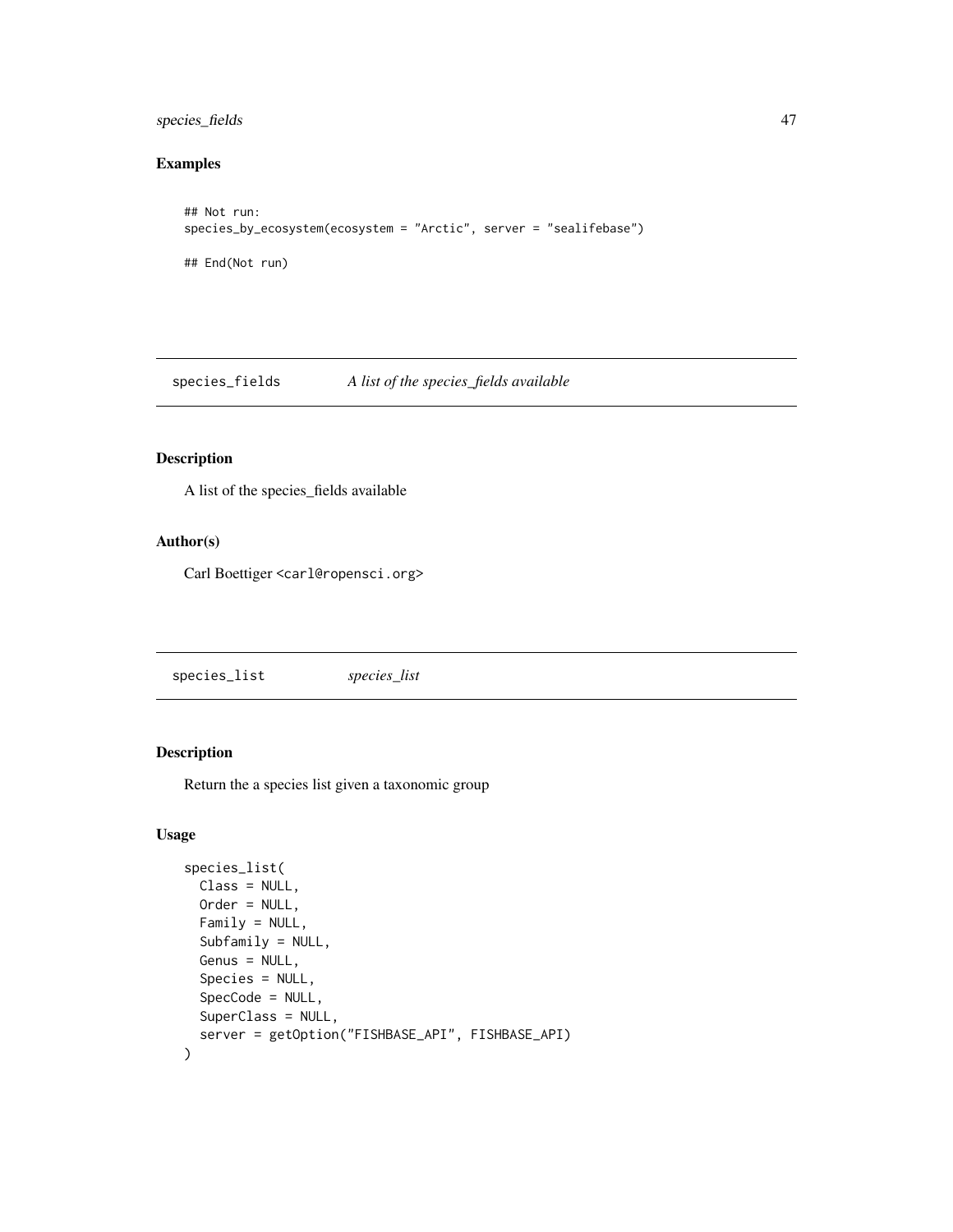# Arguments

| Class      | Request all species in this taxonomic Class            |
|------------|--------------------------------------------------------|
| Order      | Request all species in this taxonomic Order            |
| Family     | Request all species in this taxonomic Family           |
| Subfamily  | Request all species in this taxonomic SubFamily        |
| Genus      | Request all species in this taxonomic Genus            |
| Species    | Request all species in this taxonomic Species          |
| SpecCode   | Request species name of species matching this SpecCode |
| SuperClass | Request all species of this Superclass                 |
| server     | fishbase or sealifebase                                |

# Examples

```
## All species in the Family
 species_list(Family = 'Scaridae')
## All species in the Genus
 species_list(Genus = 'Labroides')
```
species\_names *species names*

# Description

returns species names given FishBase's SpecCodes

# Usage

```
species_names(
 codes,
 server = getOption("FISHBASE_API", "fishbase"),
 version = get_latest_release(),
 db = default_dbb())
```

| codes   | a vector of speccodes (e.g. column from a table)                                                                                                                                                                                                                |
|---------|-----------------------------------------------------------------------------------------------------------------------------------------------------------------------------------------------------------------------------------------------------------------|
| server  | can be set to either "fishbase" or "sealifebase" to switch between databases.<br>NOTE: it is usually easier to leave this as NULL and set the source instead using<br>the environmental variable 'FISHBASE_API', e.g. 'Sys.setenv(FISHBASE_API="sealifebase")'. |
| version | a version string for the database, will default to the latest release. see [get_releases()]<br>for details.                                                                                                                                                     |
| db      | the                                                                                                                                                                                                                                                             |

<span id="page-47-0"></span>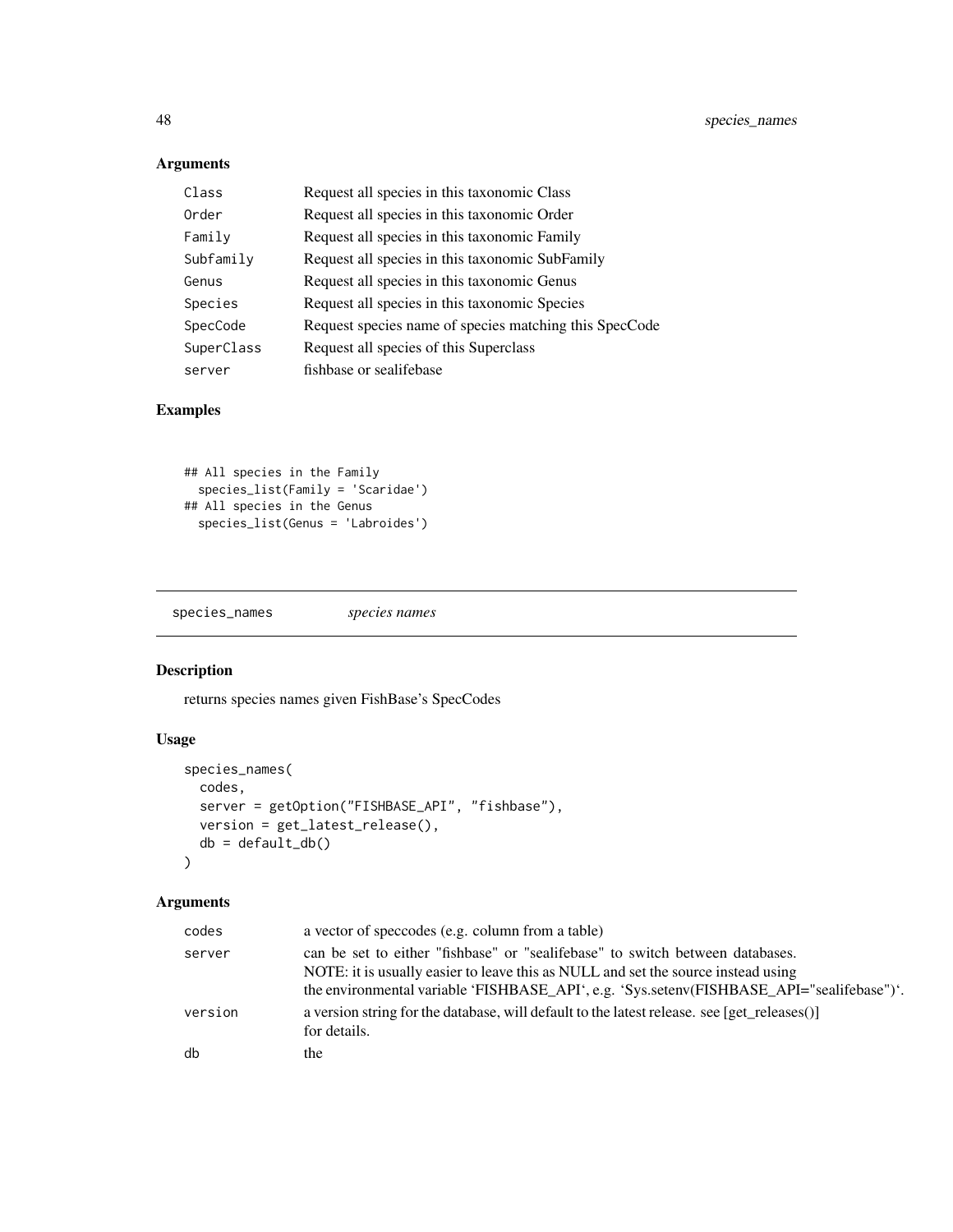#### <span id="page-48-0"></span>speed 49

# Value

A character vector of species names for the SpecCodes

speed *speed*

# Description

speed

# Usage

```
speed(
  species_list = NULL,
  fields = NULL,
  server = getOption("FISHBASE_API", "fishbase"),
  version = get_latest_release(),
  db = default_db(server, version),
  ...
\overline{\phantom{a}}
```
# Arguments

| species_list | A vector of scientific names (each element as "genus species"). If empty, a table<br>for all fish will be returned.                                                                                                                                             |
|--------------|-----------------------------------------------------------------------------------------------------------------------------------------------------------------------------------------------------------------------------------------------------------------|
| fields       | a character vector specifying which fields (columns) should be returned. By<br>default, all available columns recognized by the parser are returned. Mostly for<br>backwards compatibility as users can subset by column later                                  |
| server       | can be set to either "fishbase" or "sealifebase" to switch between databases.<br>NOTE: it is usually easier to leave this as NULL and set the source instead using<br>the environmental variable 'FISHBASE_API', e.g. 'Sys.setenv(FISHBASE_API="sealifebase")'. |
| version      | a version string for the database, will default to the latest release. see [get_releases()]<br>for details.                                                                                                                                                     |
| db           | the                                                                                                                                                                                                                                                             |
| $\ddots$ .   | unused; for backwards compatibility only                                                                                                                                                                                                                        |

## Value

a table of species speed data

# Examples

## Not run: speed("Oreochromis niloticus")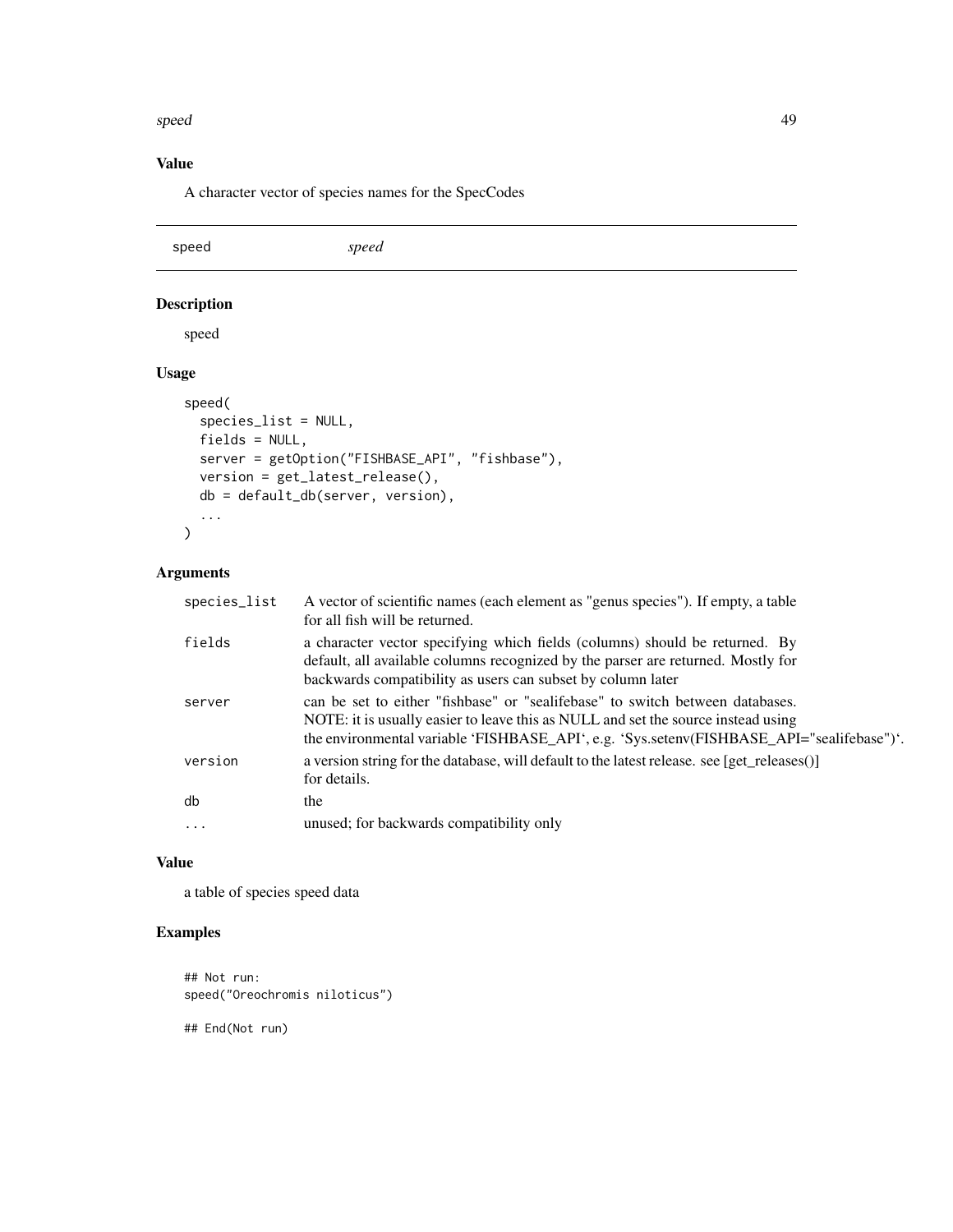<span id="page-49-0"></span>stocks *stocks*

# Description

stocks

# Usage

```
stocks(
  species_list = NULL,
 fields = NULL,
 server = getOption("FISHBASE_API", "fishbase"),
 version = get_latest_release(),
 db = default_db(server, version),
  ...
\mathcal{L}
```
# Arguments

| species_list | A vector of scientific names (each element as "genus species"). If empty, a table<br>for all fish will be returned.                                                                                                                                             |
|--------------|-----------------------------------------------------------------------------------------------------------------------------------------------------------------------------------------------------------------------------------------------------------------|
| fields       | a character vector specifying which fields (columns) should be returned. By<br>default, all available columns recognized by the parser are returned. Mostly for<br>backwards compatibility as users can subset by column later                                  |
| server       | can be set to either "fishbase" or "sealifebase" to switch between databases.<br>NOTE: it is usually easier to leave this as NULL and set the source instead using<br>the environmental variable 'FISHBASE_API', e.g. 'Sys.setenv(FISHBASE_API="sealifebase")'. |
| version      | a version string for the database, will default to the latest release. see [get_releases()]<br>for details.                                                                                                                                                     |
| db           | the                                                                                                                                                                                                                                                             |
| $\ddots$     | unused; for backwards compatibility only                                                                                                                                                                                                                        |
|              |                                                                                                                                                                                                                                                                 |

# Value

a table of species stocks data

# Examples

```
## Not run:
stocks("Oreochromis niloticus")
```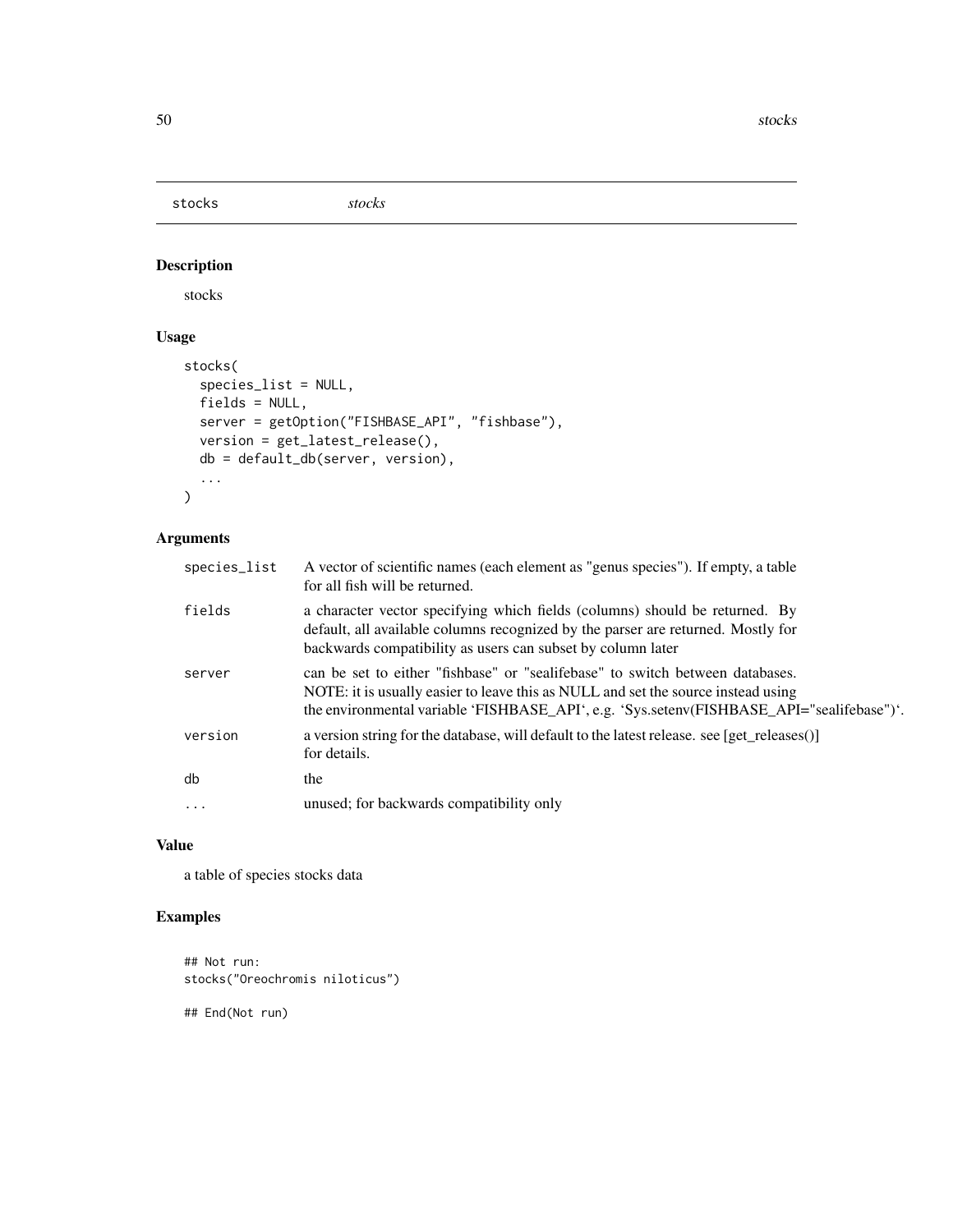<span id="page-50-0"></span>swimming *swimming*

# Description

swimming

# Usage

```
swimming(
  species_list = NULL,
 fields = NULL,
 server = getOption("FISHBASE_API", "fishbase"),
 version = get_latest_release(),
 db = default_db(server, version),
  ...
\mathcal{L}
```
# Arguments

| species_list | A vector of scientific names (each element as "genus species"). If empty, a table<br>for all fish will be returned.                                                                                                                                             |
|--------------|-----------------------------------------------------------------------------------------------------------------------------------------------------------------------------------------------------------------------------------------------------------------|
| fields       | a character vector specifying which fields (columns) should be returned. By<br>default, all available columns recognized by the parser are returned. Mostly for<br>backwards compatibility as users can subset by column later                                  |
| server       | can be set to either "fishbase" or "sealifebase" to switch between databases.<br>NOTE: it is usually easier to leave this as NULL and set the source instead using<br>the environmental variable 'FISHBASE_API', e.g. 'Sys.setenv(FISHBASE_API="sealifebase")'. |
| version      | a version string for the database, will default to the latest release. see [get releases()]<br>for details.                                                                                                                                                     |
| db           | the                                                                                                                                                                                                                                                             |
| $\ddots$     | unused; for backwards compatibility only                                                                                                                                                                                                                        |
|              |                                                                                                                                                                                                                                                                 |

# Value

a table of species swimming data

# Examples

```
## Not run:
swimming("Oreochromis niloticus")
```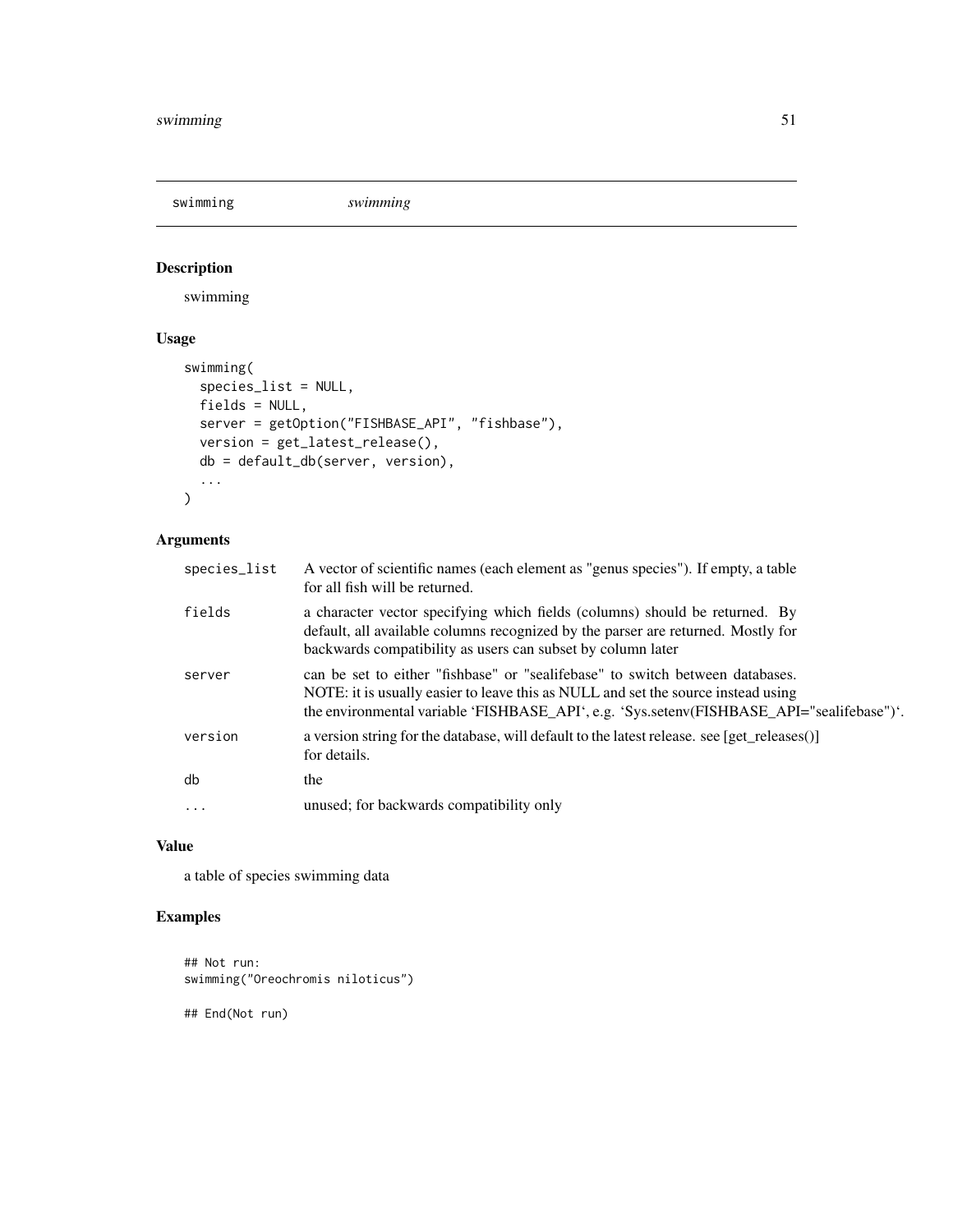<span id="page-51-1"></span><span id="page-51-0"></span>synonyms *synonyms*

#### Description

Check for alternate versions of a scientific name

# Usage

```
synonyms(
  species_list = NULL,
  server = getOption("FISHBASE_API", "fishbase"),
 version = get_latest_release(),
 db = default_dbb(),...
)
```
#### Arguments

| species_list | A vector of scientific names (each element as "genus species"). If empty, a table<br>for all fish will be returned.                                                                                                                                             |
|--------------|-----------------------------------------------------------------------------------------------------------------------------------------------------------------------------------------------------------------------------------------------------------------|
| server       | can be set to either "fishbase" or "sealifebase" to switch between databases.<br>NOTE: it is usually easier to leave this as NULL and set the source instead using<br>the environmental variable 'FISHBASE_API', e.g. 'Sys.setenv(FISHBASE_API="sealifebase")'. |
| version      | a version string for the database, will default to the latest release. see [get_releases()]<br>for details.                                                                                                                                                     |
| db           | the                                                                                                                                                                                                                                                             |
| $\ddots$ .   | unused; for backwards compatibility only                                                                                                                                                                                                                        |

# Details

For further information on fields returned, see: http://www.fishbase.org/manual/english/fishbasethe\_synonyms\_table.htm

# Value

A table with information about the synonym. Will generally be only a single row if a species name is given. If a FishBase SpecCode is given, all synonyms matching that SpecCode are shown, and the table indicates which one is Valid for FishBase. This may or may not match the valid name for Catalog of Life (Col), also shown in the table. See examples for details.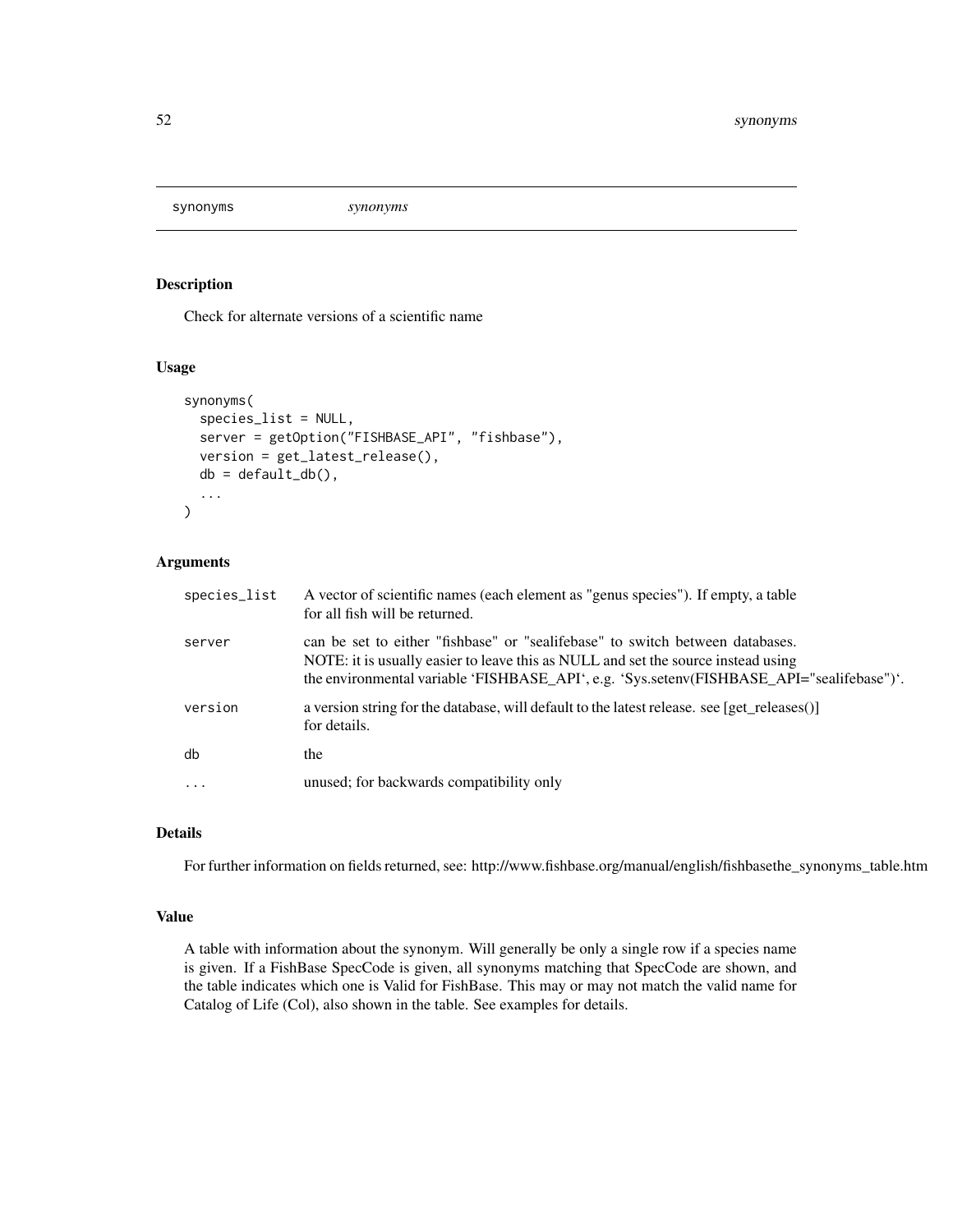# <span id="page-52-0"></span>Description

Check for alternate versions of a scientific name and return the scientific names FishBase recognizes as valid

# Usage

```
validate_names(
  species_list,
  server = getOption("FISHBASE_API", "fishbase"),
  version = get_latest_release(),
  db = default_d b(),
  ...
\mathcal{L}
```
# Arguments

| species_list | A vector of scientific names (each element as "genus species"). If empty, a table<br>for all fish will be returned.                                                                                                                                             |
|--------------|-----------------------------------------------------------------------------------------------------------------------------------------------------------------------------------------------------------------------------------------------------------------|
| server       | can be set to either "fishbase" or "sealifebase" to switch between databases.<br>NOTE: it is usually easier to leave this as NULL and set the source instead using<br>the environmental variable 'FISHBASE_API', e.g. 'Sys.setenv(FISHBASE_API="sealifebase")'. |
| version      | a version string for the database, will default to the latest release. see [get releases()]<br>for details.                                                                                                                                                     |
| db           | the                                                                                                                                                                                                                                                             |
| $\ddots$     | unused; for backwards compatibility only                                                                                                                                                                                                                        |

#### Value

a string of the validated names

# Examples

validate\_names("Abramites ternetzi")